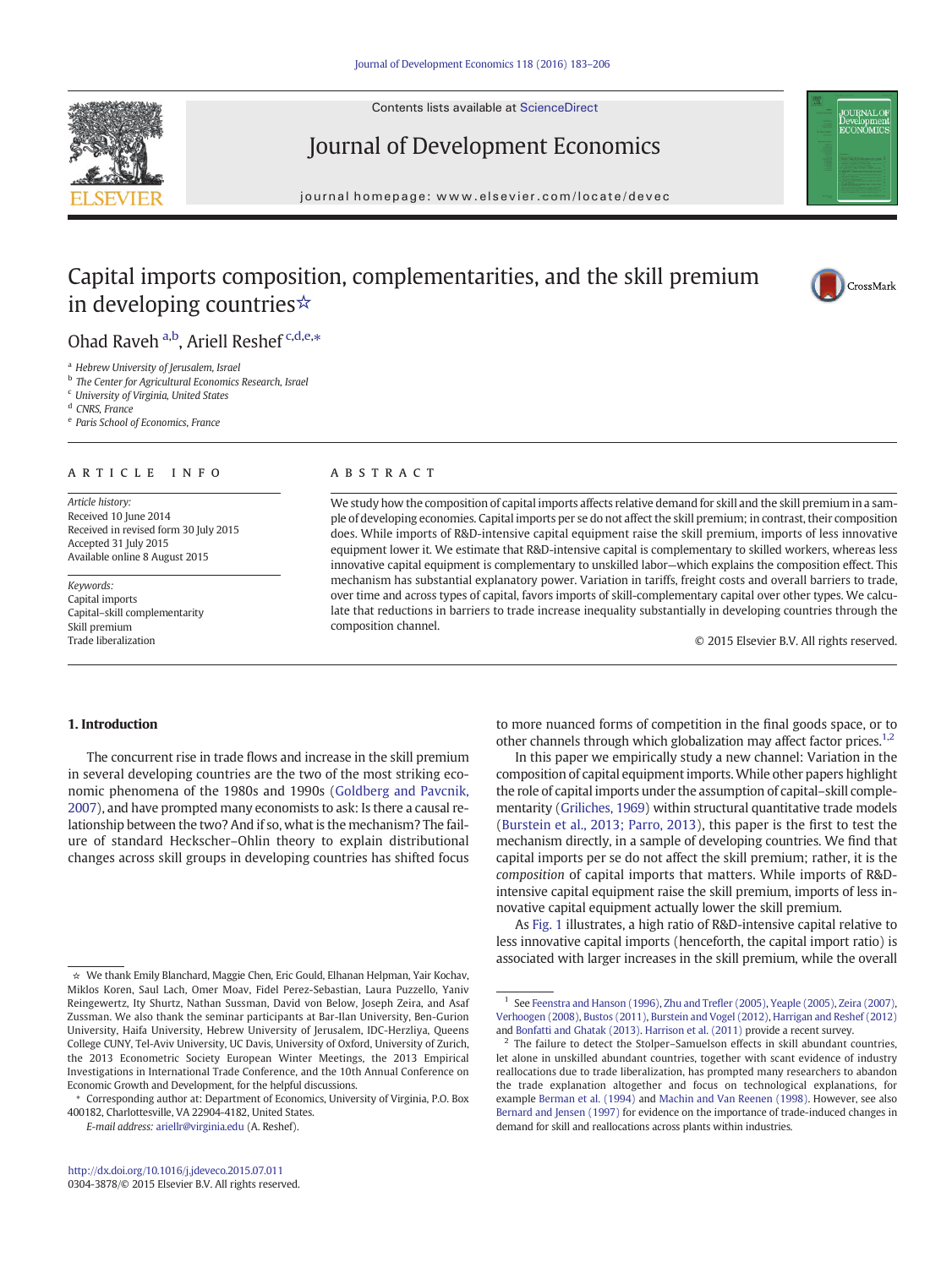<span id="page-1-0"></span>level of capital imports does not matter (as we illustrate below). A shift in the composition of imports towards R&D-intensive capital shifts the composition of investment in developing countries, and hence the composition of the capital stock towards more skill-complementary capital, and increases demand for skill. The explanatory power of this mechanism in our sample of developing countries is economically large: An increase in the capital import ratio from the first to the third quartile increases the change in the skill premium by two-thirds of the corresponding inter-quartile change, all else equal. This is the first contribution of this paper. We then investigate why this is the case.

We find that only R&D-intensive capital equipment is complementary to skilled labor; in contrast, we find that less innovative capital equipment is complementary to unskilled labor. To our best knowledge, we are the first to empirically document that some types of capital are more complementary to unskilled workers. [Acemoglu \(2002\)](#page-23-0) suggests an explanation for why this is the case: An increase in the supply of skilled labor in industrial economies, which occurred during the same period that we study, "directs" more innovation and resources (read: R&D expenditures) towards developing skill-complementary machines, and relatively less towards machines that are complementary to unskilled workers (the "market size effect").<sup>3</sup>

In the model of [Acemoglu \(2003\)](#page-23-0) technology firms in less developed countries copy blueprints of machines from developed countries (at some cost), produce them domestically, and sell to final goods producers. If the ability to successfully copy is not available or is not optimal, then importing machines from developed countries is another way to obtain the technology that they embody. Our work focuses on this channel of embodied technology diffusion. Indeed, developing countries import much of their equipment, which originates mostly in developed, skill abundant countries ([Eaton and Kortum, 2001](#page-23-0)); therefore, we can treat capital imports as a good measure of investment in developing countries [\(Caselli and Wilson, 2004](#page-23-0)). We present detailed evidence that supports this argument. Therefore, it is reasonable to infer the characteristics of capital investment in developing economies based on data from developed economies.

Finally, we ask whether trade liberalization generally increases the skill premium. The capital composition mechanism described above only tells us how trade liberalization may increase the skill premium. In this context, the question is whether trade liberalization shifts the distribution of capital imports towards more skill-complementary equipment. We provide evidence that is consistent with this.

We show that tariffs and freight costs dropped more for skillcomplementary capital imports than for unskilled-complementary capital imports. We also show that bilateral trade resistance fell differentially for skilled-complementary equipment relative to unskilledcomplementary capital imports—both for our sample of developing countries and more generally. The increase in the import ratio through this mechanism alone increases the change in the relative wage of skilled workers in our sample of developing countries by 1–1.2% per year, which is about one third of the inter-quartile change.

This paper contributes to three broad strands of literature: Trade liberalization and changes in relative demand for skill; capital–skill complementarity; and the effect of computers on relative demand for skill.

First, we provide empirical evidence for a new mechanism that links trade liberalization and relative factor demand in developing countries—through the composition of capital imports. [Caselli and](#page-23-0) [Wilson \(2004\)](#page-23-0) document broad cross-country variation in the composition of capital imports by R&D intensity. They link this composition to differences in total factor productivity. [Coe and Helpman \(1995\)](#page-23-0) and [Acharya and Keller \(2009\)](#page-23-0) investigate the role of aggregate imports in facilitating R&D spillovers and technology transfers. None of these studies address changes in relative demand for skill and distributional



Fig. 1. Wage inequality and the composition of capital imports, 1983-2000. Notes: The figure displays the partial correlation between changes in log skilled relative wage, defined as the wage of non-production workers to production workers, and the capital import ratio, defined as the ratio of R&D-intensive capital equipment imports relative to less innovative capital equipment imports. We control for the change in skill abundance, country and period fixed effects, total capital imports divided by GDP, and shifts in the skill intensity of export shares; as in [Table 6](#page-7-0), column 3, the slope is 0.04 and the partial  $R^2$  is 0.11.

consequences. [Burstein et al. \(2013\)](#page-23-0) and [Parro \(2013\)](#page-23-0) assume that aggregate capital is complementary to skill, but do not test whether this is indeed the case, nor do they allow for different types of capital with different complementarities.

Our work is also related to [Koren and Csillag \(2012\),](#page-23-0) who show how imports of machines increase the wages of workers whose occupations are particularly complementary to those machines. While their estimates focus on micro, within-worker effects in Hungary alone, we address relative demand shifts for the entire economy, in 21 developing countries. [Zhu and Tre](#page-23-0)fler (2005) offer an elegant general equilibrium model and show how trade liberalization may increase demand for skill in developing countries through shifts in the composition of exports towards skill intensive goods. We exploit similar data in our analysis, and find that our mechanism is independent of theirs. We also demonstrate that the capital imports composition mechanism is a stronger mechanism for affecting the skill premium.

We highlight the effects of trade liberalization through the input side of production. For example, [Amiti and Konings \(2007\)](#page-23-0) study how greater access to inputs increases productivity, and [Goldberg et al. \(2010\)](#page-23-0) show how this may have an effect on growth in the number of products produced. [Amiti and Davis \(2012\)](#page-23-0) find that trade liberalization increases average wages at firms that import more intermediate inputs in Indonesia, and offer a fair-wage mechanism to explain their findings. However, all these papers do not investigate distributional effects. Our work can help explain the results in [Amiti and Cameron \(2012\),](#page-23-0) who find that imports of intermediate inputs tend to lower skill premia with-in firms in Indonesia.<sup>4</sup> [Amiti and Cameron \(2012\)](#page-23-0) do not study complementarities of intermediate inputs with skilled and unskilled labor, and their results are confined to firms that actually import. While our results pertain to the entire economy, we conjecture that similar forces (composition of imported intermediate inputs in conjunction with complementarities) drive their results. [Saravia and Voigtländer \(2012\)](#page-23-0) argue that high quality intermediate inputs substitute for skilled workers, but that the quality gains at the firm output level increase returns to employing skilled workers. In contrast to all these studies, we focus on aggregate, economy-wide relative demand effects that are not confined to importing firms alone. Thus, while our approach is less forensic in na-Best and the control of the capture broader in the capture broader in the capture of the capture of the capture of the capture of the capture of the capture of the capture of the capture of the capture of the capture of

 $3$  Similar ideas are investigated in [Galor and Moav \(2000\),](#page-23-0) but the framework in [Acemoglu \(2002\)](#page-23-0) is more closely related to ours. Both are reminiscent of historical accounts of innovation and demand for skill in [Goldin and Katz \(2008\).](#page-23-0) <sup>4</sup> Indonesia is not one of the countries in our sample.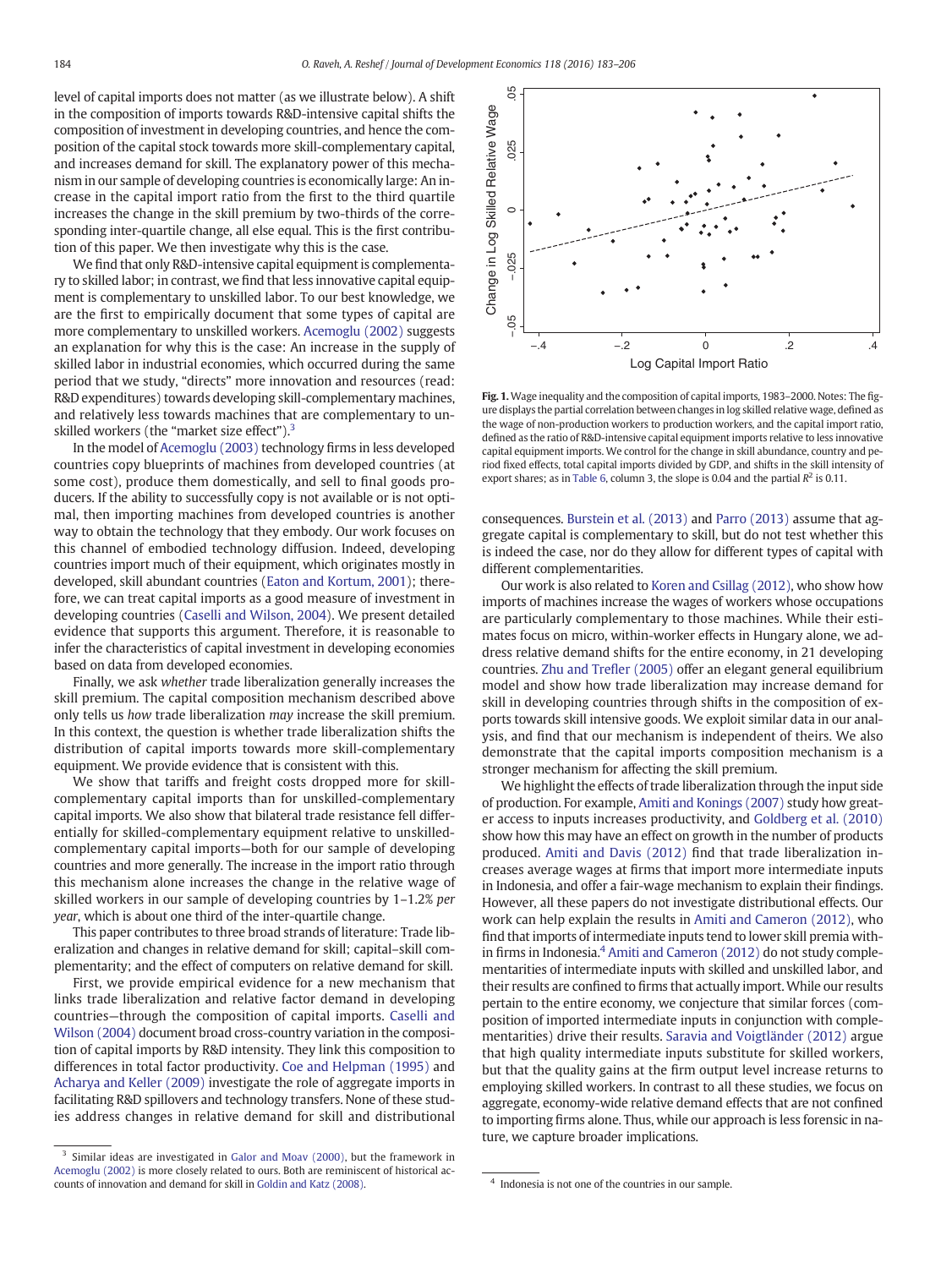<span id="page-2-0"></span>The second strand of literature to which we contribute studies capital–skill complementarity. Since the seminal work of [Griliches](#page-23-0) [\(1969\)](#page-23-0) it has become standard to assume that capital is complementary to skilled labor. Several studies adopt this framework in order to address questions on economic growth, trade, and inequality.<sup>5</sup> This body of work uses aggregate measures of capital; in contrast, we show that complementarities vary systematically at disaggregated levels. Our analysis reveals that it is the most innovative, R&D-intensive capital that is complementary to skilled workers, while other types of capital are in fact complementary to the unskilled. These results are robust to different definitions of skill. This can help explain the lack of robustness in previous attempts to test the aggregate capital–skill complementarity hypothesis, e.g., [Duffy et al. \(2004\)](#page-23-0): Differences in the composition of capital across countries and over time may render the overall characterization of complementarity elusive.

Finally, our work is also related to the literature on computers and demand for skill. We find that the R&D-intensive, skill-complementary capital is, to a first approximation, mostly composed of information and communication technology (ICT) equipment. The work of [Autor](#page-23-0) [et al. \(1998\)](#page-23-0), [Bresnahan et al. \(1999\)](#page-23-0), and [Autor et al. \(2003\)](#page-23-0) all indicate that this type of equipment raises relative demand for skilled labor, although their empirical results focus on the U.S. [Michaels et al. \(2011\)](#page-23-0) study the effect of ICT capital deepening on polarization of labor demand in developed countries. They find that ICT deepening reduces relative demand for medium-skilled workers, while increasing relative demand for high skill workers. $6$  While we take advantage of similar distinctions between types of capital in some of our specifications, we investigate in greater detail the pattern of complementarities across more disaggregate types of capital, relate this pattern to R&D intensity, and find that other types of capital are actually complementary to unskilled labor—a new result. In addition, we apply our results to imports in developing countries.

After introducing the framework that underpins our analysis in Section 2, in [Section 3](#page-3-0) we document the strong effect of the composition of capital imports on the skill premium. In [Section 4](#page-11-0) we show that more R&D-intensive capital equipment is complementary to skilled labor, and that less innovative capital equipment is complementary to unskilled labor. [Section 5](#page-13-0) argues that trade liberalization increases inequality through the composition channel. [Section 6](#page-15-0) concludes.

#### 2. Analytical framework

In this section we lay out a simple analytical framework to help organize the discussion. Since we are considering developing countries, we ignore the possibility to produce capital goods domestically, but allow them to import capital goods, whose prices are given internationally. We make an Armington assumption and let the final goods be differentiated by country of production. We ignore balanced trade considerations, since these are not essential to the analysis here.

There are two types of capital– $C$  and  $K$  (think computers and tractors, respectively)—and two types of labor—skilled H and unskilled L. The aggregate production function for the economy is

$$
Q=\left[\delta X^{\frac{\sigma-1}{\sigma}}+(1\!-\!\delta)Y^{\frac{\sigma-1}{\sigma}}\right]^{\frac{\sigma}{\sigma-1}},
$$

where

$$
X=H^{\beta}C^{1-\beta}
$$

$$
Y=L^{\beta}K^{1-\beta},
$$

 $\beta \in (0,1)$  and  $\sigma > 1$ . The only critical assumption here is that each type of capital is more complementary to one type of labor than with the other: C with H—and K with L. Any production function that maintains this property will suffice. We devote [Section 4](#page-11-0) to justifying this assumption. Although not a necessary assumption, this production function exhibits the same degree of complementarity between C and H as that between K and L, and equal expenditure shares. Allowing elasticities and  $\beta$ s to vary across X and Y complicates the discussion without providing additional insight. In fact, our estimates in [Section 3](#page-3-0) and in [Section 4](#page-11-0) are broadly consistent with this symmetry.<sup>7</sup> Estimates of the aggregate elasticity of substitution between H and L in the literature are typically above unity; this implies  $\sigma > 1$ .<sup>8</sup>

Workers supply labor—both H or L—inelastically. Denote the wage of skilled labor by  $w_H$  and the wage of unskilled labor by  $w_L$ . Denote the price of capital as  $r_i$  for  $j \in \{C,K\}$ . Competitive factor markets imply that factors are paid the value of their marginal product.<sup>9</sup>

Some algebra (see the Appendix) yields

$$
\omega = \frac{\delta}{1-\delta} \left(\frac{H}{L}\right)^{-\frac{\sigma-\beta(\sigma-1)}{\sigma}} \left(\frac{C}{K}\right)^{\frac{(1-\beta)(\sigma-1)}{\sigma}},\tag{1}
$$

where  $\omega \equiv w_H/w_L$ . Holding constant C/K, greater skill abundance H/L reduces the relative wage of skilled labor  $\omega$ . Holding constant  $H/L$ , a greater C/K ratio also increases  $\omega$  as long as  $\sigma > 1$ .<sup>10</sup> Eq. (1) also shows that the overall quantity of capital  $C + K$  is not important for determining  $\omega$ : Only the composition matters.

Taking logs of Eq. (1) we have

$$
\ln \omega = \kappa - \alpha \ln \left( \frac{H}{L} \right) + \lambda \ln \left( \frac{C}{K} \right),\tag{2}
$$

where  $\kappa = \ln[\delta/(1-\delta)], \alpha = 1 - \beta(\sigma - 1)/\sigma$ , and  $\lambda = (1 - \beta)(\sigma - 1)/\sigma$ . Taking differences of Eq. (2) yields

$$
\Delta \ln \omega = -\alpha \Delta \ln \left(\frac{H}{L}\right) + \lambda \Delta \ln \left(\frac{C}{K}\right). \tag{3}
$$

In the empirical counterpart to Eq. (3) we include country fixed effects (e.g., due to variation in changes in industrial structure  $\delta$ ) and other controls. We also include time effects to deal with common unobserved trends (e.g., disembodied technological change).

Before turning to the empirical analysis we make the following observation. An alternative interpretation of Q is utility over a skill intensive good X and a skill un-intensive good Y. This would open the door to production and export composition effects that are reminiscent of

<sup>&</sup>lt;sup>5</sup> For example, [Stokey \(1996\)](#page-23-0) and [Krusell et al. \(2000\)](#page-23-0) and the aforementioned [Burstein](#page-23-0) [et al. \(2013\)](#page-23-0) and [Parro \(2013\).](#page-23-0)

<sup>&</sup>lt;sup>6</sup> For evidence on polarization and for the "routinization" hypothesis see [Goos and Man](#page-23-0)[ning \(2007\)](#page-23-0) for the U.K., [Autor et al. \(2006\)](#page-23-0) for the U.S., [Harrigan et al. \(2015\)](#page-23-0) and [Goos](#page-23-0) [et al. \(2009\)](#page-23-0) for European and other developed countries.

<sup>7</sup> In [Tables 6 and 7](#page-7-0) the coefficients to skill-complementary and unskilledcomplementary capital equipment are very similar in absolute value, with some tendency towards Y. Applying the latter point to the model further supports the proposed mechanism, making this a simplifying feature. [Acemoglu \(2002\)](#page-23-0) also makes this assumption to streamline his model.

<sup>&</sup>lt;sup>8</sup> The elasticity of substitution between H and L in the current framework is  $\sigma$  /  $[\sigma - \beta(\sigma - 1)]$ . If this is greater than unity, then so is  $\sigma$ , given  $\beta \in (0,1)$ . For the U.S., [Katz](#page-23-0) [and Murphy \(1992\)](#page-23-0) estimate an aggregate elasticity of substitution between college and high-school graduates at 1.4. More recent estimates are reported by [Heckman et al.](#page-23-0) [\(1998\)](#page-23-0) at 1.44, and [Krusell et al. \(2000\)](#page-23-0) at 1.67. Despite estimating an elasticity of substitution in services at less than one, [Reshef \(2013\)](#page-23-0) estimates an aggregate elasticity (that takes into account substitution across sectors, not just within) above one.

The model is static, so we ignore capital depreciation. This does not affect our empirical analysis, unless depreciation rates vary systematically across countries and over time with changes in relative wages, which is unlikely. In the empirical implementation we control for time fixed effects, which absorb, inter alia, common time-varying depreciation. <sup>10</sup> When  $\sigma$  < 1 a strong complementarity between X and Y changes the direction of the effect. Take the extreme case of  $\sigma = 0$ , i.e., fixed proportions in X and Y. An increase in  $C/K$  increases the relative supply of  $X/Y$ , but since there is no substitution we do not need as much X and hence demand for skilled labor falls.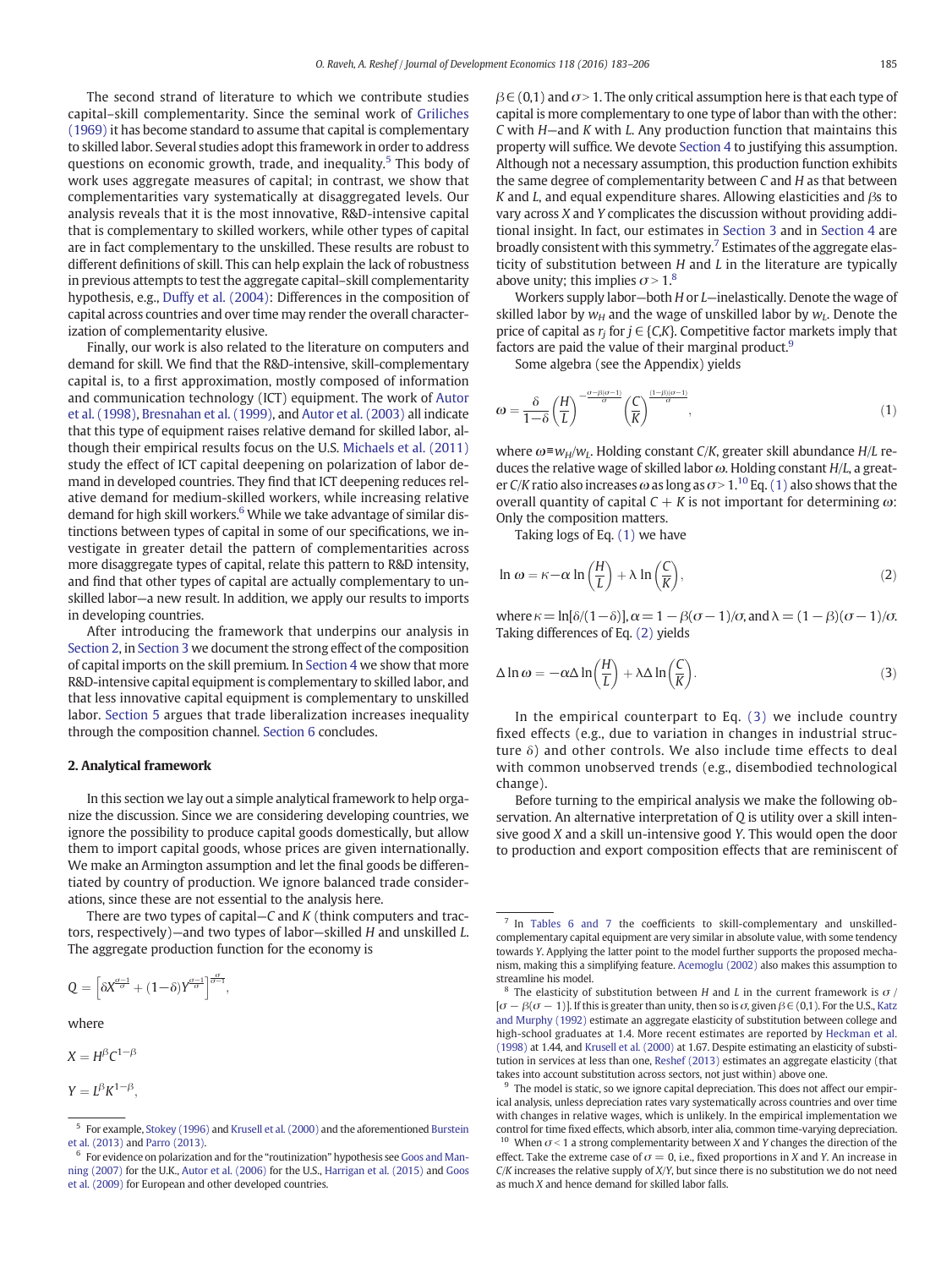<span id="page-3-0"></span>Capital goods classifications, R&D intensity and complementarity.

| A. ISIC classifications                                          |                             |                                            |
|------------------------------------------------------------------|-----------------------------|--------------------------------------------|
|                                                                  | R&D intensity rank          | Estimated complementarity in OECD data     |
| Aircraft equipment (3845)                                        |                             | Skilled labor                              |
| Office, computing, and accounting machinery (3825)               |                             | Skilled labor                              |
| Communication equipment (3832)                                   |                             | Skilled labor                              |
| Professional goods (385)                                         |                             |                                            |
| Electrical equipment, excluding communication (383 without 3832) |                             | Unskilled labor                            |
| Motor vehicles (3843)                                            |                             |                                            |
| Non-electrical equipment (382 without 3825)                      |                             | Unskilled labor                            |
| Other transportation equipment (3842, 3844, 3849)                | δ                           | Unskilled labor                            |
| Fabricated metal products (381)                                  |                             | Unskilled labor                            |
| <b>B. EU-KLEMS classifications</b>                               |                             |                                            |
|                                                                  | EU-KLEMS ICT classification | Estimated complementarity in EU-KLEMS data |

| ------------------------------ |                 |
|--------------------------------|-----------------|
| ICT                            | Skilled labor   |
| ICT                            | Skilled labor   |
| ICT                            | Skilled labor   |
| Non-ICT                        | Unskilled labor |
| Non-ICT                        | Unskilled labor |
|                                |                 |

Notes: R&D intensity rank by ISIC, rev.2 (numbers in parentheses) in 1980 is from [Caselli and Wilson \(2004\)](#page-23-0). This ranking is based on their estimates of world R&D expenditures divided by world sales for each capital good; it is the same whether R&D flows or stocks (perpetual inventory method) are used. See the Appendix for more detailed descriptions of ISIC capital classifications. We allocate EU-KLEMS ICT classifications to the ISIC classification based on the EU-KLEMS documentation. See [O'Mahony and Timmer \(2009\)](#page-23-0) for documentation of the EU-KLEMS database. The degree of complementarity with skilled or unskilled labor is from the authors' baseline estimation.

[Zhu and Tre](#page-23-0)fler (2005) (henceforth, ZT)—but for different reasons and through a different mechanism. We shut down this channel in our framework because our analysis leads us to believe that the mechanism highlighted in ZT is not tightly related to ours. There are two reasons for this.

First, using data from EU-KLEMS ([O'Mahony and Timmer](#page-23-0) [\(2009\)\)](#page-23-0), we find that changes in empirical counterparts of C and K contribute little to changes in relative demand for skill via changes in industrial composition alone, net of within-industry changes in skill intensity. This is done by multiplying the contribution of each type of capital to different industries' overall growth times industry skill intensity, and aggregating using industry weights in the beginning of the sample (see details in the Appendix and in [Table A2](#page-17-0)). Moreover, it seems that K contributes just as much to increases in skill intensity through the industry composition channel as C does.<sup>11</sup> Second, the changes in export shares towards skill intensive goods in ZT (their  $\Delta z$ ) are negatively correlated with the composition of capital imports (see [Table A1](#page-16-0)). If an increase in demand for skilled labor is reflected in a shift in the composition of exports, then the correlation should have been in the opposite direction. This may not be surprising, since ZT examine only changes in the manufacturing export shares, while capital imports can affect the entire economy, not only the tradable sector. In the empirical implementation we control for  $\Delta z$  in all specifications.

#### 3. Capital imports and the skill premium: 1983–2000

In this section we demonstrate that the composition of capital imports explains changes in skill premia in developing countries, whereas overall capital imports do not. We focus on the 1980s and 1990s, during which many developing countries—and specifically the ones in our sample–liberalized their international trade regimes.<sup>12</sup>

# 3.1. Data

Since we do not have empirical equivalents for C and K for developing countries, we rely on imports of capital to approximate changes in capital stocks, i.e., investment. This is a reasonable assumption for the developing countries in our sample, since they import most of their capital during our period of interest. We document this fact in detail in [Section 3.2](#page-4-0) below, as well as the tight correlation between imports and "implied investment" (defined below).

All trade data are from [Feenstra et al. \(2005\)](#page-23-0). We break down total capital imports  $(M)$  into imports of R&D-intensive capital  $(M_H)$ , and imports of relatively R&D-unintensive capital  $(M_L)$ . Capital goods are defined as ISIC rev.2 category 38, "Manufacture of Fabricated Metal Products, Machinery and Equipment". R&D intensity ranking of capital goods in 1980 is taken from [Caselli and Wilson \(2004\)](#page-23-0) and are briefly described in Table 1. Their ranking of nine types of equipment is based on estimates of world R&D expenditures divided by world sales for each capital good; it is the same whether R&D flows or stocks (perpetual inventory method) are used.  $M_H$  includes five of the most R&D-intensive capital equipment, while  $M_L$  includes the remainder least R&Dintensive capital equipment. This division is based on the estimated complementarity levels to skilled and unskilled labor, as demonstrated in [Section 4](#page-11-0) below. Our empirical equivalents of C and K are R&Dintensive and R&D-unintensive capital, respectively.

We merge import data with data on changes in relative skilled wages. We follow and extend [Zhu and Tre](#page-23-0)fler's (2005) methodology, encompassing the most comprehensive sample of developing countries for which there are data on relative skilled wages in the time sample of

 $11$  It is not surprising that non-ICT capital contributes just as much as ICT capital through this channel, since non-ICT capital is a much larger share of capital stocks. [Berman et al. \(1994\)](#page-23-0) calculate that only 30% of the skill intensity increase in U.S. manufacturing in the 1980s is due to changes in industry composition. Our calculation is consistent with this.

 $12$  For instance, data from the World Bank's World Development Indicators (available at: [http://data.worldbank.org/data-catalog/world-development-indicators\)](http://data.worldbank.org/data-catalog/world-development-indicators) reveal that the average increase between 1980–1999 in the share of total trade in GDP for all countries in our sample is approximately 40%, having several countries more than doubling their trade share during this period, including Argentina, India, Mexico, Thailand, and the Philippines. [Goldberg and Pavcnik \(2007\)](#page-23-0) provide evidence on trade-liberalizing policy changes during our period of interest in some of the countries in our sample, including Argentina, Mexico, India, and Hong Kong.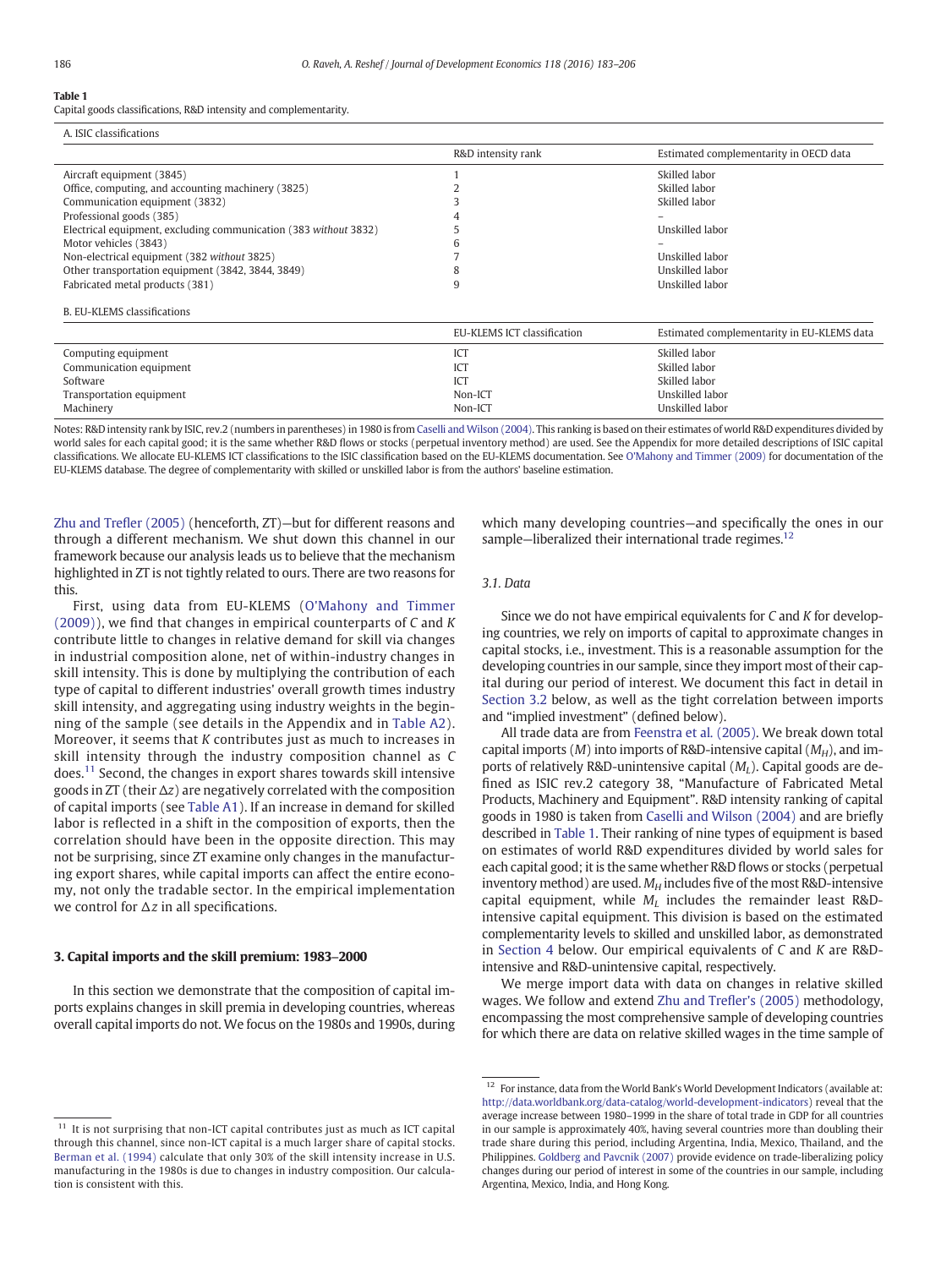<span id="page-4-0"></span>Descriptive statistics.

|                                              | Mean      | Median    | Std. Dev. | Min.      | Max.     | 25th percentile | 75th percentile |
|----------------------------------------------|-----------|-----------|-----------|-----------|----------|-----------------|-----------------|
| $\Delta \ln(w_H/w_L)$                        | $-0.003$  | $-0.002$  | 0.033     | $-0.093$  | 0.071    | $-0.021$        | 0.015           |
| $\Delta$ ln( $H/L$ )                         | 0.043     | 0.032     | 0.053     | $-0.128$  | 0.158    | 0.012           | 0.066           |
| $\Delta z$                                   | 0.005     | 0.000     | 0.032     | $-0.065$  | 0.156    | $-0.010$        | 0.014           |
| ln(import ratio)                             | $-0.012$  | $-0.038$  | 0.425     | $-0.988$  | 0.759    | $-0.317$        | 0.290           |
| $ln($ aggregate capital imports/ $GDP$ )     | $-9.513$  | $-9.610$  | 0.896     | $-11.348$ | $-7.193$ | $-10.031$       | $-9.083$        |
| $ln(R&D)$ intensive capital imports/ $GDP$ ) | $-10.234$ | $-10.384$ | 0.952     | $-12.313$ | $-7.958$ | $-10.865$       | $-9.620$        |
| ln(R&D un-intensive capital imports/GDP)     | $-10.222$ | $-10.249$ | 0.896     | $-11.827$ | $-7.819$ | $-10.829$       | $-9.874$        |
| $\Delta$ ln(FDI)                             | 0.068     | 0.083     | 0.407     | $-2.002$  | 1.976    | $-0.003$        | 0.183           |
| $\Delta$ ln(GDP/POP)                         | 0.045     | 0.054     | 0.080     | $-0.174$  | 0.234    | $-0.001$        | 0.092           |
| AIndustrial share                            | $-0.006$  | $-0.002$  | 0.036     | $-0.101$  | 0.112    | $-0.025$        | 0.008           |
| $\Delta$ Government share                    | 0.005     | $-0.007$  | 0.099     | $-0.124$  | 0.701    | $-0.026$        | 0.018           |
| $\Delta$ Services share                      | 0.005     | 0.008     | 0.021     | $-0.062$  | 0.043    | 0.000           | 0.016           |
| ∆Financial development                       | 0.018     | 0.021     | 0.079     | $-0.230$  | 0.301    | $-0.002$        | 0.051           |
| $\triangle$ IPR-protection                   | 0.039     | 0.000     | 0.084     | $-0.240$  | 0.284    | 0.000           | 0.066           |
| $\Delta$ ln $(K)$                            | 0.039     | 0.036     | 0.029     | $-0.005$  | 0.115    | 0.021           | 0.048           |

Notes: The sample includes 63 observations, covering 21 developing countries over the period of 1983-2000. Δln(w<sub>H</sub>/w<sub>L</sub>) is the change in the logarithm of skilled relative wage in manufacturing; Δln(H/L) is the change in logarithm of aggregate relative supply of skill; Δz is the shift in export shares to high income OECD countries; ln(import ratio) is the logarithm of the ratio of R&D-intensive capital imports to R&D-unintensive capital imports; ln(capital imports/GDP) is the logarithm of capital imports (for the R&D intensive, unintensive, and the overall aggregated group) normalized by GDP; Δln(FDI) is the change in the logarithm of the average US FDI (2005 prices). Δln(GDP/POP) is the change in the logarithm of GDP per capita. ΔIndustrial, ΔGovernment and ΔServices share are the changes in the logarithm of the sectoral value added shares in GDP. ΔFinancial-development is the change in the logarithm of M3 money supply as a fraction of GDP. ΔIPR-protection is the change in the Intellectual Property Rights Protection Index from [Ginarte and Park \(1997\),](#page-23-0) updated by [Park \(2008\).](#page-23-0) IPR-protection data are available every 5 years, so we linearly interpolate between observations within a country. Δln(K) is the change in the logarithm of total real capital stock (Penn World Tables, mark 8.0); capital stock data is not available for Algeria. All variables in levels are averages within change periods, while all variables in changes are annual changes. For further details on countries in the sample, data construction and sources, see the Appendix.

interest. These are based on the availability of wages for non-production (skilled) and production workers in manufacturing from the International Labor Organization's occupational wage database. In addition to using a maximized sample, this has the advantage of direct comparability to ZT's results, with the difference of adding Hungary to the sample (for which data was previously unavailable). The sample includes 63 observations covering 21 developing countries in 1983–2000, and is an unbalanced panel due to data availability.<sup>13</sup> Although the sample is relatively small, this is the best data and most relevant sample. Despite the small sample size, the estimates are precise and robust.

We use the relative wage of non-production to production workers as our measure of skilled relative wages  $\omega=w_{\rm H}/w_{\rm L}$ .<sup>14</sup> We compute the shift towards more skill-intensive exports within a given period  $\Delta z$ , exactly as described in [Zhu and Tre](#page-23-0)fler (2005).<sup>15</sup> ZT argue that  $\Delta z$ can help explain changes in wage inequality; we examine below the relative importance of ZT's mechanism versus capital imports composition. Our measure of aggregate relative supply of skilled labor (skill abundance) (H/L) uses data from [Barro and Lee \(2013\)](#page-23-0). Skilled workers H have at least secondary education and unskilled workers L have less than that level of education. Educational attainment data are available every 5 years, so we linearly interpolate between observations within a country.

We use the following ancillary control variables. From the World Bank's World Development Indicators: Government, services and industrial shares in value added; a measure of financial development (M3/GDP); GDP and population. We use data on foreign direct investment (FDI) position of U.S. multinational firms in the countries in our

sample from the Bureau of Economic Analysis. We use the intellectual property rights protection index (IPR) from [Ginarte and Park \(1997\),](#page-23-0) updated by [Park \(2008\);](#page-23-0) these data are available every 5 years, so we linearly interpolate between observations within a country. Finally, we use the total capital stock data from the Penn World Tables, mark 8.0.16

Table 2 reports descriptive statistics for the main variables of interest. During the sample (a period of trade liberalization) the relative wage of skilled workers increased for half of the countries, while the other half experienced decreasing relative wage; overall, changes in  $w_H/w_L$  are roughly split between positive and negative changes. The log of the import ratio ( $M_H/M_L$ ) is on average  $-0.012$ , which implies that R&D-intensive capital imports are approximately equivalent in value relative to R&D-unintensive capital imports ( $e^{-0.012} \approx 0.99$ ).

Importantly, we find a relatively weak and statistically insignificant correlation between  $\Delta \ln(H/L)$  and  $\ln(M_H/M_I)$ . This is important because, as we discuss below in more detail, the potential endogeneity of  $\Delta \ln(H/L)$ does not bias the estimator of the coefficient to  $\ln(M_H/M_L)$ . In other words, it is reasonable to assume conditional mean independence for  $ln(M_H/M_L)$  with respect to  $\Delta ln(H/L)$ .

#### 3.2. Imports and investment

In this section we make two important points: First, that capital imports account for most of the investment in the sample of countries that we examine; and second, that capital imports are strongly correlated with investment. Before doing so, we describe the distribution of capital imports and changes thereof.

[Table 3,](#page-5-0) Panel A reports the distribution of capital imports. The sample is restricted to the unbalanced panel that is described above and in greater detail in the Appendix. There is substantial variation in these shares across countries in our sample. On average, the shares of  $M_{H}$ , and  $M_{L}$  are 48.4%, and 51.6%, respectively. Panel B documents substantial variation across countries in the changes in these shares. On average, the share of  $M_H$  increases by 0.5% points per year, offset by a commensurate decrease in the share of  $M_l$ ; capital imports become

<sup>&</sup>lt;sup>13</sup> The criterion for being considered a developing country is having real GDP per capita below \$14,000 in 1980. The countries in the sample are: Algeria, Argentina, Barbados, Bolivia, Central African Republic, Cyprus, Honduras, Hungary, Hong Kong, India, South Korea, Sri Lanka, Madagascar, Mauritius, Mexico, the Philippines, Singapore, Thailand, Trinidad and Tobago, Uruguay, and Venezuela. See the Appendix for the years in which each country is observed.

Proxying skill by "non-production" is problematic, though it is common practice by necessity. [Berman et al. \(1994\)](#page-23-0) show that for the United States, the production/nonproduction worker classification is a good proxy for skilled and unskilled workers. In our estimation of complementarities below we entertain other definitions of skill.

<sup>&</sup>lt;sup>15</sup> See the Appendix for details on the construction of  $\Delta z$ , which we extended (following ZT's methodology) to 2000.

<sup>16</sup> Penn World Tables, mark 8.0 is available at the University of Groningen, [http://](http://citaotest01.housing.rug.nl/febpwt/Home.mvc) [citaotest01.housing.rug.nl/febpwt/Home.mvc](http://citaotest01.housing.rug.nl/febpwt/Home.mvc).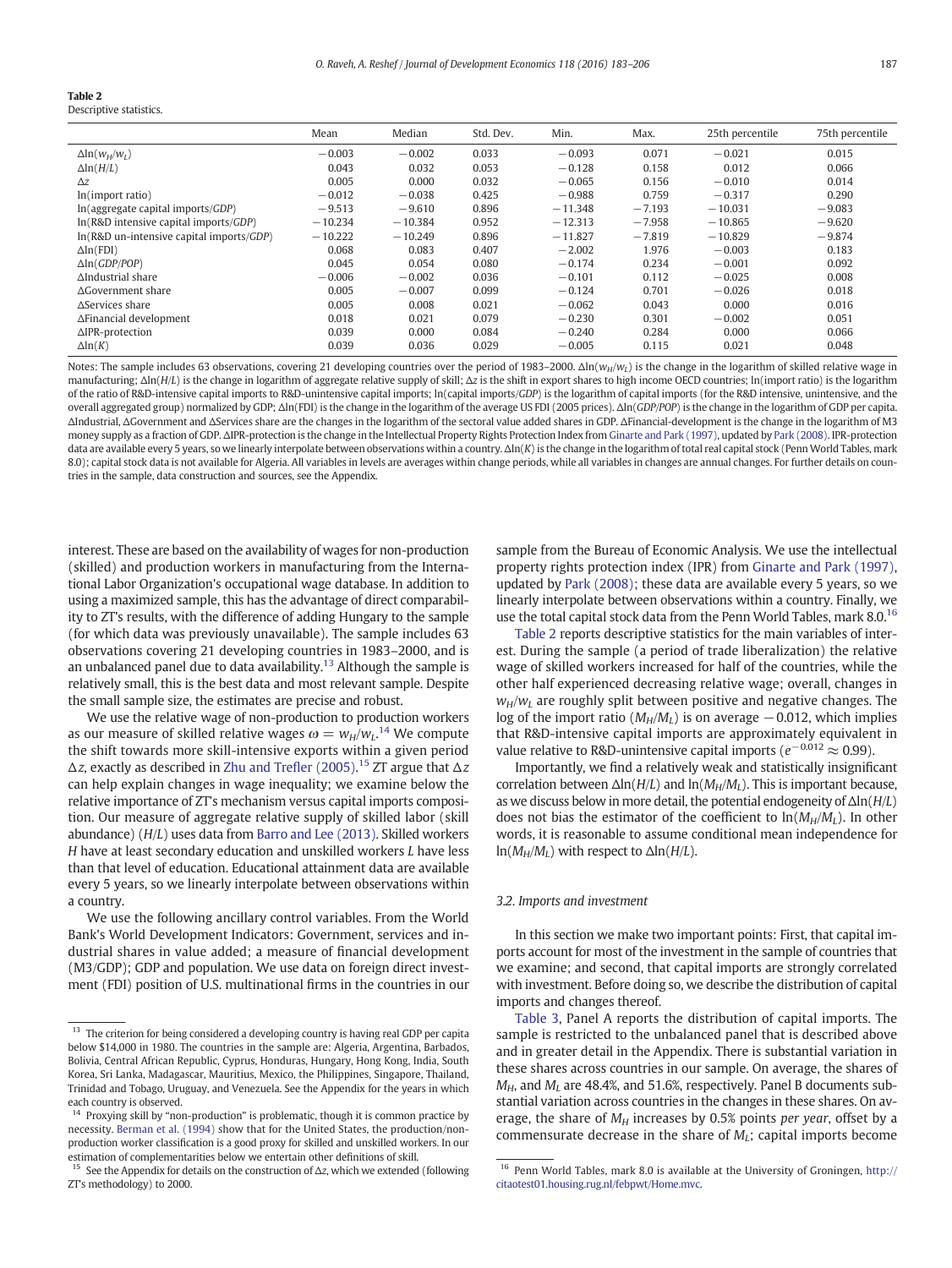<span id="page-5-0"></span>

|                                                    |                        | R&D intensity rank    |                                                   |                         |                    |                                                     |                   |                             |                                      |                                       |                       |                      |
|----------------------------------------------------|------------------------|-----------------------|---------------------------------------------------|-------------------------|--------------------|-----------------------------------------------------|-------------------|-----------------------------|--------------------------------------|---------------------------------------|-----------------------|----------------------|
|                                                    |                        |                       | 2                                                 | 3                       | 4                  | 5                                                   | 6                 | $\overline{7}$              | 8                                    | 9                                     | $1+2+3+4+6$ $5+7+8+9$ |                      |
|                                                    |                        | Capital type          |                                                   |                         |                    |                                                     |                   |                             |                                      |                                       |                       |                      |
|                                                    |                        | Aircraft<br>equipment | Office, computing,<br>and accounting<br>machinery | Communication equipment | Professional goods | Electrical equipment,<br>excluding<br>communication | Motor<br>vehicles | Non-electrical<br>equipment | Other<br>transportation<br>equipment | Fabricated $M_H$<br>metal<br>products |                       | $M_L$                |
| A. Average capital import shares                   |                        |                       |                                                   |                         |                    |                                                     |                   |                             |                                      |                                       |                       |                      |
| Algeria                                            | 1985-1992              | 0.019                 | 0.026                                             | 0.052                   | 0.070              | 0.158                                               | 0.160             | 0.370                       | 0.020                                | 0.125                                 | 0.328                 | 0.672                |
| Argentina                                          | 1991-1995              | 0.024                 | 0.091                                             | 0.146                   | 0.065              | 0.157                                               | 0.250             | 0.181                       | 0.031                                | 0.055                                 | 0.577                 | 0.423                |
| <b>Barbados</b>                                    | 1985-1995              | 0.007                 | 0.078                                             | 0.096                   | 0.060              | 0.210                                               | 0.286             | 0.156                       | 0.002                                | 0.106                                 | 0.527                 | 0.473                |
| Bolivia                                            | 1991-1997              | 0.028                 | 0.036                                             | 0.095                   | 0.037              | 0.132                                               | 0.267             | 0.284                       | 0.009                                | 0.112                                 | 0.463                 | 0.537                |
| Central African Republic                           | 1987-1993              | 0.013                 | 0.058                                             | 0.078                   | 0.033              | 0.081                                               | 0.409             | 0.226                       | 0.021                                | 0.081                                 | 0.591                 | 0.409                |
| Hong Kong                                          | 1983-1997              | 0.017                 | 0.098                                             | 0.203                   | 0.170              | 0.302                                               | 0.049             | 0.094                       | 0.018                                | 0.049                                 | 0.537                 | 0.463                |
| Cyprus                                             | 1983-2000              | 0.054                 | 0.051                                             | 0.143                   | 0.072              | 0.120                                               | 0.326             | 0.135                       | 0.007                                | 0.092                                 | 0.646                 | 0.354                |
| Honduras                                           | 1983-1997              | 0.043                 | 0.036                                             | 0.082                   | 0.045              | 0.132                                               | 0.248             | 0.292                       | 0.011                                | 0.111                                 | 0.454                 | 0.546                |
| Hungary                                            | 1995-2000              | 0.003                 | 0.152                                             | 0.168                   | 0.055              | 0.270                                               | 0.140             | 0.130                       | 0.013                                | 0.069                                 | 0.517                 | 0.483                |
| India                                              | 1986-1997              | 0.093                 | 0.068                                             | 0.062                   | 0.129              | 0.190                                               | 0.061             | 0.334                       | 0.025                                | 0.040                                 | 0.412                 | 0.588                |
| Korea                                              | 1983-1997              | 0.057                 | 0.074                                             | 0.078                   | 0.116              | 0.313                                               | 0.036             | 0.281                       | 0.006                                | 0.038                                 | 0.362                 | 0.638                |
| Madagascar                                         | 1983-1995              | 0.031                 | 0.041                                             | 0.061                   | 0.053              | 0.091                                               | 0.315             | 0.300                       | 0.025                                | 0.082                                 | 0.501                 | 0.499                |
| Mauritius                                          | 1983-2000              | 0.132                 | 0.041                                             | 0.110                   | 0.129              | 0.099                                               | 0.170             | 0.225                       | 0.013                                | 0.082                                 | 0.582                 | 0.418                |
| Mexico                                             | 1990-1997              | 0.015                 | 0.072                                             | 0.107                   | 0.063              | 0.292                                               | 0.170             | 0.179                       | 0.008                                | 0.093                                 | 0.428                 | 0.572                |
| Philippines                                        | 1983-1999              | 0.049                 | 0.070                                             | 0.080                   | 0.047              | 0.396                                               | 0.097             | 0.202                       | 0.014                                | 0.045                                 | 0.343                 | 0.657                |
| Singapore                                          | 1985-1997              | 0.044                 | 0.158                                             | 0.150                   | 0.078              | 0.356                                               | 0.034             | 0.132                       | 0.007                                | 0.041                                 | 0.464                 | 0.536                |
| Sri Lanka                                          | 1983-1997              | 0.058                 | 0.038                                             | 0.112                   | 0.052              | 0.137                                               | 0.226             | 0.237                       | 0.062                                | 0.078                                 | 0.486                 | 0.514                |
| Thailand                                           | 1984-1995              | 0.037                 | 0.094                                             | 0.083                   | 0.061              | 0.246                                               | 0.146             | 0.257                       | 0.016                                | 0.059                                 | 0.421                 | 0.579                |
| Trinidad and Tobago                                | 1985-1996              | 0.073                 | 0.053                                             | 0.056                   | 0.060              | 0.112                                               | 0.192             | 0.363                       | 0.001                                | 0.089                                 | 0.434                 | 0.566                |
| Uruguay                                            | 1985-1995              | 0.010                 | 0.060                                             | 0.123                   | 0.067              | 0.127                                               | 0.353             | 0.207                       | 0.014                                | 0.040                                 | 0.613                 | 0.387                |
| Venezuela                                          | 1984-1997              | 0.008                 | 0.059                                             | 0.080                   | 0.068              | 0.133                                               | 0.269             | 0.314                       | 0.017                                | 0.053                                 | 0.483                 | 0.517                |
| Average across countries                           |                        | 0.039                 | 0.069                                             | 0.103                   | 0.073              | 0.193                                               | 0.200             | 0.233                       | 0.016                                | 0.073                                 | 0.484                 | 0.516                |
| B. Average annual changes in capital import shares |                        |                       |                                                   |                         |                    |                                                     |                   |                             |                                      |                                       |                       |                      |
| Algeria                                            | 1985-1992              | $-0.003$              | 0.001                                             | 0.008                   | 0.005              | 0.010                                               | $-0.007$          | $-0.005$                    | $-0.003$                             | $-0.006$                              | 0.004                 | $-0.004$             |
| Argentina                                          | 1991-1995              | 0.004                 | $-0.005$                                          | $-0.007$                | $-0.006$           | $-0.006$                                            | 0.016             | 0.002                       | $-0.005$                             | 0.005                                 | 0.003                 | $-0.003$             |
| <b>Barbados</b>                                    | 1985-1995              | $-0.001$              | 0.003                                             | 0.000                   | 0.002              | $-0.029$                                            | 0.020             | 0.006                       | 0.000                                | $-0.002$                              | 0.025                 | $-0.025$             |
| <b>Bolivia</b>                                     | 1991-1997              | 0.008                 | 0.001                                             | 0.023                   | $-0.002$           | 0.000                                               | $-0.015$          | $-0.012$                    | $-0.001$                             | $-0.001$                              | 0.014                 | $-0.014$             |
| Central African Republic                           | 1987-1993              | 0.001                 | 0.003                                             | 0.003                   | $-0.003$           | $-0.003$                                            | 0.002             | 0.002                       | $-0.001$                             | $-0.005$                              | 0.008                 | $-0.008$             |
| Hong Kong                                          | 1983-1997              | $-0.001$              | 0.006                                             | 0.007                   | $-0.009$           | 0.002                                               | 0.000             | 0.000                       | $-0.001$                             | $-0.004$                              | 0.003                 | $-0.003$             |
| Cyprus                                             | 1983-2000              | 0.002                 | 0.003                                             | $-0.001$                | $-0.004$           | $-0.001$                                            | 0.003             | $-0.001$                    | 0.000                                | $-0.002$                              | 0.004                 | $-0.004$             |
| Honduras                                           | 1983-1997              | $-0.001$              | 0.002                                             | 0.001                   | $-0.003$           | $-0.002$                                            | 0.009             | $-0.003$                    | $-0.001$                             | $-0.004$                              | 0.009                 | $-0.009$             |
| Hungary                                            | 1995-2000              | 0.000                 | 0.011                                             | 0.005                   | $-0.007$           | 0.028                                               | $-0.011$          | $-0.006$                    | $-0.009$                             | $-0.011$                              | $-0.002$              | 0.002                |
| India                                              | 1986-1997              | 0.003                 | 0.007                                             | 0.003                   | 0.003              | 0.002                                               | 0.001             | $-0.017$                    | $-0.002$                             | 0.001                                 | 0.016                 | $-0.016$             |
| Korea                                              | 1983-1997              | $-0.001$              | 0.002                                             | $-0.004$                | 0.002              | 0.010                                               | $-0.002$          | $-0.005$                    | $-0.001$                             | $-0.001$                              | $-0.004$              | 0.004                |
| Madagascar                                         | 1983-1995              | 0.001                 | 0.004                                             | 0.008                   | $-0.001$           | $-0.004$                                            | 0.008             | $-0.012$                    | $-0.001$                             | $-0.002$                              | 0.020                 | $-0.020$             |
| Mauritius                                          | 1983-2000              | 0.006                 | 0.004                                             | 0.003                   | $-0.006$           | $-0.001$                                            | 0.005             | $-0.008$                    | 0.000                                | $-0.003$                              | 0.011                 | $-0.011$             |
| Mexico                                             | 1990-1997              | $-0.004$              | $-0.005$                                          | $-0.003$                | $-0.002$           | 0.035                                               | $-0.016$          | $-0.010$                    | $-0.002$                             | 0.006                                 | $-0.029$              | 0.029                |
| Philippines                                        | 1983-1999              | $-0.003$              | 0.007                                             | 0.000                   | $-0.001$           | 0.014                                               | $-0.004$          | $-0.008$                    | $-0.001$                             | $-0.003$                              | $-0.002$              | 0.002                |
| Singapore                                          | 1985-1997              | $-0.004$              | 0.010                                             | $-0.001$                | $-0.001$           | 0.004                                               | $-0.001$          | $-0.004$                    | 0.000                                | $-0.003$                              | 0.002                 | $-0.002$             |
| Sri Lanka                                          | 1983-1997              | $-0.002$              | 0.007                                             | 0.001                   | 0.000              | $-0.001$                                            | $-0.003$          | 0.003                       | 0.001                                | $-0.006$                              | 0.004                 | $-0.004$             |
| Thailand                                           | 1984-1995              | 0.001                 | 0.004                                             | $-0.002$                | $-0.002$           | 0.009                                               | $-0.002$          | $-0.009$                    | $-0.001$                             | 0.001                                 | $-0.001$              | 0.001                |
| <b>Trinidad and Tobago</b>                         | 1985-1996              | $-0.004$              | 0.002<br>0.001                                    | $-0.002$                | $-0.001$           | 0.000                                               | 0.004             | 0.000                       | 0.000                                | 0.002                                 | $-0.001$              | 0.001                |
| Uruguay<br>Venezuela                               | 1985-1995<br>1984-1997 | $-0.001$<br>0.000     | 0.004                                             | $-0.004$<br>0.003       | 0.002<br>$-0.001$  | $-0.002$<br>0.000                                   | 0.011<br>$-0.001$ | $-0.008$<br>$-0.004$        | 0.002<br>$-0.001$                    | $-0.002$<br>0.001                     | 0.010<br>0.005        | $-0.010$<br>$-0.005$ |
| Average across countries                           |                        | 0.000                 | 0.003                                             | 0.002                   | $-0.002$           | 0.003                                               | 0.001             | $-0.005$                    | $-0.001$                             | $-0.002$                              | 0.005                 | $-0.005$             |
|                                                    |                        |                       |                                                   |                         |                    |                                                     |                   |                             |                                      |                                       |                       |                      |

Notes: In Panel A import capital shares are computed as shares in total capital imports and averaged over the sample used for the regressions in [Tables](#page-6-0) 5-8. Country samples are noted next to each country. In Panel B averag import shares are computed as the share in the last year minus the share in the first year divided by the number of years for each country. Averages over all countries are reported below country data. Import data are from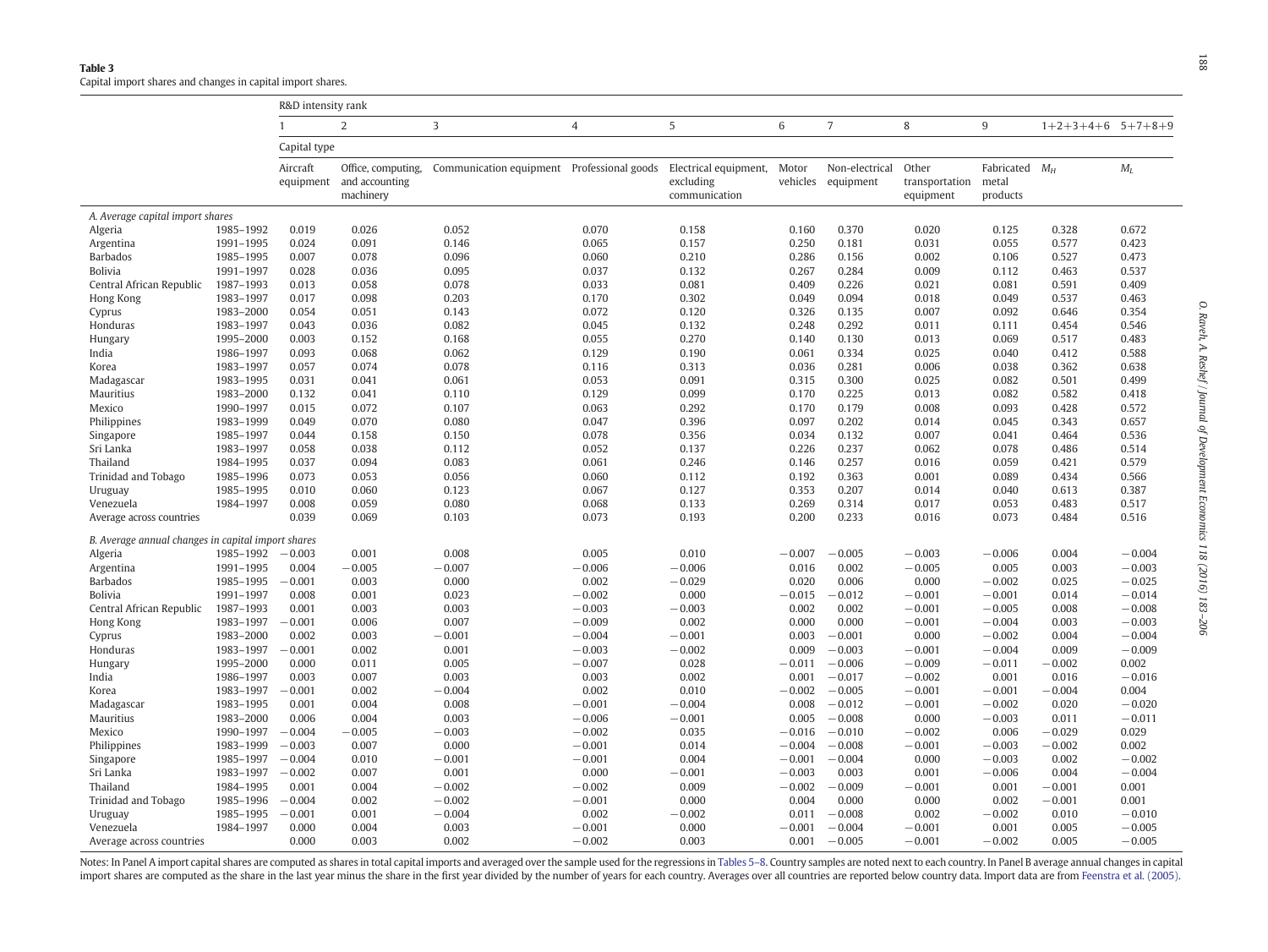<span id="page-6-0"></span>

| Table 4                                             |
|-----------------------------------------------------|
| Import and net import shares in implied investment. |

|                             | H       |                | L       |                | All     |                |  |
|-----------------------------|---------|----------------|---------|----------------|---------|----------------|--|
|                             | Imports | Net<br>imports | Imports | Net<br>imports | Imports | Net<br>imports |  |
| Algeria                     |         |                |         |                |         |                |  |
| Argentina                   | 0.35    | 0.27           | 0.30    | 0.25           | 0.33    | 0.26           |  |
| <b>Barbados</b>             | 1.06    | 0.87           | 0.61    | 0.19           | 0.76    | 0.45           |  |
| <b>Bolivia</b>              | 0.98    | 0.94           | 0.84    | 0.83           | 0.90    | 0.87           |  |
| Central African<br>Republic | 0.91    | 0.89           | 0.79    | 0.78           | 0.85    | 0.83           |  |
| Hong Kong                   | 1.71    | 0.55           | 0.76    | 0.42           | 1.02    | 0.48           |  |
| Cyprus                      | 1.07    | 0.95           | 0.55    | 0.47           | 0.80    | 0.71           |  |
| Honduras                    | 0.95    | 0.94           | 0.56    | 0.54           | 0.69    | 0.67           |  |
| Hungary                     | 0.58    | 0.00           | 0.70    | 0.11           | 0.62    | 0.05           |  |
| India                       | 0.14    | 0.09           | 0.11    | 0.04           | 0.12    | 0.06           |  |
| Korea                       | 0.28    | $-0.16$        | 0.27    | 0.05           | 0.25    | $-0.01$        |  |
| Madagascar                  | 0.89    | 0.87           | 0.72    | 0.71           | 0.78    | 0.77           |  |
| Mauritius                   | 0.99    | 0.71           | 0.67    | 0.64           | 0.83    | 0.68           |  |
| Mexico                      | 1.11    | $-0.93$        | 1.26    | 0.24           | 1.14    | $-0.16$        |  |
| Philippines                 | 1.07    | 0.08           | 1.05    | 0.05           | 1.28    | $-0.18$        |  |
| Singapore                   | 0.84    | $-0.05$        | 0.86    | 0.38           | 0.94    | 0.20           |  |
| Sri Lanka                   | 0.95    | 0.88           | 0.82    | 0.75           | 0.88    | 0.81           |  |
| Thailand                    | 0.86    | 0.34           | 0.49    | 0.31           | 0.58    | 0.33           |  |
| Trinidad and Tobago         | 0.81    | 0.79           | 0.60    | 0.57           | 0.68    | 0.65           |  |
| Uruguay                     | 0.68    | 0.50           | 0.39    | 0.34           | 0.53    | 0.42           |  |
| Venezuela                   | 0.44    | 0.38           | 0.39    | 0.34           | 0.41    | 0.36           |  |
| Average                     | 0.85    | 0.45           | 0.65    | 0.40           | 0.73    | 0.42           |  |

Notes: This table reports average shares of imports and net imports (=imports − exports) in implied investment for two types of capital goods and for their sum, where implied investment = output + imports  $-$  exports. Capital types are:  $H =$  high R&D intensity (ranks 1, 2, 3, 4, 6), skill-complementary;  $L =$  low R&D intensity (ranks 5, 7, 8, 9), unskilled-complementary; All  $=$  H  $+$  L. Import data correspond to this classification exactly; output data do not distinguish aircraft equipment from other transportation equipment, which are included in group L. Output data are from UNIDO and trade data are from [Feenstra et al. \(2005\).](#page-23-0) The sample is the same as that in the inequality regressions, but due to UNIDO data limitations the sample is not full for all countries; in particular, there are no output data for Algeria.

more R&D intensive and more skill-complementary over time. Over the period 1983–2000 there is a shift of 8.5 percent points towards  $M_{H}$ .

We now assess the importance of capital imports in "implied investment", which we define as domestic absorption of capital equipment

 $I = Y + M - X$ 

where Y is output, M are imports and X are exports. Output data on capital equipment are from [UNIDO \(2013\)](#page-23-0), and are available at the 2-digit ISIC rev.3 classification. The 2-digit classification allows aggregating up to the two main groups that are also used for imports and exports. The only mismatch is for aircraft equipment, which cannot be separated from "other transport equipment", and is allocated to  $Y_L$ . <sup>17</sup> The main limitation of the UNIDO data is that country and year coverage are sparse for our sample. Another limitation is that part of "implied investment" of capital goods may be, in fact, absorbed by households as durable goods.<sup>18</sup> Nevertheless, the data are informative. We match import data to output data for all possible observations.

Table 4 reports the share of imports in implied investment, M/I. On average,  $M_H$  and  $M_I$  are 83% and 64% of H-type and L-type investments respectively, with the notable outliers of Korea and India (which

| ۰.<br>$\sim$<br>. . |  |
|---------------------|--|
|---------------------|--|

Correlation between capital imports and implied investment.

|                          | Н    |                 | L       |          | All  |          |
|--------------------------|------|-----------------|---------|----------|------|----------|
|                          |      | Investment type |         |          |      |          |
|                          | Imp. | Net imp.        | Imp.    | Net imp. | Imp. | Net imp. |
| Algeria                  |      |                 |         |          |      |          |
| Argentina                | 0.87 | 0.96            | $-0.12$ | 0.24     | 0.64 | 0.81     |
| <b>Barbados</b>          | 0.96 | 0.97            | $-0.45$ | 0.58     | 0.31 | 0.71     |
| <b>Bolivia</b>           | 0.98 | 1.00            | 1.00    | 1.00     | 0.99 | 1.00     |
| Central African Republic | 0.94 | 0.95            | 0.70    | 0.71     | 1.00 | 1.00     |
| Hong Kong                | 0.99 | 1.00            | 0.99    | 0.98     | 1.00 | 0.99     |
| Cyprus                   | 0.96 | 1.00            | 0.98    | 0.98     | 0.97 | 0.99     |
| Honduras                 | 1.00 | 1.00            | 0.97    | 0.97     | 0.99 | 0.99     |
| Hungary                  | 0.97 | $-0.94$         | 0.98    | 0.99     | 0.99 | 0.51     |
| India                    | 0.89 | 0.41            | 0.66    | $-0.01$  | 0.82 | 0.13     |
| Korea                    | 0.97 | $-0.71$         | 0.98    | $-0.42$  | 0.99 | $-0.75$  |
| Madagascar               | 0.95 | 0.93            | 0.95    | 0.94     | 0.94 | 0.93     |
| <b>Mauritius</b>         | 1.00 | 0.99            | 0.99    | 0.99     | 1.00 | 0.99     |
| Mexico                   | 0.57 | 0.43            | 0.97    | 0.98     | 0.83 | 0.40     |
| Philippines              | 0.97 | $-0.40$         | 0.70    | 0.29     | 0.81 | 0.06     |
| Singapore                | 1.00 | $-0.89$         | 0.88    | 0.89     | 1.00 | 0.98     |
| Sri Lanka                | 0.99 | 0.99            | 0.99    | 0.98     | 1.00 | 0.99     |
| Thailand                 | 0.82 | $-0.01$         | 0.92    | 0.94     | 0.91 | 0.86     |
| Trinidad and Tobago      | 0.87 | 0.88            | 0.49    | 0.54     | 0.70 | 0.72     |
| Uruguay                  | 0.78 | 0.92            | 0.96    | 0.97     | 0.88 | 0.94     |
| Venezuela                | 0.91 | 0.88            | 0.79    | 0.85     | 0.88 | 0.88     |
| Average                  | 0.92 | 0.50            | 0.76    | 0.71     | 0.88 | 0.70     |

Notes: This table reports pairwise correlation coefficients between implied investment and imports of capital goods or net imports of capital goods for two types of capital goods and for their sum. Implied investment = output + imports − exports. Net imports = imports − exports. Capital types are:  $H =$  high R&D intensity (ranks 1, 2, 3, 4, 6), skill-complementary;  $L =$  low R&D intensity (ranks 5, 7, 8, 9), unskilled-complementary; All  $=$   $H + L$ . Import data correspond to this classification exactly; output data do not distinguish aircraft equipment from other transportation equipment, which are included in group L. Output data are from UNIDO and trade data are from [Feenstra et al. \(2005\)](#page-23-0). The sample is the same as that in the inequality regressions, but due to UNIDO data limitations the sample is not full for all countries; in particular, there are no output data for Algeria.

produce and export much of this equipment). Overall, imports are 72% of investment. We also report shares of net imports  $(=M - X)$  in investment. Net imports can help offset the effect of importing intermediate inputs that are assembled and then exported, when both flows fall within the same classification. The shares of net imports in investment are necessarily lower (especially for Mexico, due to the maquiladora sector), but they are still substantial, especially for H-type investment.

Next, we turn to the correlation of imports with implied investment. Table 5 reports pairwise correlation coefficients between the two types of implied investment and capital imports or net imports, of the respective kind. In addition, the table reports correlations of total investment with total capital imports or net imports. By and large, imports and net imports are highly correlated with investment. The exceptions occur for countries that are big exporters of capital of a particular type, where net imports are negatively correlated with investment. This is a consequence of output being strongly correlated with exporting for these cases. For example, Korea is a big exporter of all capital types; India exports L-type, but not H-type capital. The regression results in the next two sections are robust to the exclusion of these countries.

Overall, the evidence implies that capital imports are a good approximation for investment. It is likely to be particularly good for H-type investment, since developing countries rely much more on imports of R&D-intensive capital, relative to R&D-unintensive capital.

#### 3.3. Capital imports and the skill premium: OLS estimates

We now turn to testing our main hypothesis. Eq. [\(3\)](#page-2-0) implies a relationship between changes in relative skilled wages  $\omega = w_H/w_U$ and changes in the ratio of skill-complementary to unskilledcomplementary capital  $(C/K)$ , but not with overall levels of capital  $(C + K)$ . We approximate changes in  $C/K$  with the import ratio. Changes in  $ln(C/K)$  do not map precisely into  $ln(M_H/M_I)$ . Therefore, we

<sup>&</sup>lt;sup>17</sup> The relevant 2-digit ISIC rev.3 categories are: 28 Fabricated Metal Products, 29 Machinery and Equipment n.e.c., 30 Office, Accounting And Computing Machinery, 31 Electrical Machinery and Apparatus, 32 Radio, Television and Communication Equipment, 33 Medical, Precision and Optical Instruments, 34 Motor Vehicles, Trailers, Semi-trailers, and 35 Other Transport Equipment.  $Y_H$  includes 30 + 32 + 33 + 34, and  $Y_L$  includes  $28 + 29 + 31 + 35$ .

<sup>&</sup>lt;sup>18</sup> For example, "Office, Accounting and Computing Machinery" (ISIC 3825) may include computers for personal use; "Motor Vehicles" (ISIC 3843) may include cars for personal use.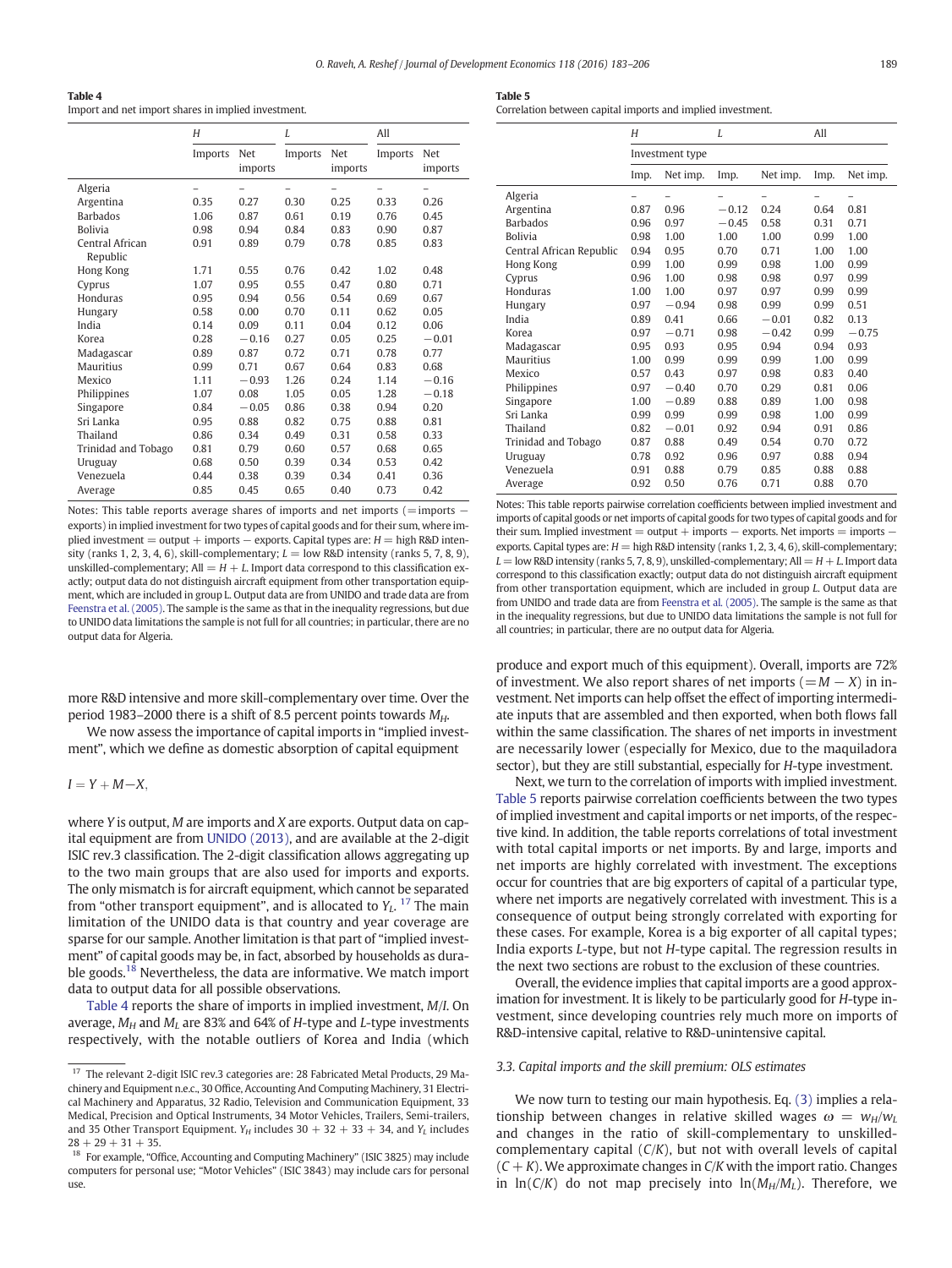<span id="page-7-0"></span>Capital import composition and the skill premium, 1983–2000.

| A. Baseline results (OLS and TSLS) |                                           |                     |                     |                       |                     |                      |
|------------------------------------|-------------------------------------------|---------------------|---------------------|-----------------------|---------------------|----------------------|
|                                    | (1)                                       | (2)                 | (3)                 | (4)                   | (5)                 | (6)                  |
|                                    | Dependent variable: $\Delta \ln(w_H/w_L)$ |                     |                     |                       |                     |                      |
|                                    | Estimator                                 |                     |                     |                       |                     |                      |
|                                    | <b>OLS</b>                                | <b>OLS</b>          | <b>OLS</b>          | <b>OLS</b>            | <b>TSLS</b>         | <b>TSLS</b>          |
| $\Delta$ ln( $H/L$ )               | $-0.001$<br>(0.16)                        | 0.006<br>(0.13)     | 0.005<br>(0.14)     | 0.006<br>(0.14)       | 0.005<br>(0.09)     | 0.008<br>(0.09)      |
| $ln(M_H/M_L)$                      |                                           | $0.04***$<br>(0.01) | $0.04***$<br>(0.01) |                       | $0.05***$<br>(0.02) |                      |
| ln(M/GDP)                          | $-0.006$<br>(0.02)                        |                     | $-0.01$<br>(0.01)   |                       | $-0.01$<br>(0.02)   |                      |
| $ln(M_H/GDP)$                      |                                           |                     |                     | $0.036***$<br>(0.01)  |                     | $0.05*$<br>(0.03)    |
| $ln(M_I/GDP)$                      |                                           |                     |                     | $-0.048***$<br>(0.02) |                     | $-0.06***$<br>(0.03) |
| $\Delta z$                         | $0.45***$<br>(0.13)                       | $0.47***$<br>(0.14) | $0.51***$<br>(0.15) | $0.51***$<br>(0.15)   | $0.52***$<br>(0.12) | $0.53***$<br>(0.67)  |
| Observations                       | 63                                        | 63                  | 63                  | 63                    | 63                  | 63                   |
| No. of countries                   | 21                                        | 21                  | 21                  | 21                    | 21                  | 21                   |
| Degrees of freedom                 | 35                                        | 35                  | 34                  | 34                    | 34                  | 34                   |
| R-squared, within                  | 0.24                                      | 0.31                | 0.32                | 0.32                  | 0.68                | 0.67                 |
| B. First-stage results for TSLS    |                                           |                     |                     |                       |                     |                      |
|                                    | (5)                                       |                     | (5)                 | (6)                   |                     | (6)                  |
| Dependent variable                 |                                           | $ln(M_H/M_L)$       | ln(M/GDP)           | $ln(M_H/GDP)$         |                     | $ln(M_L/GDP)$        |
| $ln M_H M_L$ gravity               |                                           | $0.98***$           | 0.19                |                       |                     |                      |
| lnMgdp_gravity                     |                                           | (0.03)<br>0.007     | (0.19)<br>$0.44***$ |                       |                     |                      |
|                                    |                                           | (0.02)              | (0.13)              |                       |                     |                      |
| $ln M_H$ gdp_gravity               |                                           |                     |                     | $0.92***$             |                     | 0.13                 |
|                                    |                                           |                     |                     | (0.23)                |                     | (0.23)               |
| $lnM_L$ gdp_gravity                |                                           |                     |                     | $-0.28$<br>(0.25)     |                     | $0.48*$<br>(0.25)    |
| Instrument strength statistics     |                                           |                     |                     |                       |                     |                      |
| Shea's partial R-squared           |                                           | 0.88                | 0.27                | 0.3                   |                     | 0.27                 |
| Partial R-squared                  |                                           | 0.98                | 0.3                 | 0.44                  |                     | 0.39                 |
| F-statistic                        |                                           | 573.26              | 8.3                 | 18.55                 |                     | 8.01                 |

Notes: All specifications include country and period fixed effects. Standard errors clustered by country in parentheses. The dependent variable is  $\Delta \ln(w_H/w_L)$ , the change in the logarithm of skilled relative wage. Main explanatory variables: Δln(H/L) is the change in logarithm of relative supply of skill; ln(M<sub>H</sub>/M<sub>L</sub>) is the logarithm of the ratio of R&D-intensive capital imports to R&D-unintensive capital imports; ln(M/GDP) is the logarithm of aggregate capital imports divided by GDP, and similarly for M<sub>H</sub>, and M<sub>L</sub>. Δz is the shift in export shares as in [Zhu and Tre](#page-23-0)fler [\(2005\)](#page-23-0). lnM<sub>H</sub>M<sub>L</sub>\_gravity, lnM<sub>H</sub>gdp\_gravity, lnM<sub>L</sub>gdp\_gravity, and lnMgdp\_gravity are the import ratio, R&D-intensive, R&D-unintensive, and aggregate imports instruments, respectively. All variables in levels are averages within periods, while all variables in changes are annual changes. See the Appendix for further details on countries in the sample, data construction and sources.

\*\*  $p < 0.01$ .

\*\*  $p < 0.05$ .

 $\bar{p}$  > 0.1.

experiment with several specifications: We use each type of capital imports as a ratio to GDP, to population and to the total capital stock, or simply in logs. We also estimate specification not in logs. The results are not sensitive to these changes and are reported in the Appendix.

We estimate the empirical counterpart to Eq. [\(3\)](#page-2-0),

$$
\Delta \ln \omega_{it} = \lambda \ln \left( \frac{M_H}{M_L} \right)_{it} + \theta \ln \left( \frac{M}{GDP} \right)_{it} + \alpha \Delta \ln \left( \frac{H}{L} \right)_{it} + \eta \Delta z_{it} + \gamma_i
$$
  
+  $\delta_t + \varepsilon_{it}$ , (4)

where  $\gamma_i$  and  $\delta_t$  are country and period fixed effects, respectively, that are included in all specifications. We always include  $\Delta z_{it}$  in order to compare our mechanism to that in [\(Zhu and Tre](#page-23-0)fler, [2005\)](#page-23-0). Due to data constraints the change intervals  $(\Delta)$  are not all perfectly aligned and are of different lengths, so country-specific intervals are grouped into five periods  $(t)$ , and changes are annualized. On average, each country is observed in three periods; in the Appendix we list all country-specific intervals and common periods. We normalize overall capital imports by GDP. Variables not in changes are averaged within the period in order to be consistent with the annualized changes.

The coefficients of interest are  $\lambda$  and  $\theta$ . Our hypothesis is that  $\lambda > 0$ and  $\theta = 0$ .

Table 6 reports the results of estimating Eq. (4); we start with OLS and then in [Section 3.4](#page-8-0) we report TSLS estimates. Column 1 shows that the overall capital imports are not associated with changes in inequality, and column 2 shows that the import ratio is positively correlated with increases in the relative skilled wage.

Column 3 delivers the main message of this section: Even in the presence of overall capital imports, only the composition matters for changes in relative skilled wages, as we observe a positive and statistically significant coefficient to the latter in conjunction with a statistically insignificant one to the former. The partial  $R^2$  of the import ratio in this regression is 0.11 (this is the regression underlying [Fig. 1](#page-1-0)). The explanatory power of the import ratio is economically large: An increase from first to third quartiles increases the change in the skill premium by two-thirds of the corresponding inter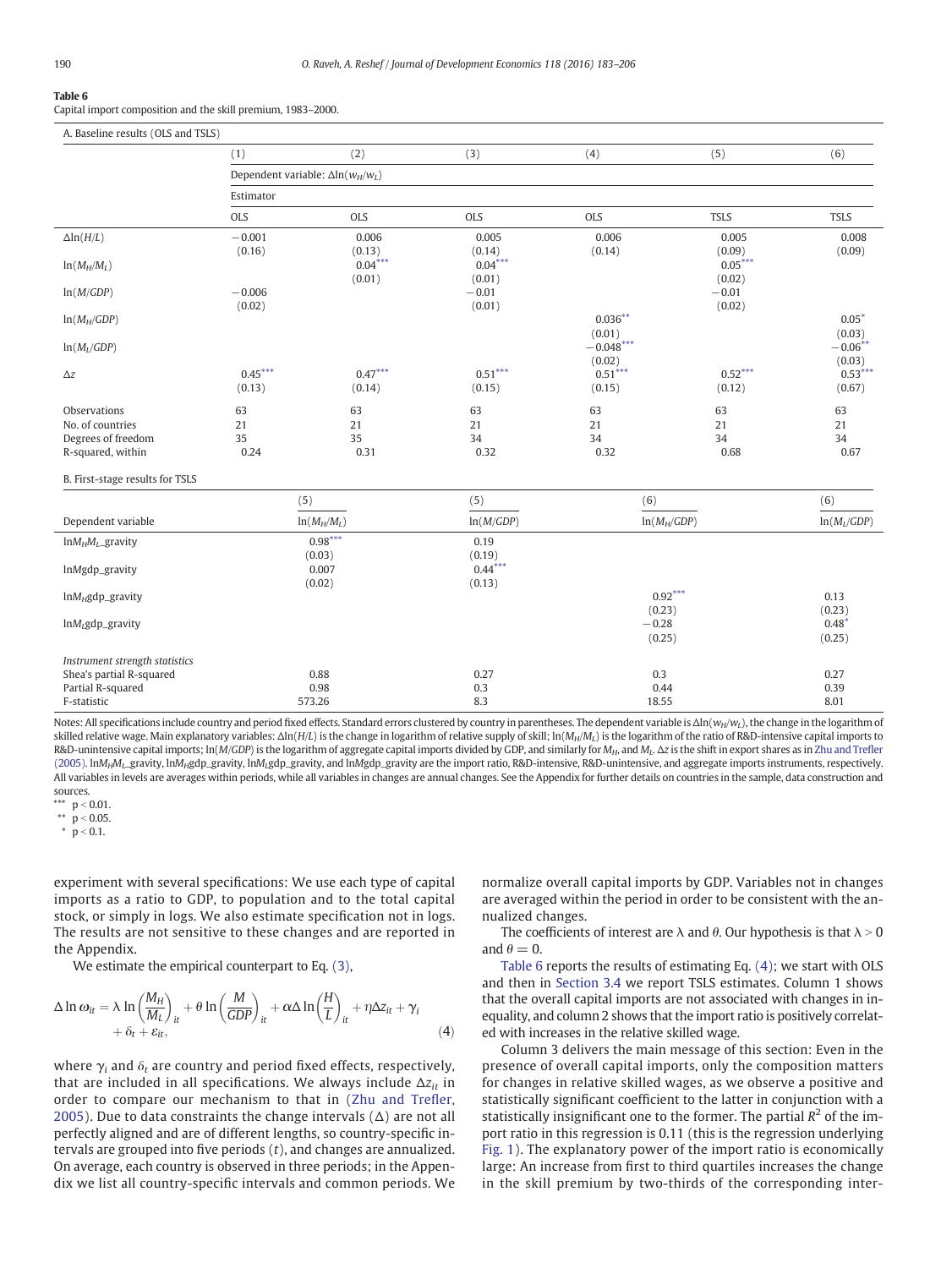<span id="page-8-0"></span>quartile change, all else equal. The equivalent change in  $\Delta z$  has roughly half of this effect.<sup>19</sup>

Column 4 shows that both the numerator  $M_H$  and the denominator  $M_l$  of the import ratio have explanatory power, in opposite directions. The coefficients to  $\ln(M_H/GDP)$  and  $\ln(M_I/GDP)$  are precisely estimated, and are relatively similar in absolute value, which is consistent with our assumption on the output elasticities and shares  $(\beta)$  in [Section 2](#page-2-0) above.

#### 3.3.1. Robustness checks for the capital composition mechanism

In [Table 7](#page-9-0) we check the robustness of our results to adding a set of ancillary control variables (OLS estimates). If multinationals are important actors that import equipment, and employ superior disembodied technology that is also skill biased, then omitting their activity may induce a bias to the estimator of the coefficient to the import ratio. Note that both premises need to be true in order to create bias. In order to guard against this potential bias we add FDI position of U.S. multinational firms in the target country. If economic development is itself a skillbiased process that also increases incentives for more skillcomplementary imports, then this would again induce bias; therefore we control for GDP per capita. Next, we add shares in value added of the industrial (manufacturing), government and services sectors. These may capture the effect of structural change on the skill premium. We also add a proxy for financial development (M3 money supply divided by GDP) to capture the ability to finance investment. We add the IPR protection index to correct for potential bias if exporters are less likely to export R&D-intensive equipment to countries that do not enforce IPR, which in turn have inherently less demand for skill. $^{20}$  We control for the aggregate real capital stock, in order to show that the capital import composition mechanism operates independently of total net investment, not only independently of total capital imports. $21$ Due to data limitations, adding these variables reduces the sample size.

Overall, the results in [Table 7](#page-9-0) indicate that adding these control variables, either in changes—which we think is the more appropriate specification—or in levels (averages within periods), does not affect the main conclusion of this section. The point estimates of  $\lambda$  do not change much and overall retain their precision. Only when we add all control variables in levels, the estimates become less precise, but this is hardly surprising since we are left with only 20 degrees of freedom. In contrast, it is reassuring that the estimates remain precise in all other specifications, where regressors are added one at a time.

[Table 8](#page-10-0) reports additional checks of the composition mechanism (OLS estimates). First, it is possible that capital is imported only to be used as an input into producing and exporting goods that fall within the same broad classification. This can happen due to the relatively high level of aggregation. In order to address this concern we add interaction terms for four countries that export significant amounts of capital goods: India, Korea, Mexico, and the Philippines.<sup>22</sup> The results in columns 1 and 2 show no differential effect for these four countries, and the main effects do not change much.

Second, unobserved quality of capital imports may be a complementary mechanism to ours. If high income countries produce high quality products—overall, or within R&D ranks—and it is only high quality equipment that is complementary to skilled labor, then the results may be driven by imports from high income countries.<sup>23</sup> In order to address this concern we identify the six largest capital exporters in our period of interest, based on [Eaton and Kortum \(2001\)](#page-23-0): France, Germany, Italy, Japan, United Kingdom, and the United States. These are also high income countries that, presumably, produce high quality equipment. We construct separate capital import variables for flows originating in these six major producers and for flows that originate elsewhere, and fit specification that are similar to the baseline results in [Table 6.](#page-7-0)

Overall, the results in columns 3–8 in [Table 8](#page-10-0) do not indicate that the baseline results in [Table 6](#page-7-0) are driven by quality differentiation. In columns 3–4 we use only imports from countries other than the six major exporters (denoted "rest" in [Table 8\)](#page-10-0); in columns 5–6 we use only imports that originate from the six major exporters. These results are very similar to the baseline results in columns 3 and 4 of [Table 6.](#page-7-0) In columns 7 and 8 we include capital imports originating from both types of sources. In column 7 both coefficients to overall capital imports are small and statistically insignificant.<sup>24</sup> Although there is a large drop in the coefficient to the import ratio from high income countries, strong collinearity among the regressors prevents separate identification.

Finally (results are reported in the Appendix), the estimates of the main specifications of columns 3 and 4 of [Table 6](#page-7-0) are virtually unchanged, both in magnitude and statistical significance, if we normalize capital imports by population or total capital stock, rather than by GDP, or do not normalize at all. This is because capital imports have sufficient independent variation across countries and time, over and above their relationship to country size.

# 3.4. Capital imports and the skill premium: TSLS estimates

One potential concern in estimating Eq. [\(4\)](#page-7-0) is endogeneity. For example, technological shocks that are not Hicks-neutral or are sectorspecific may drive up both demand for skilled labor and imports of specific types of equipment. Another concern is omitted variable bias. For example, some intermediate inputs may be associated with specific imported equipment; if these inputs must be imported, and if they have systematic patterns of complementarity that correlate with those of capital equipment, then they can bias the estimator.<sup>25</sup> Although we try to address these concerns with the ancillary control variables in [Table 7,](#page-9-0) they remain a threat to the internal validity of our estimates. An additional potentially endogenous variable in Eq. [\(4\)](#page-7-0) is  $\Delta$ ln(H/L). We stress that since  $\Delta$ ln(H/L) is statistically uncorrelated with ln(M<sub>H</sub>/  $M_l$ ), any bias in the estimator of the coefficient to  $\Delta$ ln( $H/L$ ) does not affect the estimator of the coefficient to  $\ln(M_H/M_I)$ .

We construct the following instruments for capital imports, which are inspired by the methodology of [Frankel and Romer \(1999\).](#page-23-0) As they do, we exploit exogenous geographic variation that affects bilateral trade flows—in our case dyadic distance—to construct instruments for trade flows by country—in this case imports. We estimate the following equation for capital type  $H$  and  $L$  and for all capital imports separately for each importer, country and year:

$$
\ln M_{oit} = \alpha_{it} + \delta_{it} \ln \text{DISTANCE}_{oi} + \varepsilon_{oit},\tag{5}
$$

where  $M_{\text{oit}}$  is capital imports of type H and L or all capital imports, from origin country o to destination country *i* in year *t*, and DISTANC $E_{oi}$  is the distance (great circle) from o to *i*. Here  $\alpha_{it}$  captures destination–year <sup>19</sup> For Δz 0.5 × [0.014 – (−0.010)] = 0.012, and for the log import ratio 0.04 ×<br>Specific effects, and  $\delta_{it}$  allows the effect of distance to vary by destination

 $[0.290 - (-0.317)] = 0.024$ ; these represent 67% and 33% of the inter-quartile change in  $\Delta$ lnω of 0.036 = [0.015 – (-0.021)].

<sup>&</sup>lt;sup>20</sup> FDI, sectoral shares, financial development and intellectual property rights protection are also used by [\(Caselli and Wilson, 2004\)](#page-23-0) as explanatory variables for capital imports.

<sup>&</sup>lt;sup>21</sup> Results are similar if instead of capital K we use the capital-output ratio K/Y,  $ln(K/Y)$  or  $dln(K/Y)$ . The results are available by request.

These countries have a correlation of less than 0.5 between net imports and implied investment; see [Table 5.](#page-6-0)

 $23$  For quality-differentiation of exports by income see [Schott \(2004\)](#page-23-0) and [Hummels and](#page-23-0) [Klenow \(2005\)](#page-23-0). [Koren and Csillag \(2012\)](#page-23-0) and [Saravia and Voigtländer \(2012\)](#page-23-0) differentiate between domestic and imported machines and intermediate inputs, respectively. They do not differentiate among sources of imports.

 $24$  This result is the same when we drop the import ratios from high income and other countries.

 $25$  To the extent that this is true, one can interpret our estimates as inclusive of this secondary effect. We do not include imports of intermediate inputs in Eq. [\(4\)](#page-7-0) for two reasons. First, it is not obvious how to estimate complementarities for intermediate inputs: They are variable inputs, not quasi-fixed, and therefore without price data we cannot classify them by degree of complementarity. Second, the bulk of intermediate inputs is produced and supplied domestically, as many studies point out, for example [Amiti and Cameron](#page-23-0) [\(2012\)](#page-23-0). Therefore, imported inputs do not satisfy our identifying assumption, that imports are a good measure of flows of total usage (in our case, investment).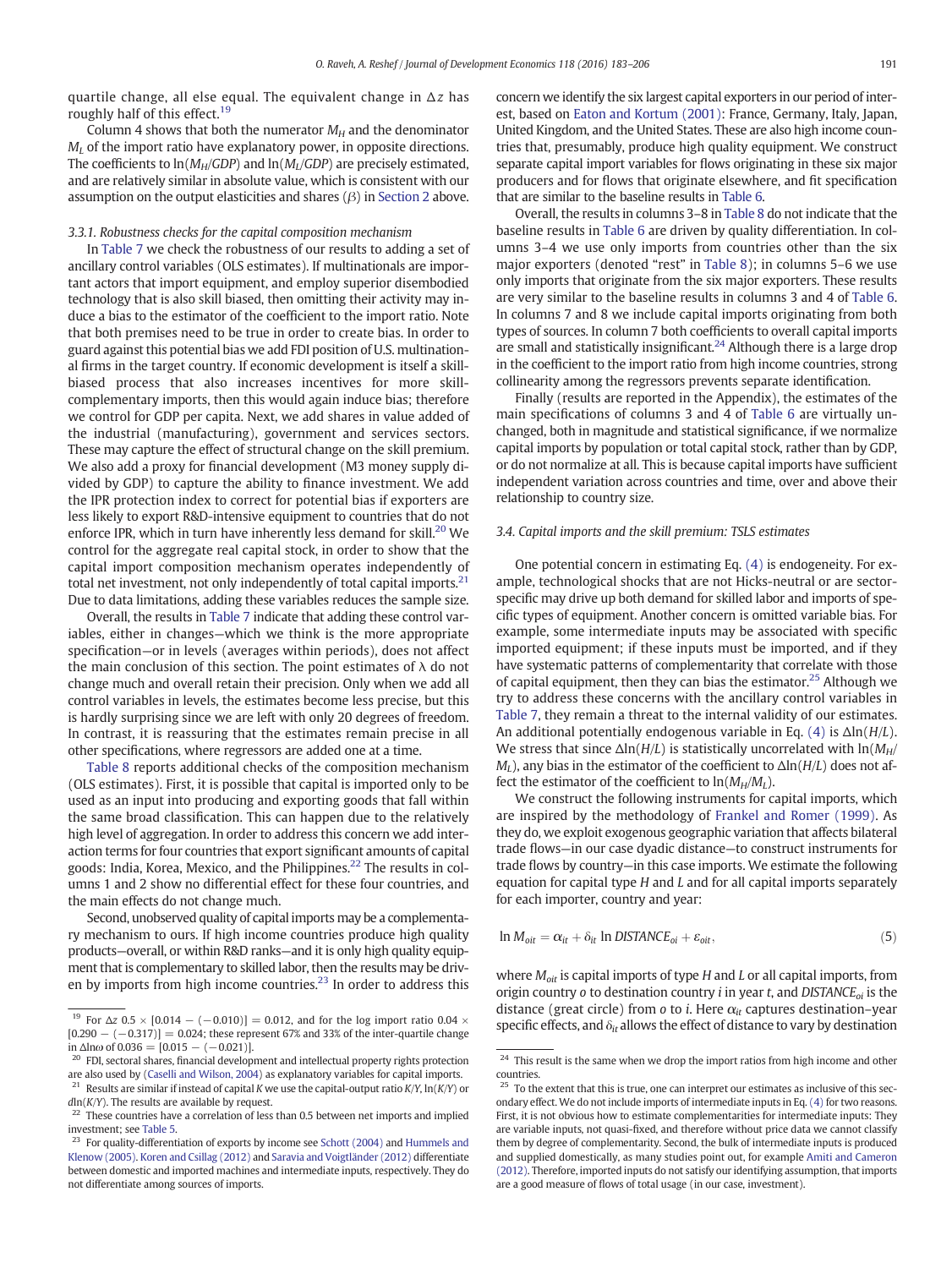| 0.00<br>0.111)<br>$0.04***$<br>0.018)<br>0.00<br>0.020)<br>$0.46^{**}$ | 0.01<br>(0.143)<br>$0.04***$<br>(0.014)<br>$-0.01$<br>(0.017)<br>$0.51***$ | $-0.07$<br>(0.109)<br>0.04<br>(0.031)<br>$-0.04$<br>(0.039)<br>$0.69***$                                                                                              |
|------------------------------------------------------------------------|----------------------------------------------------------------------------|-----------------------------------------------------------------------------------------------------------------------------------------------------------------------|
| 0.173)                                                                 | (0.155)                                                                    | (0.172)                                                                                                                                                               |
| $0.03^{***}$<br>0.011)                                                 | $-0.01$<br>(0.030)                                                         | $-0.02$<br>(0.014)<br>$0.05***$<br>(0.023)<br>$-0.05$<br>(0.035)<br>0.03<br>(0.171)<br>0.12<br>(0.218)<br>$-0.03$<br>(0.043)<br>0.02<br>(0.016)<br>$-0.04$<br>(0.053) |
| Ō                                                                      | 61                                                                         | 53                                                                                                                                                                    |

Dependent variable  $\Delta \ln(w_H/w_L)$ 

<span id="page-9-0"></span>Capital import composition and the skill premium, additional controls, 1983–2000.

| $\Delta$ ln( $H/L$ )                                                                                                                                                                                                                     | $-0.00$   | $-0.01$                      | 0.01      | $-0.03$   | 0.01      | 0.00      | $-0.01$             | 0.02      | $-0.03$                        | 0.04      | $-0.00$                     | $-0.02$   | $-0.03$   | $-0.02$   | 0.00      | $-0.00$   | 0.01      | $-0.07$            |
|------------------------------------------------------------------------------------------------------------------------------------------------------------------------------------------------------------------------------------------|-----------|------------------------------|-----------|-----------|-----------|-----------|---------------------|-----------|--------------------------------|-----------|-----------------------------|-----------|-----------|-----------|-----------|-----------|-----------|--------------------|
|                                                                                                                                                                                                                                          | (0.145)   | (0.127)                      | (0.155)   | (0.137)   | (0.149)   | (0.135)   | (0.126)             | (0.154)   | (0.146)                        | (0.144)   | (0.129)                     | (0.140)   | (0.142)   | (0.142)   | (0.131)   | (0.111)   | (0.143)   | (0.109)            |
| $ln(M_H/M_L)$                                                                                                                                                                                                                            | $0.05***$ | $0.03*$                      | $0.05***$ | $0.04***$ | $0.04***$ | $0.04***$ | $0.03***$           | $0.04***$ | $0.03$ <sup>*</sup>            | $0.04***$ | $0.04***$                   | $0.05***$ | $0.03***$ | $0.04***$ | $0.04***$ | $0.04***$ | $0.04***$ | 0.04               |
|                                                                                                                                                                                                                                          | (0.014)   | (0.015)                      | (0.009)   | (0.013)   | (0.013)   | (0.014)   | (0.018)             | (0.015)   | (0.017)                        | (0.016)   | (0.013)                     | (0.014)   | (0.014)   | (0.017)   | (0.015)   | (0.018)   | (0.014)   | (0.031)            |
| ln(M/GDP)                                                                                                                                                                                                                                | $-0.01$   | $-0.02$                      | $-0.02$   | $-0.01$   | $-0.01$   | $-0.01$   | $-0.00$             | 0.00      | 0.01                           | $-0.02$   | $-0.01$                     | $-0.03$   | $-0.00$   | $-0.01$   | $-0.01$   | $-0.00$   | $-0.01$   | $-0.04$            |
|                                                                                                                                                                                                                                          | (0.018)   | (0.018)                      | (0.013)   | (0.019)   | (0.018)   | (0.017)   | (0.024)             | (0.019)   | (0.024)                        | (0.015)   | (0.017)                     | (0.016)   | (0.020)   | (0.018)   | (0.018)   | (0.020)   | (0.017)   | (0.039)            |
| $\Delta z$                                                                                                                                                                                                                               | $0.49***$ | $0.50***$                    | $0.60***$ | $0.50***$ | $0.49***$ | $0.45***$ | $0.37$ <sup>*</sup> | $0.49***$ | 0.39                           | $0.51***$ | $0.49***$                   | $0.71***$ | $0.50***$ | $0.50***$ | $0.51***$ | $0.46***$ | $0.51***$ | $0.69***$          |
|                                                                                                                                                                                                                                          | (0.157)   | (0.150)                      | (0.165)   | (0.167)   | (0.152)   | (0.139)   | (0.183)             | (0.158)   | (0.273)                        | (0.149)   | (0.154)                     | (0.145)   | (0.166)   | (0.165)   | (0.138)   | (0.173)   | (0.155)   | (0.172)            |
|                                                                                                                                                                                                                                          |           | Control variables in changes |           |           |           |           |                     |           |                                |           | Control variables in levels |           |           |           |           |           |           |                    |
|                                                                                                                                                                                                                                          |           |                              |           |           |           |           |                     |           |                                |           |                             |           |           |           |           |           |           |                    |
| ln(FDI)                                                                                                                                                                                                                                  | $-0.01$   |                              |           |           |           |           |                     |           | $-0.02$ <sup>*</sup>           | $-0.01$   |                             |           |           |           |           |           |           | $-0.02$            |
|                                                                                                                                                                                                                                          | (0.008)   |                              |           |           |           |           |                     |           | (0.010)                        | (0.008)   |                             |           |           |           |           |           |           | (0.014)            |
| ln(GDP/POP)                                                                                                                                                                                                                              |           | 0.13                         |           |           |           |           |                     |           | 0.09                           |           | 0.01                        |           |           |           |           |           |           | $0.05***$          |
|                                                                                                                                                                                                                                          |           | (0.066)                      |           |           |           |           |                     |           | (0.070)                        |           | (0.014)                     |           |           |           |           |           |           | (0.023)            |
| Financial development                                                                                                                                                                                                                    |           |                              | 0.09      |           |           |           |                     |           | 0.04                           |           |                             | $-0.03$   |           |           |           |           |           | $-0.05$            |
|                                                                                                                                                                                                                                          |           |                              | (0.057)   |           |           |           |                     |           | (0.083)                        |           |                             | (0.018)   |           |           |           |           |           | (0.035)            |
| Industrial share                                                                                                                                                                                                                         |           |                              |           | 0.12      |           |           |                     |           | 0.34                           |           |                             |           | $-0.05$   |           |           |           |           | 0.03               |
|                                                                                                                                                                                                                                          |           |                              |           | (0.156)   | 0.10      |           |                     |           | (0.229)<br>$0.44$ <sup>*</sup> |           |                             |           | (0.055)   | 0.06      |           |           |           | (0.171)            |
| Services share                                                                                                                                                                                                                           |           |                              |           |           |           |           |                     |           |                                |           |                             |           |           |           |           |           |           | 0.12               |
| Government share                                                                                                                                                                                                                         |           |                              |           |           | (0.240)   | $0.08***$ |                     |           | (0.249)<br>0.04                |           |                             |           |           | (0.096)   | $-0.03$   |           |           | (0.218)<br>$-0.03$ |
|                                                                                                                                                                                                                                          |           |                              |           |           |           | (0.024)   |                     |           | (0.035)                        |           |                             |           |           |           | (0.028)   |           |           | (0.043)            |
| IPR-protection                                                                                                                                                                                                                           |           |                              |           |           |           |           | 0.09                |           | 0.03                           |           |                             |           |           |           |           | $0.03***$ |           | 0.02               |
|                                                                                                                                                                                                                                          |           |                              |           |           |           |           | (0.052)             |           | (0.057)                        |           |                             |           |           |           |           | (0.011)   |           | (0.016)            |
| ln(K)                                                                                                                                                                                                                                    |           |                              |           |           |           |           |                     | $-0.62$   | $-1.12$ <sup>*</sup>           |           |                             |           |           |           |           |           | $-0.01$   | $-0.04$            |
|                                                                                                                                                                                                                                          |           |                              |           |           |           |           |                     | (0.452)   | (0.468)                        |           |                             |           |           |           |           |           | (0.030)   | (0.053)            |
|                                                                                                                                                                                                                                          |           |                              |           |           |           |           |                     |           |                                |           |                             |           |           |           |           |           |           |                    |
| Observations                                                                                                                                                                                                                             | 63        | 63                           | 57        | 59        | 59        | 63        | 60                  | 61        | 52                             | 63        | 63                          | 59        | 59        | 59        | 63        | 60        | 61        | 53                 |
| No. of countries                                                                                                                                                                                                                         | 21        | 21                           | 19        | 20        | 20        | 21        | 20                  | 20        | 17                             | 21        | 21                          | 20        | 20        | 20        | 21        | 20        | 20        | 18                 |
| Degrees of freedom                                                                                                                                                                                                                       | 34        | 34                           | 30        | 31        | 31        | 34        | 32                  | 32        | 20                             | 34        | 34                          | 31        | 31        | 31        | 34        | 32        | 32        | 20                 |
| R-squared, within                                                                                                                                                                                                                        | 0.35      | 0.38                         | 0.42      | 0.34      | 0.33      | 0.39      | 0.32                | 0.35      | 0.58                           | 0.36      | 0.34                        | 0.41      | 0.34      | 0.34      | 0.35      | 0.38      | 0.33      | 0.58               |
| Notes: OLS estimates. All specifications include country and period fixed effects. Standard errors are clustered by country in parentheses. The dependent variable is $\Delta \ln(w_H/w_L)$ , the change in the logarithm of skilled rel |           |                              |           |           |           |           |                     |           |                                |           |                             |           |           |           |           |           |           |                    |

(1) (2) (3) (4) (5) (6) (7) (8) (9) (10) (11) (12) (13) (14) (15) (16) (17) (18)

variables:  $\Delta$ ln(H/L) is the change in logarithm of relative supply of skill; ln(M<sub>H</sub>/ML) is the logarithm of the ratio of R&D intensive capital imports to R&D-unintensive capital imports; ln(M(GDP) is the logarithm of ag GDP. Az is the shift in export shares as in Zhu and Trefler [\(2005\)](#page-23-0). In(FDI) is the logarithm of the average US FDI (2005 prices). In(GDP/POP) is the logarithm of real GDP per capita; industrial, government and services sha shares in GDP (all in logarithms); In(financial development) is the logarithm of M3 money supply divided by GDP; the IPR protection index is the Intellectual Property Rights Protection Index from Ginarte and Park [\(1997\)](#page-23-0), u IPR-protection data are available every 5 years, so we linearly interpolate between observations within a country. In(K) is the logarithm of total real capital stock (Penn World Tables, mark 8.0); capital stock data is not in levels are averages within periods, while all variables in changes are annual changes. See the Appendix for further details on countries in the sample, data construction and sources.

\*\*\*  $p < 0.01$ . \*\*  $p < 0.05$ .

 $p < 0.1$ .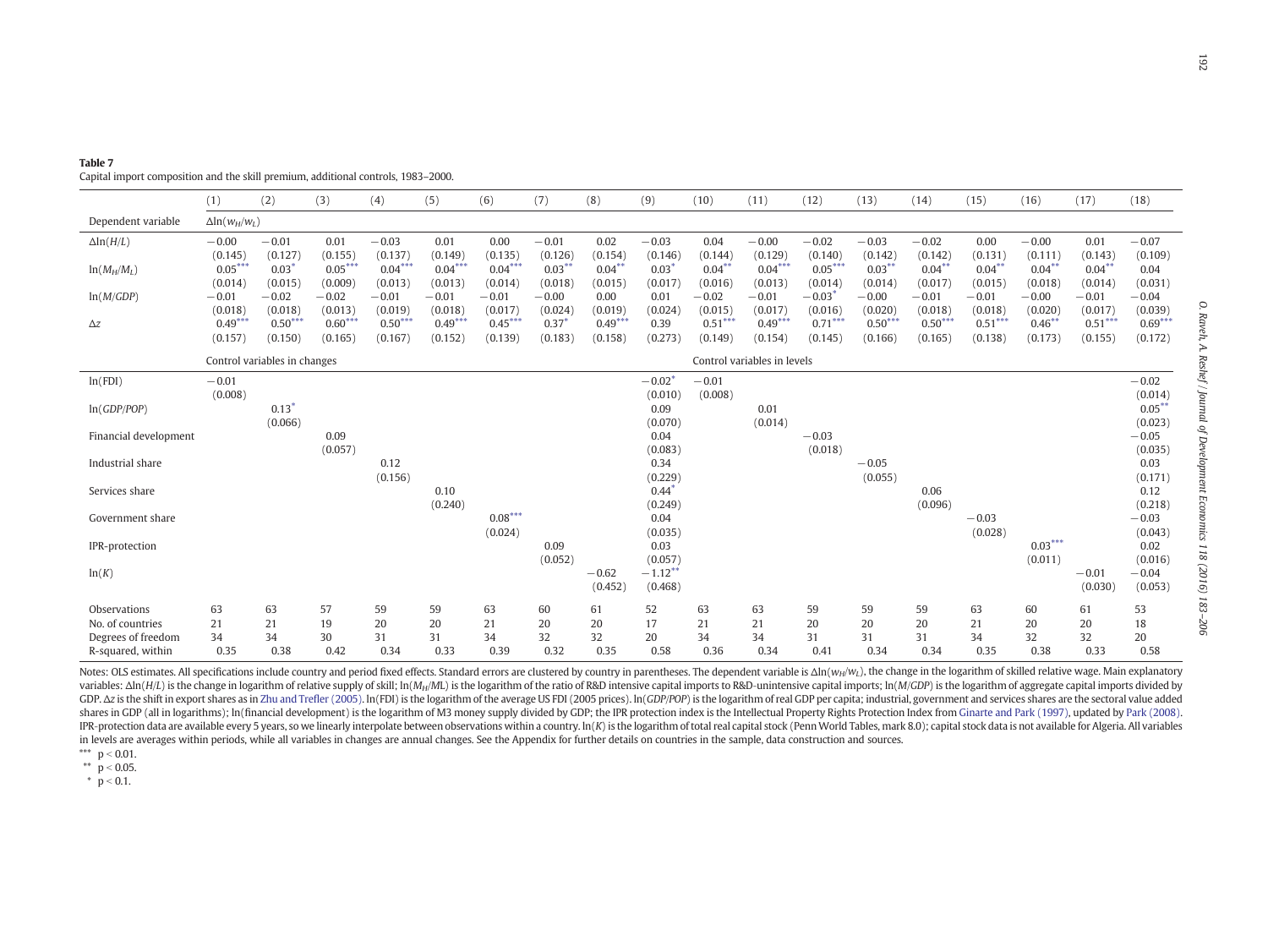O. Raveh, A. Reshef / Journal of Development Economics 118 (2016) 183–206 193

#### <span id="page-10-0"></span>Table 8

Capital import composition and the skill premium, inspecting alternative mechanisms, 1983–2000.

| Dependent variable:                     | (1)                                                                                                        | (2)                   | (3)                                                                                    | (4)                   | (5)                                          | (6)                       | (7)                                                                                           | (8)                  |  |
|-----------------------------------------|------------------------------------------------------------------------------------------------------------|-----------------------|----------------------------------------------------------------------------------------|-----------------------|----------------------------------------------|---------------------------|-----------------------------------------------------------------------------------------------|----------------------|--|
|                                         | Separate effects for significant<br>capital exporters: India, Korea,<br>Mexico, and the Philippines (IKMP) |                       | <b>Excluding capital imports</b><br>from six largest high-<br>income capital producers |                       | six largest high-income<br>capital producers | Only capital imports from | Separate capital imports from<br>six major high-income capital<br>producers from all the rest |                      |  |
| $\Delta$ ln( $H/L$ )                    | 0.00<br>(0.145)                                                                                            | 0.00<br>(0.145)       | $-0.08$<br>(0.123)                                                                     | $-0.09$<br>(0.122)    | 0.01<br>(0.150)                              | 0.01<br>(0.150)           | $-0.08$<br>(0.131)                                                                            | $-0.08$<br>(0.130)   |  |
| $ln(M_H/M_L)$                           | $0.04***$<br>(0.017)                                                                                       |                       |                                                                                        |                       |                                              |                           |                                                                                               |                      |  |
| ln(M/GDP)                               | $-0.01$<br>(0.018)                                                                                         |                       |                                                                                        |                       |                                              |                           |                                                                                               |                      |  |
| $ln(M_H/GDP)$                           |                                                                                                            | $0.034*$<br>(0.019)   |                                                                                        |                       |                                              |                           |                                                                                               |                      |  |
| $ln(M_L/GDP)$                           |                                                                                                            | $-0.04***$<br>(0.020) |                                                                                        |                       |                                              |                           |                                                                                               |                      |  |
| $ln(M_H/M_L)$ * IKMP                    | 0.02<br>(0.046)                                                                                            |                       |                                                                                        |                       |                                              |                           |                                                                                               |                      |  |
| $ln(M/GDP) * IKMP$                      | $-0.01$<br>(0.023)                                                                                         |                       |                                                                                        |                       |                                              |                           |                                                                                               |                      |  |
| $ln(M_H/GDP) * IKMP$                    |                                                                                                            | 0.02<br>(0.048)       |                                                                                        |                       |                                              |                           |                                                                                               |                      |  |
| $ln(M_L/GDP) * IKMP$                    |                                                                                                            | $-0.03$<br>(0.046)    |                                                                                        |                       |                                              |                           |                                                                                               |                      |  |
| $ln(M_H/M_L)$ , rest                    |                                                                                                            |                       | $0.04***$<br>(0.012)                                                                   |                       |                                              |                           | $0.04***$<br>(0.017)                                                                          |                      |  |
| $ln(M/GDP)$ , rest                      |                                                                                                            |                       | $-0.01$<br>(0.014)                                                                     |                       |                                              |                           | $-0.01$<br>(0.025)                                                                            |                      |  |
| $ln(M_H/M_I)$ , high income             |                                                                                                            |                       |                                                                                        |                       | $0.03***$<br>(0.013)                         |                           | 0.01<br>(0.025)                                                                               |                      |  |
| $ln(M/GDP)$ , high income               |                                                                                                            |                       |                                                                                        |                       | $-0.01$<br>(0.019)                           |                           | $-0.00$<br>(0.026)                                                                            |                      |  |
| $ln(M_H/GDP)$ , rest                    |                                                                                                            |                       |                                                                                        | $0.04***$<br>(0.014)  |                                              |                           |                                                                                               | $0.034*$<br>(0.017)  |  |
| $ln(M_I/GDP)$ , rest                    |                                                                                                            |                       |                                                                                        | $-0.05***$<br>(0.014) |                                              |                           |                                                                                               | $-0.045*$<br>(0.022) |  |
| $ln(M_H/GDP)$ , high income             |                                                                                                            |                       |                                                                                        |                       |                                              | $0.03***$<br>(0.013)      |                                                                                               | 0.005<br>(0.018)     |  |
| $ln(M_L/GDP)$ , high income             |                                                                                                            |                       |                                                                                        |                       |                                              | $-0.04***$<br>(0.019)     |                                                                                               | $-0.005$<br>(0.031)  |  |
| $\Delta z$                              | $0.53***$<br>(0.184)                                                                                       | $0.53***$<br>(0.184)  | $0.55***$<br>(0.159)                                                                   | $0.55***$<br>(0.156)  | $0.49***$<br>(0.147)                         | $0.49***$<br>(0.148)      | $0.55***$<br>(0.163)                                                                          | $0.55***$<br>(0.161) |  |
| Observations<br>No. of countries        | 63<br>21                                                                                                   | 63<br>21              | 63<br>21                                                                               | 63<br>21              | 63<br>21                                     | 63<br>21                  | 63<br>21                                                                                      | 63<br>21             |  |
| Degrees of freedom<br>R-squared, within | 32<br>0.33                                                                                                 | 32<br>0.33            | 34<br>0.43                                                                             | 34<br>0.43            | 34<br>0.3                                    | 34<br>0.3                 | 32<br>0.43                                                                                    | 32<br>0.43           |  |

Notes: OLS estimates. All specifications include country and period fixed effects. Standard errors are clustered by country in parentheses. The dependent variable is  $\Delta \ln(w_H/w_L)$ , the change in the logarithm of skilled relative wage. Main explanatory variables: Δln(H/L) is the change in logarithm of relative supply of skill; ln(M<sub>H</sub>/M<sub>L</sub>) is the logarithm of the ratio of R&D-intensive capital imports to R&D-unintensive capital imports; ln(M/GDP) is the logarithm of aggregate capital imports divided by GDP, and similarly for  $M_H$ , and  $M_L$ .  $\Delta z$  is the shift in export shares as in [Zhu and Tre](#page-23-0)fler (2005). In Regressions 1 and 2 we add interactions with a dummy variable IKMP that indicates any of the significant exporters of capital in our sample of developing countries: India, Korea, Mexico, and the Philippines. In Regressions 3 and 4 we exclude capital imports from the following six major, high-income, producers: France, Germany, Italy, Japan, the United Kingdom, and the United States. In Regressions 5 and 6 we separate imports from the six major, high-income, producers from all the rest. All variables in levels are averages within periods, while all variables in changes are annual changes. See the Appendix for further details on countries in the sample, data construction and sources. \*\*\*  $p < 0.01$ .

\*\*  $p < 0.05$ .

 $\bar{p}$  = 0.1.

and year. We estimate Eq. $(5)$  separately for each *i* and *t*. We then compute predicted values based on  $\hat{\delta}_{it}$  ln DISTANCE<sub>oi</sub> and aggregate them to obtain  $(\widehat{M})$  $H$ <sub>it</sub>  $\widehat{M}$ ,  $(\widehat{M})$  $\left( \widehat{L} \right)$ <sub>it</sub>  $\sigma$ , and  $\widehat{M}$  $\int_{it}^{gravity}$ .<sup>26</sup> By replacing true values with these "gravity-predicted", we construct instruments for  $ln(M_H/M_L)_{it}$ ,  $ln(M_H/GDP)_{it}$ ,  $ln(M_L/GDP)_{it}$ , and  $ln(M/GDP)_{it}$ .

Note that we are not interested in estimating the causal effect of distance in Eq. [\(5\).](#page-8-0) Instead, we wish to use exogenous variation in distance in order to extract exogenous variation to be used as an instrument that satisfies the exclusion restrictions. In the Appendix we show that omitted variables in Eq. [\(5\)](#page-8-0) are unlikely to threat the exogeneity of the instruments, thus calculated. This depends on whether the covariance of such omitted variables with distance across origin countries varies sys-tematically with omitted variables in Eq. [\(4\),](#page-7-0) or with  $\Delta\omega_{it}$  directly. While impossible to prove or disprove, it is difficult to think of omitted variables with such properties.

Columns 5 and 6 of [Table 6](#page-7-0) report the IV estimates. In all specifications we treat all capital imports as endogenous and instrument for them. The second stage results show that the magnitudes of the coefficients of interest increase somewhat, and consequently their explanatory power. For example, a one standard deviation increase in the import ratio now increases the change in the skill premium by

<sup>&</sup>lt;sup>26</sup> Distance data are from CEPII, [http://www.cepii.fr/CEPII/fr/bdd\\_modele/presentation.](http://www.cepii.fr/CEPII/fr/bdd_modele/presentation.asp?id=6) [asp?id=6.](http://www.cepii.fr/CEPII/fr/bdd_modele/presentation.asp?id=6) We first take exponents of the distance-predicted values  $\widehat{M}_{oit} = e^{\widehat{\ln M}_{oit}}$ , then sum over all origins  $\widehat{M}_{\quadltt}=\sum_o\widehat{M}_{\quad \textit{oit}}.$  We neglect terms that multiply  $\widehat{e^{ \ln M_{\textit{olt}}}}$  (for example,  $e^{\frac{1}{2} \hat{\sigma}_{e}^{2}}$ , if  $\varepsilon$  is distributed normal) because they are constant and, therefore, when we take logs and use as instruments they will be absorbed by fixed effects in the first stage.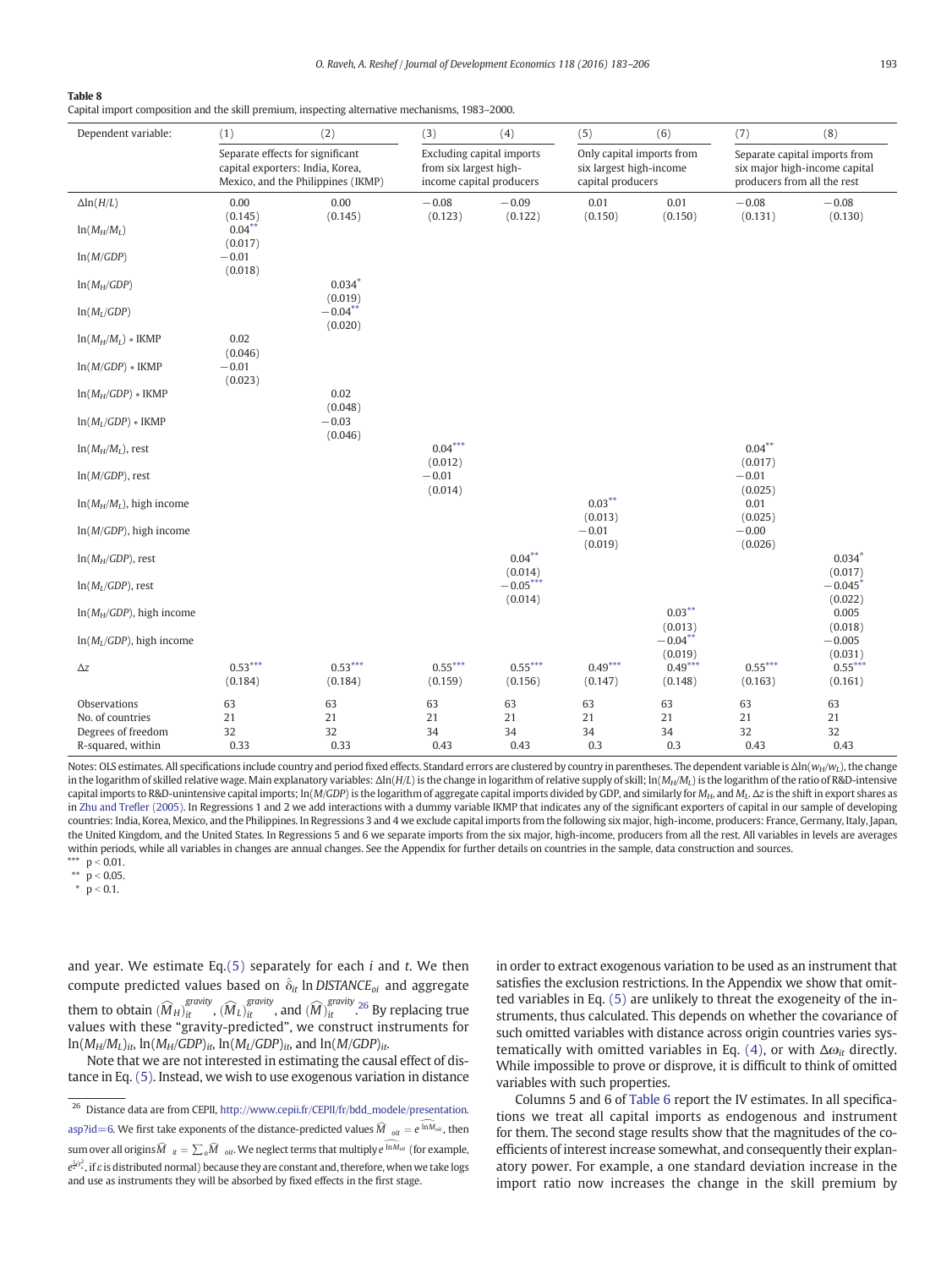<span id="page-11-0"></span>approximately two-thirds of a standard deviation, significantly more than  $\Delta z$ <sup>27</sup>

In Panel B of [Table 6](#page-7-0) we report first stage estimates and statistics. The signs of the coefficients to the instruments are as expected, having a strong positive effect on the corresponding type of capital imports. Overall, the instruments are strong: The [Shea \(1997\)](#page-23-0) partial  $R^2$  are large and not substantially lower than the usual partial  $R^2$ . Although not an appropriate statistic when there is more than one endogenous instrumented variable [\(Stock and Yogo, 2002](#page-23-0)), we report the partial Fstat and find it reasonably high in all cases.

To summarize, we find that the composition of capital imports matters, not the overall quantity. These results hold both when using OLS and TSLS estimators, and also survive a battery of other robustness checks. Imports of R&D-intensive equipment are associated with increases in the skill premium; imports of less innovative capital equipment are associated with decreases in the skill premium. In the next section we explain why this is the case.

# 4. Complementarity of capital to skilled and unskilled labor

In this section we explain why the capital import ratio explains changes in the skill premium. Since [Griliches \(1969\),](#page-23-0) capital is considered complementary to skilled labor. With some reservations about robustness, other studies generally confirm the capital–skill complementarity hypothesis.<sup>28</sup> However, these studies (including Griliches') investigate complementarity to aggregate measures of capital; they do not consider the composition of capital. In this section we establish that R&D-intensive capital equipment is complementary to skilled labor, while less innovative capital equipment is complementary to unskilled labor.<sup>29</sup> To be precise, when we say that a type of capital is complementary to a class of workers, this is a relative statement. For example, R&D-intensive capital equipment is more complementary to skilled labor than to unskilled labor.

The estimation employs data from the EU-KLEMS data set [\(O'Mahony and Timmer, 2009](#page-23-0)), which includes mostly high income countries. The complementarity estimates in these data are relevant for developing countries, which import most of their capital equipment (as we establish above) from high income countries (as shown in [Eaton](#page-23-0) [and Kortum, 2001\)](#page-23-0). The validity of this exercise for developing countries also relies on similarity in responses to relative demand for skill in different settings. We therefore estimate these responses using two definitions of skilled labor, one of which is more relevant for developing countries.

We follow the standard methodology and estimate a skilled labor share equation, e.g., as in [Berman et al. \(1994\)](#page-23-0). Assume a translog cost function where there are four inputs: Skilled and unskilled labor, and two types of capital. If capital is quasi-fixed, skilled and unskilled labor are variable factors, and production exhibits constant returns to scale, then cost minimization yields the following relationship

$$
S = \alpha + \beta \ln \left( \frac{w_H}{w_L} \right) + \gamma_1 \ln \left( \frac{K_1}{Y} \right) + \gamma_2 \ln \left( \frac{K_2}{Y} \right),\tag{6}
$$

where S denotes the wage bill share of skilled labor,  $w_H$  and  $w_L$  are wages of skilled and unskilled labor,  $K_1$  and  $K_2$  are two types of

<sup>27</sup> For  $\Delta z$  0.52 × 0.032 = 0.0166, and for the log import ratio 0.05 × 0.425 = 0.0212; these represent 50% and 64% of the standard deviation of Δlnω (0.033).

See [Fallon and Layard \(1975\),](#page-23-0) [Bergstrom and Panas \(1992\)](#page-23-0) and [Duffy et al. \(2004\)](#page-23-0).

capital, and Y denotes output. Details on the derivation are in the Appendix. The  $\gamma_i$  coefficients indicate the type and magnitude of complementarity with skilled labor:  $\gamma_i > 0$  implies stronger complementarity to skilled labor, while  $\gamma_j < 0$  implies stronger complementarity to unskilled labor.

We estimate versions of Eq. (6) by capital type,

$$
S_{it} = \beta \ln \left( \frac{w_H}{w_L} \right)_{it} + \gamma_j \ln \left( \frac{K_j}{Y} \right)_{it} + \gamma_{-j} \ln \left( \frac{K_{-j}}{Y} \right)_{it} + \alpha_i + \delta_t + \varepsilon_{it}, \tag{7}
$$

where  $K_i$  is capital of type j and  $K_{-i}$  captures the sum of all other capital types. Here  $\alpha_i$  and  $\delta_t$  are country and year fixed effects, respectively. The fixed effects capture, inter alia, unobserved disembodied non-neutral technological change. We estimate Eq. (7) using two independent sources of data on capital stocks: EU-KLEMS and OECD. Although the categories of capital are broad (five or nine groups), and may include sub-categories that are more, or less, complementary to skill, the classification is informative and captures important qualitative differences.

#### 4.1. Complementarity estimates using the EU-KLEMS data

Our first set of estimates uses an unbalanced panel of 14 countries in 1970–2005 from the EU-KLEMS data set. The EU-KLEMS data set reports data on capital stocks for five distinct capital groups  $(j)$ :  $(1)$  Computing equipment, (2) communication equipment, (3) software capital, (4) transport equipment, and (5) machinery. First we estimate Eq. (7) separately for each capital group. Then we aggregate into two groups: ICT (information and communication technology capital, groups 1–3) and non-ICT (groups 4–5); see [Table 1](#page-3-0). Finally, we also estimate Eq.  $(7)$  using the total capital stock.<sup>30</sup>

The EU-KLEMS disaggregates workers into three groups: High skilled, medium skilled, and low skilled. The definition of high skilled workers is consistent across countries, and implies at least a university-equivalent bachelor's degree. The definitions of the other two groups vary somewhat across countries, but are consistent over time within a country. Medium skilled workers do not attain a university-equivalent bachelor's degree, but complete high-school and possibly a non-university vocational degree; low skilled workers do not complete high school. We use two definitions of skill in the implementation of Eq. (7): High (narrow definition), and high  $+$  medium (broad definition). This facilitates two goals. First and foremost, the broad definition is more relevant for developing countries. Second, it allows checking the robustness of the complementarity results.<sup>31</sup> Wage bill shares for all three groups are given in the data directly. Wages are given by wage bills divided by hours worked. We follow standard methodology and estimate Eq. (7) by TSLS, instrumenting for the capital shares using their values in the previous period. Results are not sensitive to the number of lags included. We report standard errors using country level clustering.

The results in [Table 9](#page-12-0) show a clear pattern: On one hand, computing equipment, communication equipment, and software capital are complementary to skilled workers; on the other hand, transport equipment, and machinery are complementary to unskilled workers. When the ICT and non-ICT capital groups are included, we confirm the results for their subcomponents: ICT capital is complementary to skilled workers; non-ICT capital is complementary to unskilled workers. These results

<sup>&</sup>lt;sup>29</sup> This in itself can help explain the sensitivity of the results in [Duffy et al. \(2004\)](#page-23-0): The composition and, hence, overall degree of complementarity of capital is not the same across countries in their panel.

 $^{30}\,$  See the Appendix for details on the sample used in the complementarity estimation. In the Appendix we also report shares of capital types in the aggregate capital stock, and changes thereof, for each country in the sample.

<sup>&</sup>lt;sup>31</sup> [Duffy et al. \(2004\)](#page-23-0) find the international empirical evidence in favor of the capital-skill complementarity hypothesis at the aggregate level most convincing when skilled workers are defined broadly, as high  $+$  medium.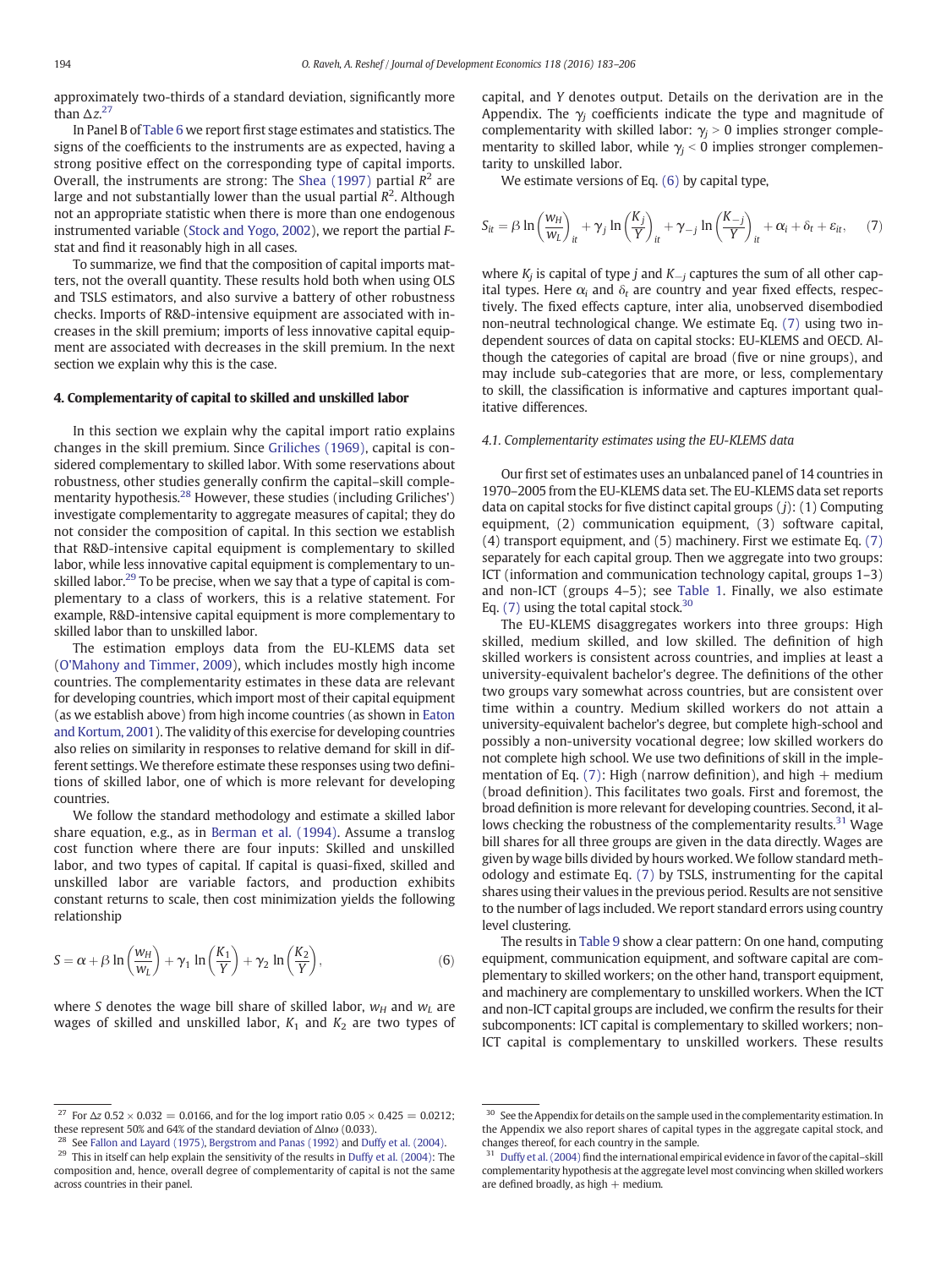<span id="page-12-0"></span>Capital complementarity to skilled and unskilled labor, EU-KLEMS data, 1970–2005.

|                                                                                 | Dependent variable: Wage bill share of skilled workers |                         |           |                     |            |                      |           |  |  |  |  |
|---------------------------------------------------------------------------------|--------------------------------------------------------|-------------------------|-----------|---------------------|------------|----------------------|-----------|--|--|--|--|
|                                                                                 | Capital type                                           |                         |           |                     |            |                      |           |  |  |  |  |
|                                                                                 | Computing equipment                                    | Communication equipment | Software  | Transport equipment | Machinery  |                      | Total     |  |  |  |  |
| A. Narrow definition of skilled labor: University-equivalent tertiary education |                                                        |                         |           |                     |            |                      |           |  |  |  |  |
|                                                                                 | $0.21***$                                              | $0.14*$                 | $0.19***$ | $-0.43***$          | $-0.51***$ |                      | $0.23***$ |  |  |  |  |
|                                                                                 | (0.03)                                                 | (0.08)                  | (0.05)    | (0.09)              | (0.12)     |                      | (0.03)    |  |  |  |  |
| ICT (groups $1, 2$ and $3$ )                                                    |                                                        |                         |           |                     |            | $0.19***$<br>(0.06)  |           |  |  |  |  |
| Non-ICT (groups 4 and 5)                                                        |                                                        |                         |           |                     |            | $-0.54***$<br>(0.12) |           |  |  |  |  |
| Observations                                                                    | 345                                                    | 345                     | 345       | 345                 | 345        | 345                  | 345       |  |  |  |  |
| No. of countries                                                                | 14                                                     | 14                      | 14        | 14                  | 14         | 14                   | 14        |  |  |  |  |
| B. Broad definition of skilled labor: At least high-school                      |                                                        |                         |           |                     |            |                      |           |  |  |  |  |
|                                                                                 | $0.07***$                                              | $0.16***$               | $0.04***$ | $-0.11***$          | $-0.09***$ |                      | $0.09***$ |  |  |  |  |
|                                                                                 | (0.01)                                                 | (0.01)                  | (0.01)    | (0.02)              | (0.02)     |                      | (0.01)    |  |  |  |  |
| ICT (groups $1, 2$ and $3$ )                                                    |                                                        |                         |           |                     |            | $0.12***$            |           |  |  |  |  |
|                                                                                 |                                                        |                         |           |                     |            | $(0.02)$ **          |           |  |  |  |  |
| Non-ICT (groups 4 and 5)                                                        |                                                        |                         |           |                     |            | $-0.14***$           |           |  |  |  |  |
|                                                                                 |                                                        |                         |           |                     |            | (0.02)               |           |  |  |  |  |
| Observations                                                                    | 345                                                    | 345                     | 345       | 345                 | 345        | 345                  | 345       |  |  |  |  |
| No. of countries                                                                | 14                                                     | 14                      | 14        | 14                  | 14         | 14                   | 14        |  |  |  |  |

Notes: This table reports TSLS estimates of  $\gamma$ 1 in the regression  $S = \beta^* \ln(w_H/w_L) + \gamma 1^* \log(capital_J / output) + \gamma 2^* \log(capital_J - j / output) + \varepsilon$ , for different capital types j, where capital\_j is the total capital stock net of capital\_j. S is the wage bill share of skilled workers and  $w_H/w_L$  is the relative wage of skilled to unskilled workers. Positive coefficients indicate complementarity to skilled workers; negative coefficients indicate complementarity to unskilled workers. Instruments to capital shares are their 1‐period lagged values; all first stage results report F-statistics for weak instruments an order of magnitude greater than 10. All regressions include time and country fixed effects. Data: EU KLEMS. Standard errors in parentheses are clustered at the country level.

\*\*\*  $p < 0.01$ .

\*\*  $p < 0.05$ .

 $\frac{1}{p}$  = 0.1.

hold whether we use the narrow or the broad definition of skill. Since the year fixed effects add little explanatory power, fitting Eq. [\(7\)](#page-11-0) without them yields virtually the same results. Taking changes in Eq. [\(6\)](#page-11-0) and estimating the resulting equation by TSLS with country fixed effects—using lagged variables in changes as instruments—yields remarkably similar results.32

In the last column of Table 9 we also estimate that the aggregate capital stock is complementary to skilled labor. We find it comforting that we can replicate previous findings. This should not be confused with the results in [Section 3:](#page-3-0) The composition of the aggregate capital stock and investment in countries in the EU-KLEMS sample—which are mostly developed economies—is much more R&D intensive, with a higher share of ICT, relative to the sample of developing countries that we examine above. Moreover, developed economies import a much smaller share of their capital investment.

#### 4.2. Complementarity estimates using OECD data

We wish to estimate Eq. [\(7\)](#page-11-0) using the nine groups—classified by R&D intensity—that are used above in [Section 3,](#page-3-0) but the EU-KLEMS data on capital stocks are not classified according to  $ISIC<sup>33</sup>$  Since there are no readily available capital stocks that are classified by ISIC, we estimate these using OECD data.<sup>34</sup>

The OECD data include production Y, imports M, and exports X, by ISIC in 1970–2005. This allows estimating implied investment I for each of the nine capital groups

$$
I_{g,t}=Y_{g,t}+M_{g,t}\!-\!X_{g,t},
$$

where  $g = 1, 2, ..., 9$  denotes R&D intensity rank. We then use the perpetual inventory method to estimate capital stocks

$$
K_{g,t+1} = (1-\delta_g)K_{g,t} + I_{g,t}.
$$

We estimate capital stocks in the initial year by type as

$$
K_{g,0}=\frac{I_{g,0}}{\delta_g}.
$$

Depreciation estimates by capital type  $\delta_{\rm g}$  are from [Fraumeni \(1997\),](#page-23-0) and are based on U.S. data.<sup>35</sup> We estimate Eq.  $(7)$  using the same methodology and data as above, except that we use our estimated capital stocks by R&D intensity.36

[Table 10](#page-13-0) reports the complementarity estimation results, which largely confirm the results in Table 9. The most R&D-intensive capital types (aircraft equipment, office, computing and accounting machinery, communication equipment) are complementary to skilled labor. Of the other six relatively less R&D-intensive capital types, four (electrical equipment excluding communication, non-electrical equipment, other

<sup>33</sup> Based on the EU-KLEMS documentation, it is not obvious as to how to map all nine disaggregate ISIC capital types into the EU-KLEMS classification or even into broad ICT and non-ICT groups.

<sup>&</sup>lt;sup>32</sup> These results are reported in the Appendix.

<sup>34</sup> OECD data from StatsExtract data are available at: <http://stats.oecd.org/>.

<sup>&</sup>lt;sup>35</sup> These are the same depreciation rates that are used in the EU-KLEMS for construction of capital stocks by group.

<sup>&</sup>lt;sup>36</sup> The sample for which we calculate capital stocks using OECD data is reported in the Appendix, where we also report shares of capital types in the aggregate capital stock, and changes thereof, for each country in the sample.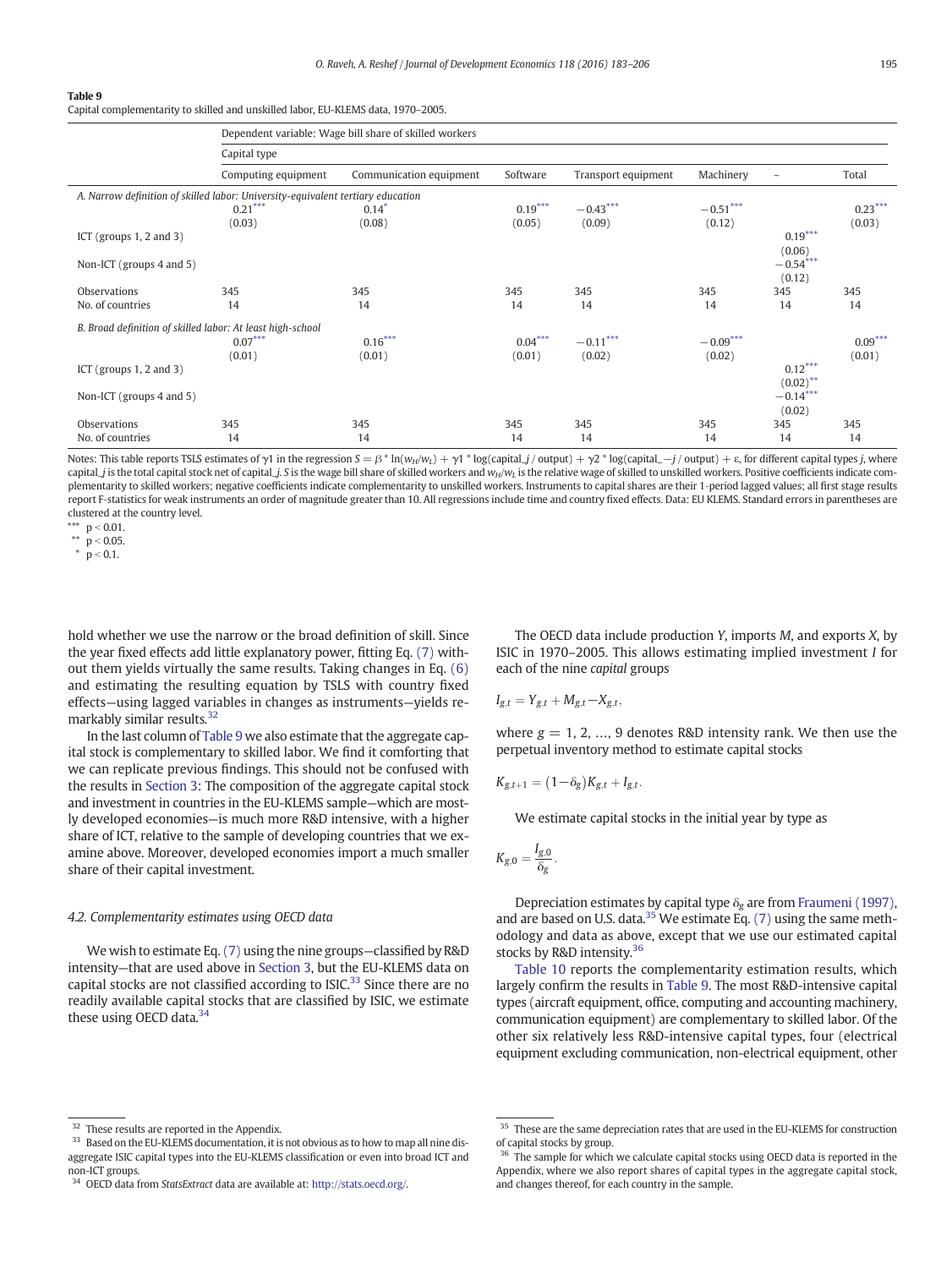<span id="page-13-0"></span>Capital complementarity to skilled and unskilled labor, imputed capital stocks.

| Dependent variable: Wage bill share of skilled workers                          |                                                                                 |                                                      |                            |                       |                                                        |                   |                             |                                      |                                 |                                                 |           |
|---------------------------------------------------------------------------------|---------------------------------------------------------------------------------|------------------------------------------------------|----------------------------|-----------------------|--------------------------------------------------------|-------------------|-----------------------------|--------------------------------------|---------------------------------|-------------------------------------------------|-----------|
| R&D intensity rank 1                                                            |                                                                                 | 2                                                    | 3                          | 4                     | 5                                                      | 6                 | 7                           | 8                                    | 9                               |                                                 |           |
| Capital type                                                                    | Aircraft<br>equipment                                                           | Office,<br>computing, and<br>accounting<br>machinery | Communication<br>equipment | Professional<br>goods | Electrical<br>equipment,<br>excluding<br>communication | Motor<br>vehicles | Non-electrical<br>equipment | Other<br>transportation<br>equipment | Fabricated<br>metal<br>products | $\overline{\phantom{a}}$                        | Total     |
|                                                                                 | A. Narrow definition of skilled labor: University-equivalent tertiary education |                                                      |                            |                       |                                                        |                   |                             |                                      |                                 |                                                 |           |
|                                                                                 | $0.41***$                                                                       | $0.13***$                                            | $0.23***$                  | 0.11                  | $-0.46***$                                             | $-0.05$           | $-0.53***$                  | $-0.48***$                           | $-1.11***$                      |                                                 | $0.44***$ |
|                                                                                 | (0.06)                                                                          | (0.06)                                               | (0.05)                     | (0.09)                | (0.04)                                                 | (0.04)            | (0.19)                      | (0.09)                               | (0.17)                          |                                                 | (0.07)    |
| $K_H$ (R&D ranks 1, 2,<br>$3, 4$ and $6)$<br>$K_l$ (R&D ranks 5, 7,<br>8 and 9) |                                                                                 |                                                      |                            |                       |                                                        |                   |                             |                                      |                                 | $0.58***$<br>(0.05)<br>$-0.82***$<br>(0.11)     |           |
| Observations                                                                    | 305                                                                             | 305                                                  | 305                        | 305                   | 305                                                    | 305               | 305                         | 305                                  | 305                             | 305                                             | 305       |
| No. of countries                                                                | 17                                                                              | 17                                                   | 17                         | 17                    | 17                                                     | 17                | 17                          | 17                                   | 17                              | 17                                              | 17        |
| B. Broad definition of skilled labor: At least high-school                      |                                                                                 |                                                      |                            |                       |                                                        |                   |                             |                                      |                                 |                                                 |           |
|                                                                                 | 0.17                                                                            | $0.13***$                                            | $0.14***$                  | 0.01                  | $-0.21***$                                             | $0.16***$         | $-0.09$                     | $-0.28***$                           | $-0.59***$                      |                                                 | $0.24***$ |
|                                                                                 | (0.15)                                                                          | (0.04)                                               | (0.05)                     | (0.08)                | (0.05)                                                 | (0.08)            | (0.18)                      | (0.07)                               | (0.19)                          |                                                 | (0.08)    |
| $K_H$ (R&D ranks 1, 2,<br>$3, 4$ and $6)$<br>$K_I$ (R&D ranks 5, 7,<br>8 and 9) |                                                                                 |                                                      |                            |                       |                                                        |                   |                             |                                      |                                 | $0.32***$<br>(0.12)<br>$-0.35***$<br>$(0.09)^*$ |           |
| Observations                                                                    | 305                                                                             | 305                                                  | 305                        | 305                   | 305                                                    | 305               | 305                         | 305                                  | 305                             | 305                                             | 305       |
| No. of countries                                                                | 17                                                                              | 17                                                   | 17                         | 17                    | 17                                                     | 17                | 17                          | 17                                   | 17                              | 17                                              | 17        |

Notes: This table reports TSLS estimates of  $\gamma$ 1 in the regression  $S = \beta^* \ln(w_H/w_L) + \gamma 1^* \log(capital_j / output) + \gamma 2^* \log(capital_j / output) + \epsilon$ , for different capital types j, where capital\_-j is the total capital stock net of capital\_j. S is the wage bill share of skilled workers and w<sub>H</sub>/w<sub>L</sub> is the relative wage of skilled to unskilled workers. Positive coefficients indicate complementarity to skilled workers; negative coefficients indicate complementarity to unskilled workers. Instruments to capital shares are their 1-period lagged values; all first stage results report F-statistics for weak instruments an order of magnitude greater than 10. All regressions include time and country fixed effects. All data except capital stocks are from the EU KLEMS. Capital stocks are imputed perpetual inventory method; see text for details. Standard errors in parentheses are clustered at the country level.

\*\*\*  $p < 0.01$ .

\*\*  $p < 0.05$ .

 $\text{*} \ \ p < 0.1.$ 

transportation equipment, fabricated metal products) are complementary to unskilled labor. The Spearman rank correlation between the complementarity coefficient and the R&D rank is  $-0.95$  (p-value  $= 0.0001$ ). Motor vehicles and professional goods are not more complementary to either class of labor when using the narrow definition of skill. However, the results using the broad definition of skill make us decide to include the latter two types of capital in  $M_H$  in the import composition estimation in [Section 3](#page-3-0) above.

When we aggregate the R&D-intensive, skill-complementary, capital groups  $(K_H)$ , and the R&D-unintensive, unskilled-complementary, capital groups  $(K_L)$ , we confirm the results for their subcomponents:  $K_H$  is complementary to skilled workers and  $K_L$  is complementary to unskilled workers. These results are similar when we use the broad definition of skill (high  $+$  medium).

Overall, using several specifications and data sources, we find strong evidence for capital–skill complementarity for R&D-intensive, innovative capital types; we find that less innovative and relatively R&D-unintensive equipment is complementary to unskilled labor. This is the reason that the composition of capital imports (which stands in for investment), and not the overall quantity, affects the skill premium.

# 5. Trade liberalization and changes in the composition of capital imports

We argue above that an increase in the share of R&D-intensive, skillcomplementary capital in total capital imports increases relative demand for skilled labor and therefore raises the skill premium. During 1983–2000, a period of trade liberalization in the sample of developing countries that we study, the share of  $M_H$  in our sample increases by 3.5% on average, commensurate with an equal drop in the share of  $M<sub>l</sub>$ —and there is significant variation in this change across countries. However, this does not necessarily imply that trade liberalization increases the skill premium through this channel. This is a difficult question to answer, but in this section we provide some evidence that is consistent with this hypothesis.<sup>37</sup>

The mechanics of trade liberalization work through changes in domestic relative prices of  $M_H$  versus  $M_L$ . Using the framework of [Section 2](#page-2-0) we can derive an approximation for  $ln(M_H/M_L)$  as (see the Appendix)

$$
\Delta \ln \left( \frac{C}{K} \right) = \rho \Delta \ln \left( \frac{H}{L} \right) - \varphi \Delta \ln \left( \frac{r_C}{r_K} \right),
$$

where  $r_C/r_K$  is the price of C relative to K,  $\rho = \beta(\sigma - 1) / [\sigma - (1 \beta$ )( $\sigma$  – 1)] > 0 and  $\varphi$  =  $\sigma$  / [ $\sigma$  – (1 –  $\beta$ )( $\sigma$  – 1)] > 0. We decompose each capital import price  $r_i$  into four components: A "free on board" (FOB) price at the source  $r_j^*$ , ad valorem tariffs  $\tau_j$ , specific

 $37$  [Alfaro and Hammel \(2007\)](#page-23-0) argue that in the same period that we study stock market liberalizations are associated with increases in imports of capital equipment. This channel is complementary to liberalization in goods trade—both reduce the cost of purchasing capital equipment abroad. The question here is whether the effect of these reforms is greater on  $M_H$  versus  $M_L$ . [Larrain \(2013\)](#page-23-0) argues that capital account liberalization in industrialized countries increased inequality by making available external funding for capital investment. He does not distinguish between different types of capital, but finds stronger effects in industries that exhibit stronger aggregate capital–skill complementarity and more external finance reliance. However, the estimated magnitudes are small. In contrast, we focus on the mechanism, in a set of less-developed countries.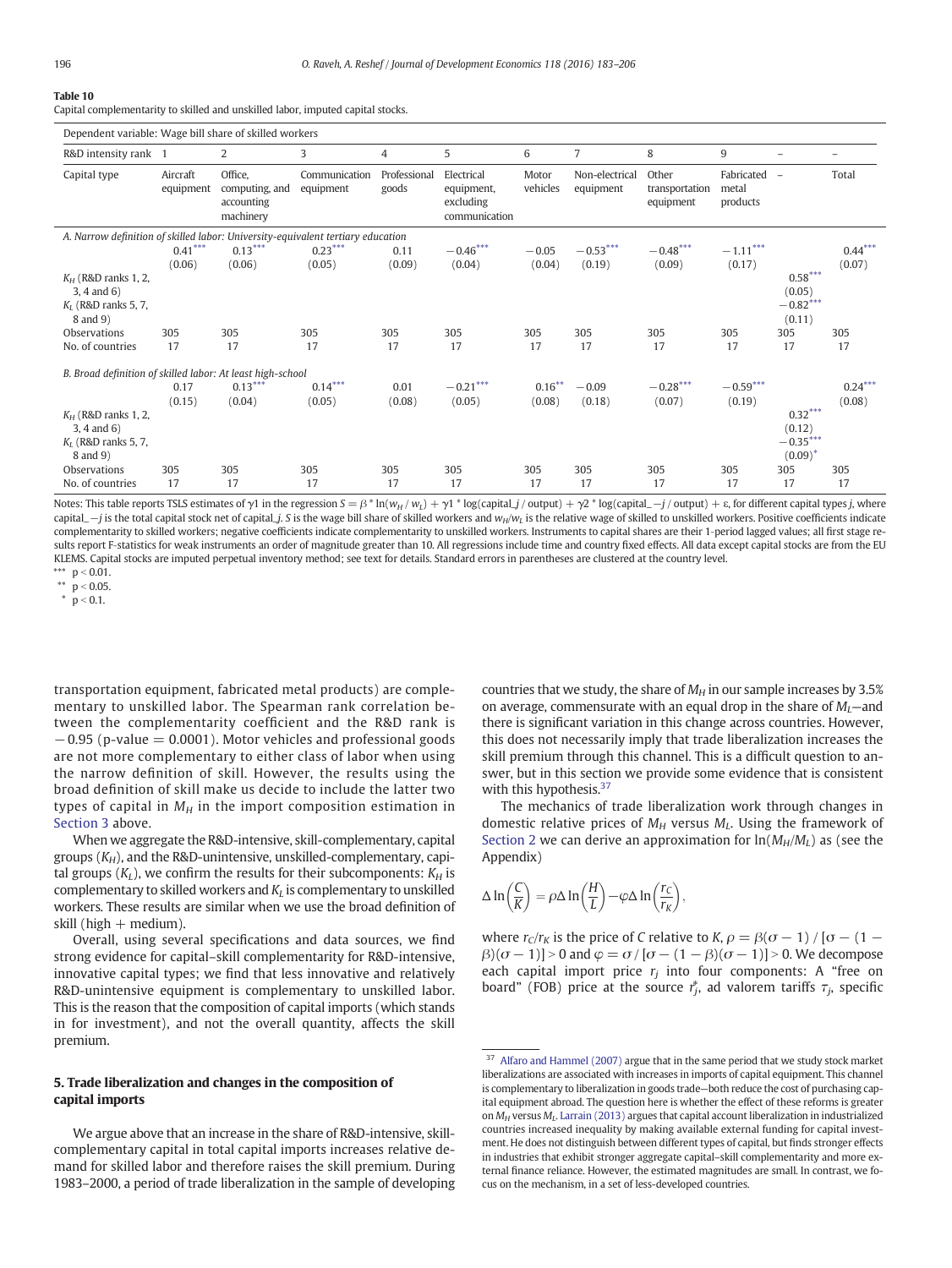<span id="page-14-0"></span>(transportation) freight costs  $\hat{f}_i$ , and other ad valorem trade barriers b, so that

$$
\frac{r_C}{r_K} = \frac{\left(r_C^* + \tilde{f}_C\right)(1 + \tau_C)(1 + b_C)}{\left(r_K^* + \tilde{f}_K\right)(1 + \tau_K)(1 + b_K)} = \frac{r_C^*}{r_K^*} \cdot \frac{(1 + f_C)(1 + \tau_C)(1 + b_C)}{(1 + f_K)(1 + \tau_K)(1 + b_K)},\tag{8}
$$

where  $f_j$ = $\widetilde{{f}}_j/r_j^*$  is the ad valorem equivalent freight cost. Although freight costs are usually denominated in specific (per unit, not per value) terms in the real world, a more meaningful way to analyze their impact on trade flows is to transform them into ad valorem terms (see [Hummels and Skiba, 2004;](#page-23-0) [Hummels, 2007\)](#page-23-0). Most countries, with few exceptions, apply tariffs to the transport-inclusive CIF (cost, insurance and freight) price of a product, as in Eq. (8). In the Appendix we report separate results for 12 countries who do not follow this rule, and instead apply tariffs to FOB prices.38

We demonstrate that  $1 + f_j$ ,  $1 + \tau_j$  and the product of  $(1 + f_j)(1 + \tau_j)(1 + b_j)$  all fall proportionately more for  $M_H$  versus  $M_l$ —both in a broad set of countries, and in our sample of developing economies, where data permits testing this—all of which reduce  $r_c/r_K$ , given  $r_c^*/r_K^*$ . We keep the exposition of results to a minimum; full statistical outputs are available upon request.

#### 5.1. Tariffs on  $M_H$  fall proportionately more relative to  $M_L$

We start by demonstrating that on average,  $1 + \tau_c$  falls proportionately more than  $1 + \tau_K$ , i.e., their ratio falls. We use tariff data from the TRAINS data set in 1988–2010, which gives us 2826 observations over 169 countries.<sup>39</sup> We fit the following regression

$$
\ln\left(1+\tau_{it}^{j}\right)=\delta_{1}t+\delta_{2}\left[I_{(j\in M_{H})}\cdot t\right]+\delta_{3}I_{(j\in M_{H})}+\alpha_{i}+\varepsilon_{it},
$$
\n(9)

where *i* is a country, and  $j \in \{M_H, M_L\}$  indicates that a product is either in the  $M_H$  or  $M_I$  capital import group, and  $\alpha_i$  is a country fixed effect. We cluster standard errors by country. Developing countries are underrepresented in TRAINS, but less so over time; therefore t denotes time since country i enters the data set, which takes into account evolving coverage. We cluster standard errors by country in order to take this into account.

The point estimate of  $\delta_1$  is  $-0.004$  and the point estimate of  $\delta_2$  is −0.001, both statistically significant at the 1% level. Tariffs fall over time, but tariffs on  $M_H$  more so. Over the sample,  $\delta_2 = -0.001$  translates into a relative reduction of 0.022. We also fit specifications similar to Eq. (9) with time dummies instead of linear time trends. Those regressions confirm the previous conclusion, but also illustrate that the drop is driven mostly by countries with long representation (large  $t$ ). $40$ 

#### 5.2. Transport costs of  $M_H$  fall proportionately more relative to  $M_L$

We now use data from [Hummels \(2007\)](#page-23-0) on ad valorem freight costs for shipments into the U.S. 1983–2004, and demonstrate that transportation costs fall more for  $M_H$  than for  $M_L$  (i.e.,  $1 + f_C$  falls proportionately more than  $1 + f_K$ ). We also find that effect is stronger for shipments by air relative to shipments by sea. In these data, the share of air shipments for  $M_H$  doubles from 20.5% in 1983 to 41% in 2004. The share of air shipments for  $M_I$  fluctuates around 45%.

We fit the following regression

$$
\ln\left(1+f_j\right) = \delta_1 t(j) + \delta_2 \left[l_{(j\in M_H)} \cdot t(j)\right] + \delta_3 I_{(j\in M_H)} + \gamma \ln(w/v)_j + \alpha_{s(j)} + \varepsilon_j,
$$
\n(10)

where *j* is a shipment,  $j \in \{M_H, M_I\}$  indicates that a product is either in the  $M_H$  or  $M_U$  capital import group, and  $w/v =$  denotes the weight per dollar value of shipment. Here  $\alpha_{s(j)}$  is a fixed effect for all shipments j imported from source  $s$  (which absorbs the effect of distance, inter alia), and  $t(j)$ indicates that shipment  $j$  is observed in year  $t$ . In the estimation we weigh observations by shipment value and cluster standard errors by source country. When we estimate Eq. (10) for sea shipment we also control for the share of containerized trade in the shipment. We fit Eq. (10) using data on shipments of capital goods, of which 220,568 are by air and 181,159 are by sea. We weigh observations by value, because we are interested in inferences about total value by import type, not average shipment (results are qualitatively similar without weighting).

For air shipments, the point estimate of  $\delta_1$  is  $-0.0005$  and the point estimate of  $\delta_2$  is  $-0.0005$ , both statistically significant at the 1% level.<sup>41</sup> Air freight costs fall over time, but at double the rate for  $M_H$ . Over the sample,  $\delta_2 = -0.0005$  translates into a relative reduction of 0.0105. For sea shipments, the point estimate of  $\delta_1$  is  $-0.0006$  and the point estimate of  $\delta_2$  is −0.0003, both statistically significant at the 1% level.<sup>42</sup> Sea freight costs fall over time, but faster for  $M_H$ . Over the sample,  $\delta_2 = -0.0003$  translates into a relative reduction of 0.0063. We also fit specifications similar to Eq. (10) with time dummies instead of linear time trends. Year fixed effects can absorb better global changes in fuel prices. Those regressions confirm the previous conclusion, but also show that the relative reductions happen continuously over time.

# 5.3. Barriers to trade for  $M_H$  fall relative to  $M_U$

Finally, we demonstrate that bilateral barriers to trade for  $M_H$ fall relative to  $M_L$ . The data on tariffs do not have good coverage of developing countries, and the data on freight costs pertain only to U.S. imports, so the following exercise helps paint a more complete picture.

We estimate the following gravity equation

$$
m_{sit}^j = \beta_1 t + \beta_2 I \left( m_{sit}^j \in M_H \right) + \beta_3 \left[ I \left( m_{sit}^j \in M_H \right) \cdot t \right] + \left( \chi_s^0 + \chi_s^1 \cdot t \right) + \left( \eta_i^0 + \eta_i^1 \cdot t \right) + \epsilon_{sit}^j, \tag{11}
$$

where  $m_{\text{sit}}^j$  are log capital imports from source s to importer *i* in time t of capital type  $j \in \{M_L, M_H\}$ ; and  $I(m_{sit}^j \in M_H)$  indicates whether  $m_{sit}^j$ is of type  $M_H$  (=1) or not (=0). Exporter and importer fixed effects– $\chi_s^0$  and  $\eta_i^0$ –and exporter and importer-specific time trends— $\chi_s^1 \cdot t$  and  $\eta_i^1 \cdot t$ —respectively, capture levels and trends in demand conditions in the importer countries and in technology in the source country. It is important to see that the latter ensure that  $\beta_1$ ,  $\beta_2$  and  $\beta_3$  are identified only by bilateral variation in barriers to trade. Here  $\beta_1$  captures overall trends, and β<sub>2</sub> captures the permanent differential level of bilateral strengthends, and β<sub>2</sub> captures the permanent differential level of bilateral 38 These 12 countries are: Afghanistan, Australia, Botswana, Ca

lic of the Congo, Lesotho, Namibia, New Zealand, Puerto Rico, South Africa, Swaziland, and the United States. In these countries, which we call the "FOB sample", tariffs are applied to the FOB (free on board) price, exclusive of freight costs. See [http://export.customsinfo.](http://export.customsinfo.com/) [com/](http://export.customsinfo.com/) and [http://export.gov/logistics/eg\\_main\\_018142.asp.](http://export.gov/logistics/eg_main_018142.asp) We thank Robert Feenstra for this reference.

<sup>39</sup> TRAINS (Trade Analysis and Information System) data downloaded from [http://wits.](http://wits.worldbank.org/wits/) [worldbank.org/wits/](http://wits.worldbank.org/wits/).

 $40$  Time dummies for  $M_H$  become increasingly large, negative and statistically significant from 8 years in the sample and on.

<sup>&</sup>lt;sup>41</sup> If we drop ln(w/v) the point estimates of  $\delta_1$  and  $\delta_2$  both become −0.0006 respectively. <sup>42</sup> If we drop ln(w/v) and the containerization indicator the point estimates of  $\delta_1$  and  $\delta_2$ become  $-0.0005$  and  $-0.0004$ , respectively.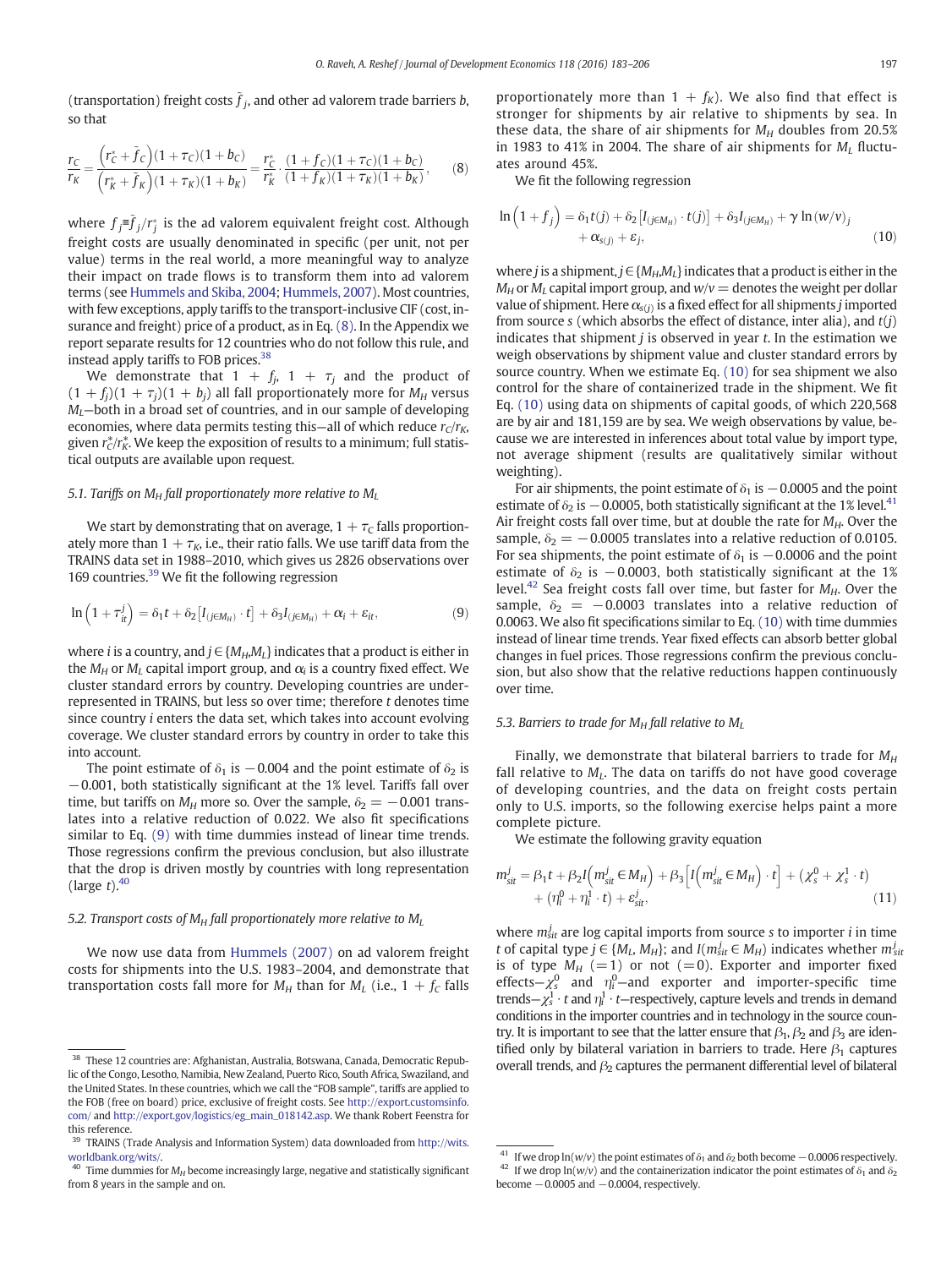<span id="page-15-0"></span>barriers to trade for  $M_H$ . The coefficient of interest is  $\beta_3$ , which captures the differential change in bilateral barriers to trade for  $M_{H}$ . This coefficient absorbs the differential trend in the effect of all bilateral trade impediments (inter alia, distance, language, colonial ties, tariffs and freight costs).

We estimate Eq. [\(11\)](#page-14-0) by OLS, clustering standard errors by countrypair, using import data in 1984–1999, for 157 countries (136,786 observations).<sup>43</sup> We estimate  $\beta_3 = 0.0126$  (highly statistically significant), which indicates that bilateral barriers to trade fall for  $M_H$  relative to  $M_L$ . When we restrict the importers to the set of developing countries that we study above in [Section 3](#page-3-0) (with no restriction on exporters), we estimate  $\beta_3 = 0.017$  (highly statistically significant).

These results are confirmed when we estimate gravity equations separately for each year in 1984–1999 (which is the most appropriate way to do this; see [Head and Mayer, 2014\)](#page-23-0):

$$
m_{si}^{j} = \beta \cdot I \left( m_{si}^{j} \in M_{H} \right) + \chi_{s} + \eta_{i} + \varepsilon_{si}^{j}.
$$
 (12)

The increase over time in  $\beta$  is gradual and its trajectory over time is virtually the same as the estimate of  $\beta_3$  in Eq. [\(11\).](#page-14-0) We also estimate Eq. (12) with a Heckman correction for sample selection along the lines of [Helpman et al. \(2008\)](#page-23-0), using their common religion index as an excluded variable in the selection equation. This increases the magnitude of the coefficients to  $I(m_{si}^j \in M_H)$ somewhat, but hardly affects their trend over time. To summarize, bilateral barriers to trade for  $M_H$  fall relative to  $M_L$ , regardless of how we estimate this.

What do these estimates imply for changes in inequality in developing countries? The estimate  $\hat{\beta}_3 = 0.017$  implies an increase in ln  $M_H$  – ln  $M_L$  = ln ( $M_H$  /  $M_L$ ) of 0.255 from 1984 to 1999, which, given  $\hat{\lambda} = 0.04$  (OLS) translates into an annual increase in  $w_H/w_L$  of approximately 1.02% per year; if we use  $\hat{\lambda} = 0.05$  (TSLS), the implied annual increase in  $w_H/w_L$  is 1.224%, which is about one third of the inter-quartile change (see [Table 2](#page-4-0)). Thus, differential reductions in bilateral trade resistance for developing countries have a large effect on changes in relative wages of skilled workers in these countries. According to Eq. [\(8\),](#page-14-0) the remainder can be attributed to changes in supply conditions, namely the drop in the relative price of skill-complementary equipment versus other capital.<sup>44</sup>

# 6. Conclusion

Empirical investigations of episodes of trade liberalization usually do not find large effects on the skill premium. One reason is that these studies focus on traded final goods (e.g., [Bustos, 2011;](#page-23-0) [Verhoogen, 2008](#page-23-0); [Zhu](#page-23-0) and Trefl[er, 2005](#page-23-0)) or intermediate inputs (e.g., [Amiti and Cameron, 2012](#page-23-0); [Feenstra and Hanson, 1996\)](#page-23-0), and typically focus on mechanisms that directly affect only the traded sector. In this paper we show that the composition of capital imports has strong explanatory power for changes in the skill premium in a sample of developing countries. In addition, we argue that trade liberalization can shift the distribution of capital imports in a way that increases the skill premium. Thus, we provide a novel explanation for the increase in the skill premium in developing countries that liberalized trade.

We find that when the composition of capital imports is more R&D intensive, the skill premium increases, whereas when it is less R&D intensive the skill premium falls. This is because R&D-intensive capital is complementary to skilled labor, whereas R&D-unintensive capital is complementary to unskilled labor. To our best knowledge, we are the first to argue that some types of capital are more complementary to unskilled workers. The composition of imports has a first order effect on the composition of capital stocks in developing countries, because they import most of their capital and produce little of it domestically. The composition of imports largely determines the composition of investment, and, in turn, the capital stock. This is why the capital import ratio—a measure of import composition—has such strong explanatory power. We estimate that an increase in the import ratio from the first to the third quartile increases the rate of change in the skill premium by two thirds of the inter-quartile difference.

We argue that trade liberalization has shifted the distribution of import composition towards more skill-complementary capital. First, tariff reductions and reductions in freight costs have been larger, on average, for skill-complementary equipment. In addition, bilateral trade barriers fall more rapidly for imports of skill-complementary equipment relative to unskilled-complementary equipment. This shifts the composition of capital imports towards skill-complementary equipment—and causes an increases in the skill premium. We estimate that this effect is equivalent to about a third of the inter-quartile difference in changes in the skill premium.

Our results highlight the importance of the composition of imports, not just aggregate quantities. While we focus here on capital imports, we believe that the mechanism that we investigate—composition together with patterns of complementarities—can help explain results in other papers (e.g.,[Amiti and Cameron, 2012](#page-23-0)). In addition, the importance of composition raises concerns for the validity of estimates of the contribution of capital imports to increases in the skill premium in quantitative trade models that have no role for composition. Since the composition of capital imports varies across countries, so does the effective complementarity of aggregate capital imports. Such quantitative analyses—in particular, [Burstein et al.](#page-23-0) [\(2013\)](#page-23-0) and [Parro \(2013\)](#page-23-0)—can be modified to take into account capital import composition, together with the pattern of complementarities that we uncover. This can lead to a better understanding of the role of capital imports in affecting the distribution of the gains from trade.

# Appendix A. Detailed descriptions of ISIC capital goods classifications

Capital goods are defined as ISIC rev.2 category 38, "Manufacture of Fabricated Metal Products, Machinery and Equipment". Here we list capital goods from the highest to the lowest R&D intensity based on [Caselli and Wilson \(2004\)](#page-23-0) with corresponding ISIC in parentheses:

- 1. Aircraft equipment (3845): Aircraft and related parts.
- 2. Office, computing, and accounting machinery (3825): Computers, calculators, typewriters, and other office equipment (excluding photocopiers).
- 3. Communication equipment (3832): Semiconductors, wire and wireless telephone equipment, radio and TV sets, audio recording equipment, signaling equipment, radar equipment.
- 4. Professional goods (385): Measuring and controlling equipment, photographic and optical goods, and watches and clocks.
- 5. Electrical equipment, excluding communication equipment (383 without 3832): Electrical industrial machinery, electrical appliances, and other electrical apparatus.
- 6. Motor vehicles (3843): Automobiles and related parts (excludes industrial trucks and tractors).
- 7. Non-electrical equipment (382 without 3825): Engines and turbines, agricultural machinery (including tractors, excluding metal tools), metal and wood-working machinery, industrial trucks, military ordinance (including tanks).
- 8. Other transportation equipment (3842, 3844, 3849): Railroad equipment, motorcycles and bicycles, wagons and carts.
- 9. Fabricated metal products (381): Cutlery, hand tools, general hardware, metal furniture and fixtures, structural metal products.

<sup>&</sup>lt;sup>43</sup> See the Appendix for the list of countries in the sample.

<sup>&</sup>lt;sup>44</sup> Of course, this is less relevant for countries that also produce much of the capital that they use.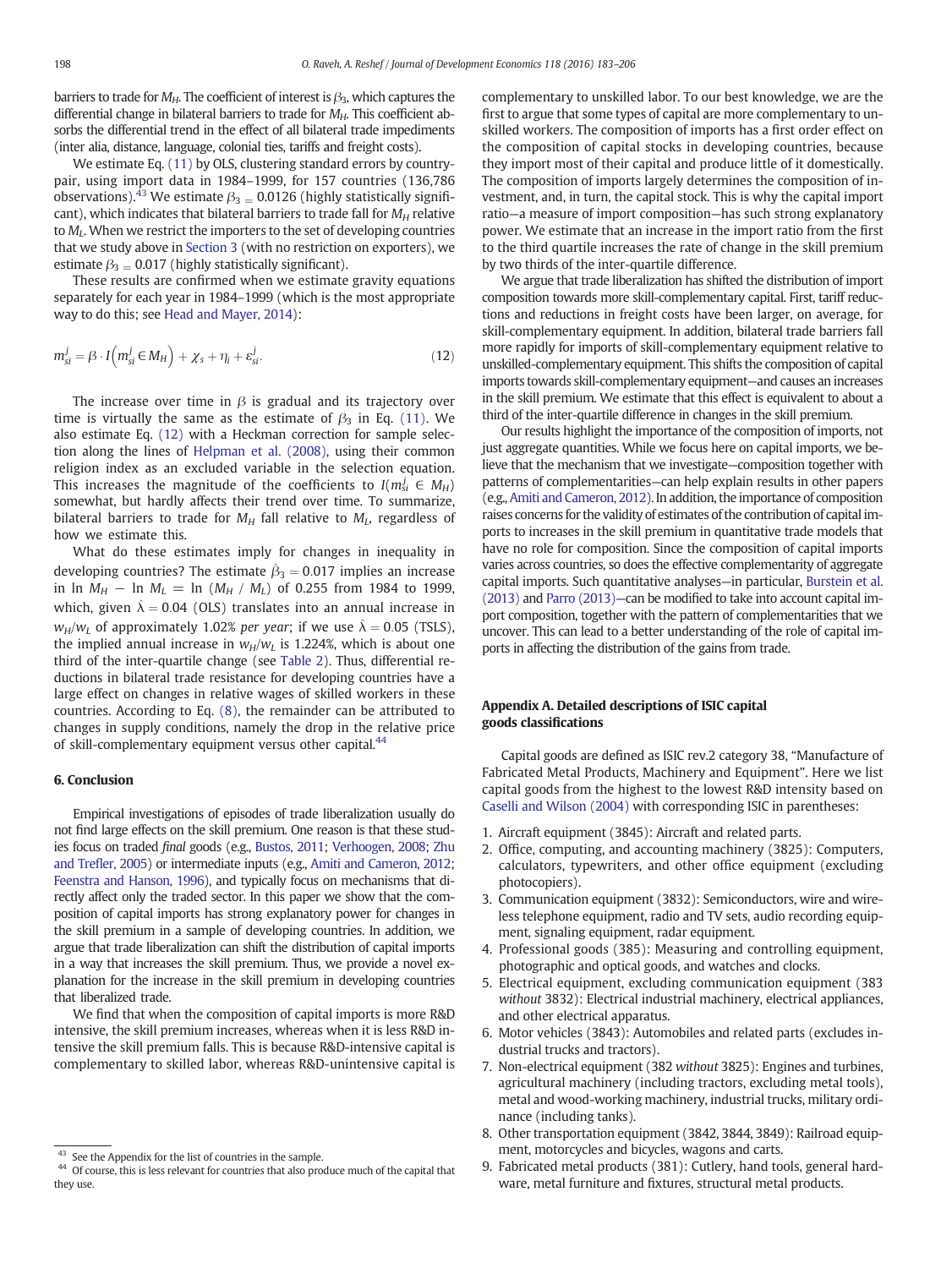<span id="page-16-0"></span>

| Table A1                                                   |  |
|------------------------------------------------------------|--|
| Correlation matrix; import composition and relative wages. |  |

|                            | $\Delta \ln(w_H/w_L)$ $\Delta \ln(H/L)$ |         | ratio)  | ln(import ln(aggregate<br>capital<br>imports/GDP) | ln(R&D)<br>intensive<br>capital<br>imports/GDP) | ln(R&D)<br>un-intensive<br>capital<br>imports/GDP) |         | $\Delta \ln(FDI)$ $\Delta \ln(GDP/POP)$ | share        | $\Delta$ Industrial $\Delta$ Government<br>share | share   | ∆Services ∆Financial<br>development protection | $\triangle IPR$ | $\Delta \ln(K)$ $\Delta z$ |              | $ln M_H M_L$<br>gravity | lnMHgdp_<br>gravity | $lnM_L$ gdp_<br>gravity | lnMgdp_<br>gravity |
|----------------------------|-----------------------------------------|---------|---------|---------------------------------------------------|-------------------------------------------------|----------------------------------------------------|---------|-----------------------------------------|--------------|--------------------------------------------------|---------|------------------------------------------------|-----------------|----------------------------|--------------|-------------------------|---------------------|-------------------------|--------------------|
| $\Delta \ln(w_H/w_L)$      | $\mathbf{1}$                            |         |         |                                                   |                                                 |                                                    |         |                                         |              |                                                  |         |                                                |                 |                            |              |                         |                     |                         |                    |
| $\Delta$ ln( $H/L$ )       | 0.03                                    |         |         |                                                   |                                                 |                                                    |         |                                         |              |                                                  |         |                                                |                 |                            |              |                         |                     |                         |                    |
| ln(import ratio)           | 0.04                                    | $-0.15$ |         |                                                   |                                                 |                                                    |         |                                         |              |                                                  |         |                                                |                 |                            |              |                         |                     |                         |                    |
| ln(aggregate               | 0.13                                    | 0.13    | 0.13    |                                                   |                                                 |                                                    |         |                                         |              |                                                  |         |                                                |                 |                            |              |                         |                     |                         |                    |
| capital                    |                                         |         |         |                                                   |                                                 |                                                    |         |                                         |              |                                                  |         |                                                |                 |                            |              |                         |                     |                         |                    |
| imports/GDP)               |                                         |         |         |                                                   |                                                 |                                                    |         |                                         |              |                                                  |         |                                                |                 |                            |              |                         |                     |                         |                    |
| ln(R&D)                    | 0.13                                    | 0.09    | 0.35    | 0.97                                              | $\overline{1}$                                  |                                                    |         |                                         |              |                                                  |         |                                                |                 |                            |              |                         |                     |                         |                    |
| intensive                  |                                         |         |         |                                                   |                                                 |                                                    |         |                                         |              |                                                  |         |                                                |                 |                            |              |                         |                     |                         |                    |
| capital                    |                                         |         |         |                                                   |                                                 |                                                    |         |                                         |              |                                                  |         |                                                |                 |                            |              |                         |                     |                         |                    |
| imports/GDP)               |                                         |         |         |                                                   |                                                 |                                                    |         |                                         |              |                                                  |         |                                                |                 |                            |              |                         |                     |                         |                    |
| ln(R&D)                    | 0.12                                    | 0.16    | $-0.10$ | 0.97                                              | 0.90                                            |                                                    |         |                                         |              |                                                  |         |                                                |                 |                            |              |                         |                     |                         |                    |
| un-intensive               |                                         |         |         |                                                   |                                                 |                                                    |         |                                         |              |                                                  |         |                                                |                 |                            |              |                         |                     |                         |                    |
| capital                    |                                         |         |         |                                                   |                                                 |                                                    |         |                                         |              |                                                  |         |                                                |                 |                            |              |                         |                     |                         |                    |
| imports/GDP)               |                                         |         |         |                                                   |                                                 |                                                    |         |                                         |              |                                                  |         |                                                |                 |                            |              |                         |                     |                         |                    |
| $\Delta$ ln(FDI)           | 0.25                                    | $-0.12$ | $-0.38$ | 0.37                                              | 0.27                                            | 0.46                                               |         |                                         |              |                                                  |         |                                                |                 |                            |              |                         |                     |                         |                    |
| $\Delta$ ln(GDP/POP)       | 0.16                                    | $-0.11$ | 0.25    | 0.61                                              | 0.63                                            | 0.55                                               | 0.55    |                                         |              |                                                  |         |                                                |                 |                            |              |                         |                     |                         |                    |
| $\Delta$ Industrial        | 0.31                                    | 0.03    | $-0.42$ | 0.18                                              | 0.07                                            | 0.28                                               | 0.52    | 0.31                                    | $\mathbf{1}$ |                                                  |         |                                                |                 |                            |              |                         |                     |                         |                    |
| share                      |                                         |         |         |                                                   |                                                 |                                                    |         |                                         |              |                                                  |         |                                                |                 |                            |              |                         |                     |                         |                    |
| $\Delta$ Government        | 0.00                                    | $-0.03$ | 0.12    | $-0.15$                                           | $-0.12$                                         | $-0.18$                                            | $-0.32$ | 0.03                                    | 0.00         |                                                  |         |                                                |                 |                            |              |                         |                     |                         |                    |
| share                      |                                         |         |         |                                                   |                                                 |                                                    |         |                                         |              |                                                  |         |                                                |                 |                            |              |                         |                     |                         |                    |
| $\Delta$ Services share    | 0.12                                    | $-0.08$ | 0.40    | 0.46                                              | 0.54                                            | 0.35                                               | 0.26    | 0.69                                    | $-0.26$      | 0.11                                             |         |                                                |                 |                            |              |                         |                     |                         |                    |
| $\Delta$ Financial         | 0.25                                    | 0.09    | 0.16    | 0.60                                              | 0.60                                            | 0.55                                               | 0.16    | 0.60                                    | 0.24         | 0.25                                             | 0.46    | 1                                              |                 |                            |              |                         |                     |                         |                    |
| development                |                                         |         |         |                                                   |                                                 |                                                    |         |                                         |              |                                                  |         |                                                |                 |                            |              |                         |                     |                         |                    |
| $\triangle$ IPR-protection | $-0.08$                                 | 0.24    | $-0.20$ | 0.37                                              | 0.30                                            | 0.42                                               | 0.09    | 0.36                                    | 0.17         | 0.16                                             | 0.17    | 0.16                                           | $\mathbf{1}$    |                            |              |                         |                     |                         |                    |
| $\Delta$ ln $(K)$          | 0.27                                    | 0.13    | $-0.40$ | 0.45                                              | 0.32                                            | 0.54                                               | 0.11    | 0.52                                    | 0.14         | $-0.01$                                          | 0.17    | 0.17                                           | 0.10            |                            |              |                         |                     |                         |                    |
| $\Delta z$                 | 0.23                                    | $-0.01$ | $-0.35$ | 0.27                                              | 0.17                                            | 0.36                                               | 0.36    | 0.05                                    | $-0.10$      | 0.16                                             | 0.32    | 0.09                                           | 0.49            | 0.16                       |              |                         |                     |                         |                    |
| $ln M_H M_L$ gravity       | 0.04                                    | $-0.08$ | 0.99    | 0.12                                              | 0.36                                            | $-0.15$                                            | 0.11    | 0.23                                    | $-0.20$      | 0.02                                             | 0.00    | 0.05                                           | $-0.03$         | $-0.34$                    | $-0.32$ 1    |                         |                     |                         |                    |
| $ln M_H$ gdp_gravity       | 0.03                                    | 0.05    | 0.65    | 0.61                                              | 0.74                                            | 0.44                                               | 0.15    | 0.17                                    | $-0.03$      | $-0.24$                                          | $-0.07$ | 0.05                                           | $-0.03$         | $-0.13$                    | $-0.05$ 0.61 |                         |                     |                         |                    |
| $lnM_L$ gdp_gravity        | 0.04                                    | 0.13    | 0.37    | 0.67                                              | 0.73                                            | 0.57                                               | 0.15    | 0.10                                    | 0.06         | $-0.29$                                          | $-0.05$ | 0.02                                           | $-0.09$         | 0.03                       | $0.03$ 0.35  |                         | 0.9219              |                         |                    |
| lnMgdp_gravity             | 0.03                                    | 0.11    | 0.52    | 0.62                                              | 0.72                                            | 0.48                                               | 0.17    | 0.12                                    | $-0.01$      | $-0.27$                                          | $-0.05$ | 0.02                                           | $-0.07$         | $-0.06$                    | $-0.03$ 0.50 |                         | 0.9674              | 0.98                    |                    |

Notes: The sample includes 63 observations, covering 21 developing countries over the period of 1983-2000.  $\Delta \ln(w_H/w_I)$  is the change in the logarithm of skilled relative wage in manufacturing;  $\Delta \ln(H/L)$  is the change in l relative supply of skill; Az is the shift in export shares to high income OECD countries; In(import ratio) is the logarithm of the ratio of R&D-intensive capital imports to R&D-unintensive capital imports; In(capital impor of capital imports (for the R&D intensive, unintensive, and the overall aggregated group) normalized by GDP;  $\Delta$ In(FDI) is the change in logarithm of the average US FDI (2005 prices).  $\Delta$ In(*GDP/POP*) is the change in th AIndustrial, AGovernment, AServices share are the changes in the logarithm of the sectoral value added shares in GDP. AFinancial-development is the change in the logarithm of M3 money supply as a fraction of GDP. AIPR-prot the Intellectual Property Rights Protection Index from Ginarte and Park [\(1997\)](#page-23-0), updated by Park [\(2008\)](#page-23-0). IPR-protection data are available every 5 years, so we linearly interpolate between observations within a country.  $\Delta$ logarithm of the total capital stock (Penn World Tables, mark 8.0); capital stock data is not available for Algeria.  $ln M_H M_L$ gravity,  $ln M_H$ <sub>L</sub>gravity, and  $ln M_L$ gravity, and  $ln M_L$ gravity are the import ratio, R&D-intensive, import instruments, respectively. All variables in levels are averages within change periods, while all variables in changes are annual changes. For further details on countries in the sample, data construction and sources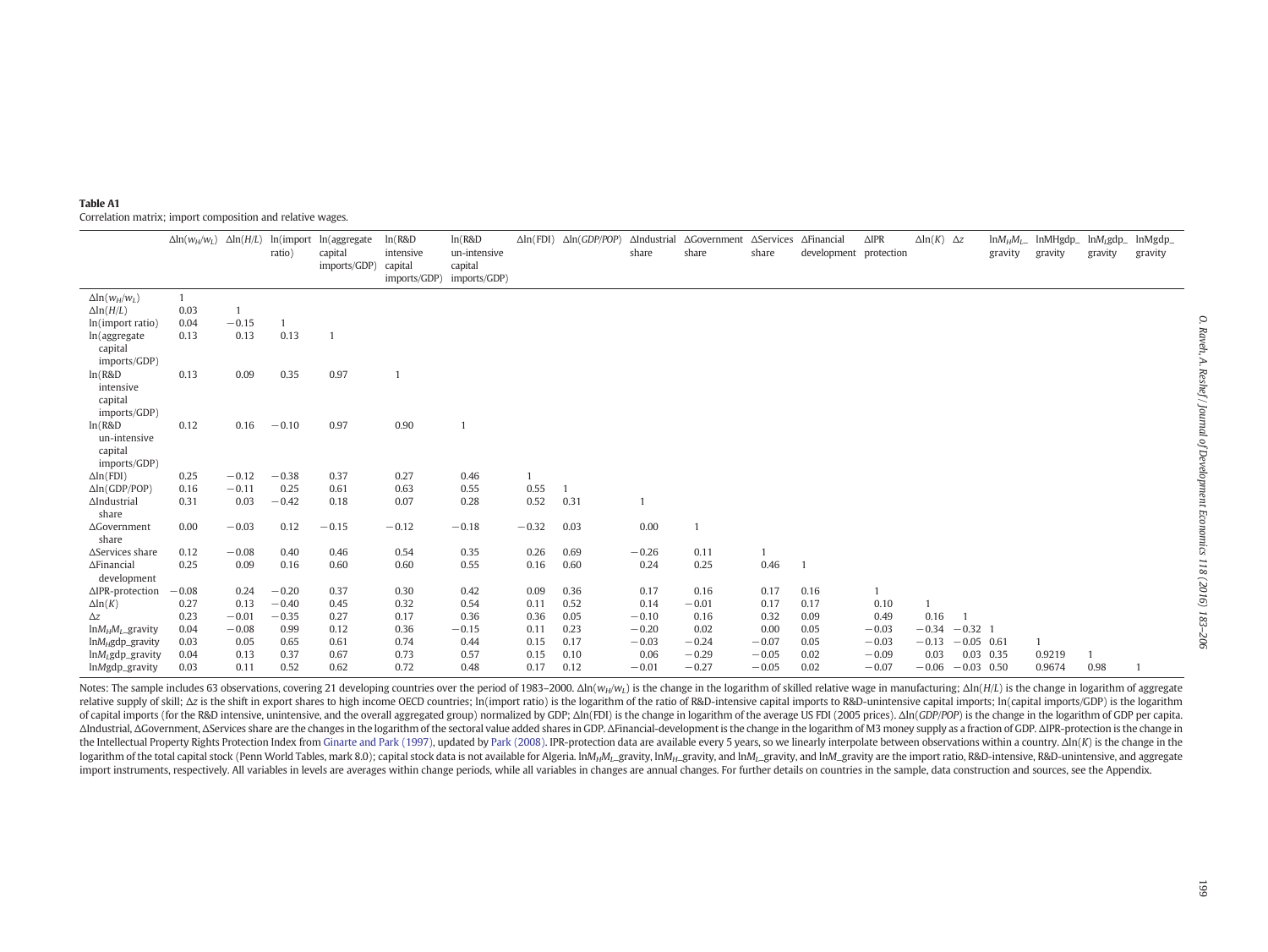# <span id="page-17-0"></span>Table A2

Contribution of ICT and non-ICT capital to changes in demand for skill.

|                                                                        | Employment share |         | Wagebill share |         |
|------------------------------------------------------------------------|------------------|---------|----------------|---------|
|                                                                        | ICT              | Non-ICT | ICT            | Non-ICT |
| A. Annualized percent contribution to aggregate skill intensity        |                  |         |                |         |
| <b>EU15</b>                                                            | 0.17             | 0.40    | 0.16           | 0.36    |
| Japan                                                                  | 0.12             | 0.41    | 0.12           | 0.42    |
| South Korea                                                            | 0.03             | 0.22    | 0.03           | 0.23    |
| U.S.                                                                   | 0.05             | 0.13    | 0.05           | 0.13    |
| Czech Republic                                                         | 0.03             | 0.06    | 0.03           | 0.05    |
| Hungary                                                                | 0.08             | 1.36    | 0.05           | 1.40    |
| B. Annualized percent contribution to skill intensity in manufacturing |                  |         |                |         |
| <b>EU15</b>                                                            | 0.05             | 0.04    | 0.05           | 0.04    |
| Japan                                                                  | 0.02             | 0.03    | 0.02           | 0.04    |
| South Korea                                                            | 0.02             | 1.00    | 0.02           | 1.05    |
| U.S.                                                                   | 0.01             | 0.02    | 0.01           | 0.02    |
| Czech Republic                                                         | 0.04             | 0.23    | 0.04           | 0.25    |
| Hungary                                                                | 0.24             | 1.57    | 0.31           | 1.91    |

Notes: The table reports annualized percent point contributions of ICT and non-ICT capital to changes in skill intensity through industry growth, the net of changes in skill intensity within industries. Sample for EU15, Japan, South Korea and the U.S. is 1983–2000. Sample for Czech Republic and Hungary is 1995–1999. See the Appendix for details on the exact calculations made.

#### Table A3

Capital import composition and the skill premium, 1983–2000, alternative specifications.

|                                                             | $\Delta$ ln $(w_H/w_L)$ |                      |                      |                         |                      |                            |                              |                      |
|-------------------------------------------------------------|-------------------------|----------------------|----------------------|-------------------------|----------------------|----------------------------|------------------------------|----------------------|
|                                                             | (1)                     | (2)                  | (3)                  | (4)                     | (5)                  | (6)                        | (7)                          | (8)                  |
| Dependent variable                                          | No normalization        |                      |                      | Normalize by population |                      | Normalize by total capital | No logs                      |                      |
| $\Delta$ ln( $H/L$ )                                        | 0.01<br>(0.129)         | 0.01<br>(0.129)      | 0.00<br>(0.127)      | 0.00<br>(0.127)         | 0.00<br>(0.129)      | 0.00<br>(0.129)            | 0.03<br>(0.15)               | $-0.01$<br>(0.15)    |
| $ln(M_H/M_L)$                                               | $0.04***$<br>(0.014)    |                      | $0.04***$<br>(0.014) |                         | $0.04**$<br>(0.014)  |                            |                              |                      |
| ln(M)                                                       | 0.00<br>(0.012)         |                      |                      |                         |                      |                            |                              |                      |
| ln(M/POP)                                                   |                         |                      | 0.00<br>(0.011)      |                         |                      |                            |                              |                      |
| ln(M/K)                                                     |                         |                      |                      |                         | 0.00<br>(0.013)      |                            |                              |                      |
| $ln(M_H)$                                                   |                         | $0.04**$<br>(0.015)  |                      |                         |                      |                            |                              |                      |
| $ln(M_L)$                                                   |                         | $-0.04**$<br>(0.015) |                      | $0.04***$               |                      |                            |                              |                      |
| $ln(M_H/POP)$<br>$ln(M_L/POP)$                              |                         |                      |                      | (0.014)<br>$-0.04**$    |                      |                            |                              |                      |
| $ln(M_H/K)$                                                 |                         |                      |                      | (0.015)                 |                      | $0.04***$                  |                              |                      |
| $ln(M_L/K)$                                                 |                         |                      |                      |                         |                      | (0.014)<br>$-0.04**$       |                              |                      |
| $M_H/M_L$                                                   |                         |                      |                      |                         |                      | (0.017)                    | $0.03***$                    |                      |
| M/GDP                                                       |                         |                      |                      |                         |                      |                            | (0.01)<br>$-0.03$<br>(0.118) |                      |
| $M_H/GDP$                                                   |                         |                      |                      |                         |                      |                            |                              | $0.49***$<br>(0.162) |
| $M_L/GDP$                                                   |                         |                      |                      |                         |                      |                            |                              | $-0.59*$<br>(0.31)   |
| $\Delta z$                                                  | $0.47***$<br>(0.147)    | $0.47***$<br>(0.147) | $0.47***$<br>(0.146) | $0.47***$<br>(0.147)    | $0.46***$<br>(0.147) | $0.46***$<br>(0.148)       | $0.49***$<br>(0.14)          | $0.51***$<br>(0.14)  |
| R-squared, within<br>No. of countries<br>Degrees of freedom | 0.315<br>21<br>35       | 0.315<br>21<br>35    | 0.316<br>21<br>35    | 0.316<br>21<br>35       | 0.319<br>20<br>33    | 0.319<br>20<br>33          | 0.316<br>21<br>35            | 0.29<br>21<br>35     |
| Observations                                                | 63                      | 63                   | 63                   | 63                      | 61                   | 61                         | 63                           | 63                   |

Notes: All specifications include country and period fixed effects. Standard errors clustered by country in parentheses. \*\*\* p < 0.01, \*\* p < 0.05 and \*p < 0.1. The dependent variable is Δln(wH/wL), change in the logarithm of skilled relative wage. Main explanatory variables: Δln(H/L) is the change in logarithm of relative supply of skill; ln(MH/ML) is the logarithm of the ratio of R&D-intensive capital imports to R&D-unintensive capital imports;  $ln(M)$  is the logarithm of aggregate capital imports, and similarly for  $M_H$ , and  $M_L$ ; division by POP means normalization by population, division by K means normalization by total capital stock (Penn World Tables, mark 8.0). In the latter case data is not available for Algeria. Δz is the shift in export shares as in [Zhu and Tre](#page-23-0)fler (2005). All variables in levels are averages within periods, while all variables in changes are annual changes. See the Appendix for further details on countries in the sample, data construction and sources.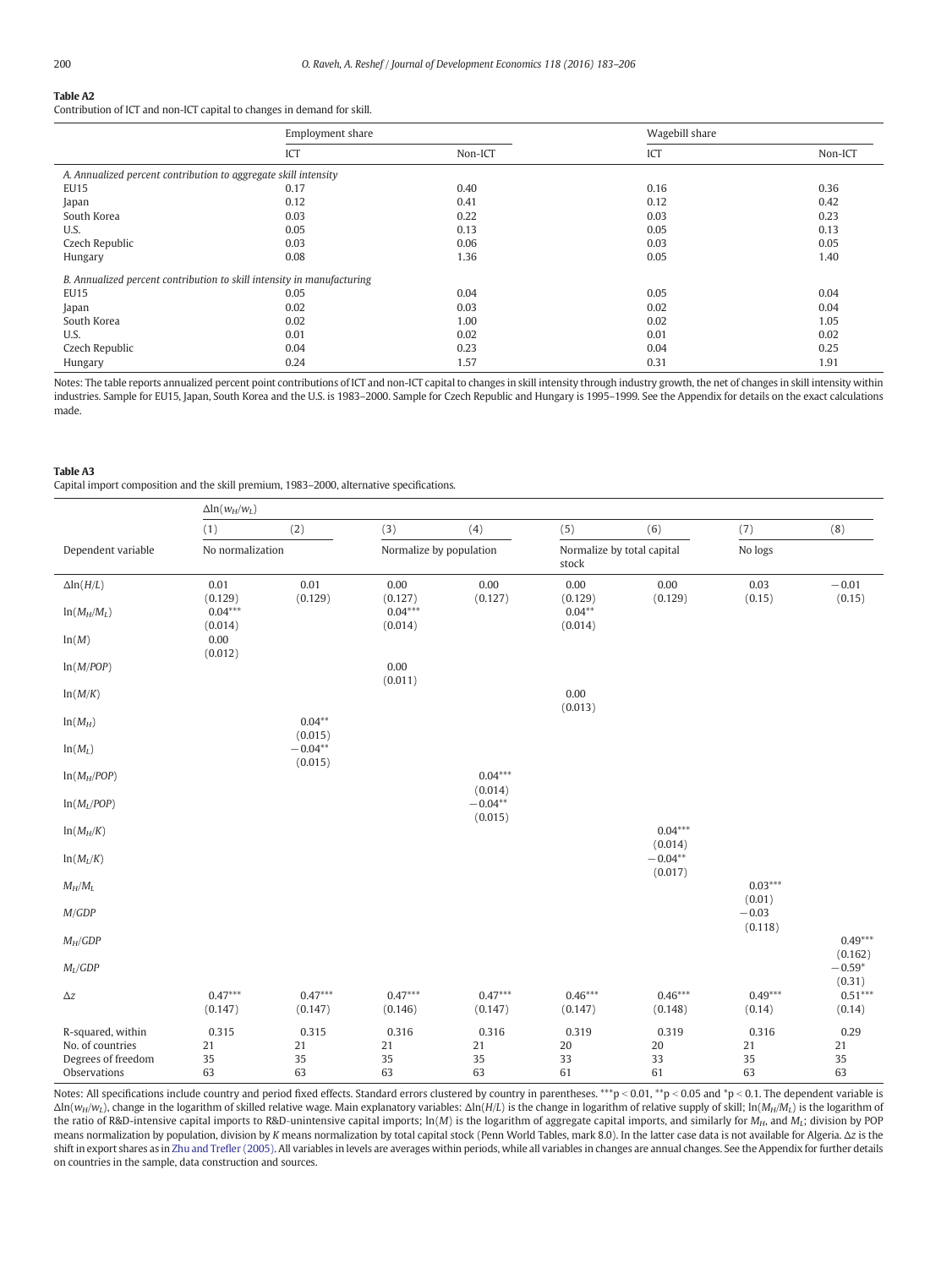# Table A4

Capital stock shares and changes in capital stock shares, five equipment groups, EU KLEMS data. Data is from the EU KLEMS data set [\(O'Mahony and Timmer, 2009](#page-23-0)).

| Capital type                       |           | Computing<br>equipment | Communication<br>equipment | Software | Transportation<br>equipment | Machinery | ICT capital (Computers +<br>Communication $+$ Software) | Non-ICT Capital<br>$(Transportation + Machinery)$ |
|------------------------------------|-----------|------------------------|----------------------------|----------|-----------------------------|-----------|---------------------------------------------------------|---------------------------------------------------|
|                                    |           |                        |                            |          |                             |           |                                                         |                                                   |
| A. Average capital stock shares    |           |                        |                            |          |                             |           |                                                         |                                                   |
| Australia                          | 1970-2005 | 0.065                  | 0.062                      | 0.033    | 0.530                       | 0.309     | 0.161                                                   | 0.839                                             |
| Austria                            | 1976-2005 | 0.042                  | 0.065                      | 0.014    | 0.691                       | 0.188     | 0.122                                                   | 0.878                                             |
| Czech Republic                     | 1995-2005 | 0.129                  | 0.051                      | 0.016    | 0.626                       | 0.178     | 0.196                                                   | 0.803                                             |
| Denmark                            | 1970-2005 | 0.070                  | 0.013                      | 0.035    | 0.591                       | 0.291     | 0.118                                                   | 0.882                                             |
| Finland                            | 1970-2005 | 0.025                  | 0.053                      | 0.044    | 0.597                       | 0.281     | 0.121                                                   | 0.879                                             |
| Germany                            | 1970-2005 | 0.046                  | 0.071                      | 0.029    | 0.656                       | 0.198     | 0.146                                                   | 0.854                                             |
| Italy                              | 1970-2005 | 0.023                  | 0.069                      | 0.019    | 0.712                       | 0.176     | 0.112                                                   | 0.888                                             |
| Japan                              | 1970-2005 | 0.044                  | 0.063                      | 0.028    | 0.647                       | 0.218     | 0.135                                                   | 0.865                                             |
| Netherlands                        | 1970-2005 | 0.056                  | 0.074                      | 0.036    | 0.565                       | 0.270     | 0.165                                                   | 0.835                                             |
| Portugal                           | 1995-2005 | 0.163                  | 0.052                      | 0.018    | 0.544                       | 0.222     | 0.233                                                   | 0.767                                             |
| Slovenia                           | 1995-2005 | 0.100                  | 0.175                      | 0.023    | 0.550                       | 0.152     | 0.298                                                   | 0.702                                             |
| Sweden                             | 1993-2005 | 0.054                  | 0.072                      | 0.080    | 0.644                       | 0.149     | 0.207                                                   | 0.793                                             |
| United Kingdom                     | 1970-2005 | 0.050                  | 0.033                      | 0.050    | 0.634                       | 0.233     | 0.133                                                   | 0.867                                             |
| <b>United States</b>               | 1970-2005 | 0.052                  | 0.090                      | 0.046    | 0.596                       | 0.216     | 0.188                                                   | 0.812                                             |
| Average                            |           | 0.066                  | 0.067                      | 0.034    | 0.613                       | 0.220     | 0.167                                                   | 0.833                                             |
| B. Changes in capital stock shares |           |                        |                            |          |                             |           |                                                         |                                                   |
| Australia                          | 1970-2005 | 0.366                  | $-0.007$                   | 0.079    | $-0.288$                    | $-0.149$  | 0.437                                                   | $-0.437$                                          |
| Austria                            | 1976-2005 | 0.204                  | 0.045                      | 0.040    | $-0.315$                    | 0.027     | 0.288                                                   | $-0.288$                                          |
| Czech Republic                     | 1995-2005 | 0.108                  | 0.007                      | $-0.003$ | $-0.176$                    | 0.063     | 0.113                                                   | $-0.112$                                          |
| Denmark                            | 1970-2005 | 0.337                  | 0.011                      | 0.090    | $-0.319$                    | $-0.119$  | 0.438                                                   | $-0.438$                                          |
| Finland                            | 1970-2005 | 0.096                  | 0.190                      | 0.080    | $-0.210$                    | $-0.155$  | 0.366                                                   | $-0.366$                                          |
| Germany                            | 1970-2005 | 0.153                  | 0.053                      | 0.046    | $-0.092$                    | $-0.160$  | 0.252                                                   | $-0.252$                                          |
| Italy                              | 1970-2005 | 0.112                  | 0.019                      | 0.031    | $-0.100$                    | $-0.063$  | 0.163                                                   | $-0.163$                                          |
| Japan                              | 1970-2005 | 0.117                  | 0.057                      | 0.051    | $-0.163$                    | $-0.060$  | 0.224                                                   | $-0.223$                                          |
| Netherlands                        | 1970-2005 | 0.291                  | 0.024                      | 0.075    | $-0.316$                    | $-0.074$  | 0.390                                                   | $-0.390$                                          |
| Portugal                           | 1995-2005 | 0.250                  | 0.025                      | 0.015    | $-0.249$                    | $-0.041$  | 0.289                                                   | $-0.289$                                          |
| Slovenia                           | 1995-2005 | 0.068                  | $-0.176$                   | 0.043    | 0.034                       | 0.030     | $-0.064$                                                | 0.064                                             |
| Sweden                             | 1993-2005 | 0.054                  | 0.021                      | $-0.022$ | 0.017                       | $-0.069$  | 0.052                                                   | $-0.052$                                          |
| United Kingdom                     | 1970-2005 | 0.262                  | 0.080                      | 0.067    | $-0.273$                    | $-0.136$  | 0.409                                                   | $-0.409$                                          |
| <b>United States</b>               | 1970-2005 | 0.257                  | 0.082                      | 0.108    | $-0.310$                    | $-0.137$  | 0.447                                                   | $-0.447$                                          |
| Average                            |           | 0.191                  | 0.031                      | 0.050    | $-0.197$                    | $-0.075$  | 0.272                                                   | $-0.272$                                          |
|                                    |           |                        |                            |          |                             |           |                                                         |                                                   |

Notes: In Panel A capital stock shares are computed as shares in total nominal capital stock and averaged over all available years. In Panel B changes in capital stock shares are computed as the share in the last year minus the share in the first year. Samples are noted next to each country. Averages over all countries are reported below country data.

#### Table A5

Capital complementarity to skilled and unskilled labor, EU-KLEMS data, 1970–2005—regressions in changes.

|                                                                                 | Dependent variable: Change in wage bill share of skilled workers |                         |           |                     |            |                          |           |  |  |  |  |
|---------------------------------------------------------------------------------|------------------------------------------------------------------|-------------------------|-----------|---------------------|------------|--------------------------|-----------|--|--|--|--|
|                                                                                 | Capital type                                                     |                         |           |                     |            |                          |           |  |  |  |  |
|                                                                                 | Computing equipment                                              | Communication equipment | Software  | Transport equipment | Machinery  | $\overline{\phantom{a}}$ | Total     |  |  |  |  |
| A. Narrow definition of skilled labor: University-equivalent tertiary education |                                                                  |                         |           |                     |            |                          |           |  |  |  |  |
|                                                                                 | $0.21***$                                                        | $0.38***$               | $0.32***$ | $-0.49***$          | $-0.51***$ |                          | $0.43***$ |  |  |  |  |
|                                                                                 | (0.002)                                                          | (0.01)                  | (0.01)    | (0.01)              | (0.01)     |                          | (0.01)    |  |  |  |  |
| ICT (groups $1, 2$ and $3$ )                                                    |                                                                  |                         |           |                     |            | $0.29***$                |           |  |  |  |  |
|                                                                                 |                                                                  |                         |           |                     |            | (0.004)                  |           |  |  |  |  |
| Non-ICT (groups 4 and 5)                                                        |                                                                  |                         |           |                     |            | $-0.48***$               |           |  |  |  |  |
|                                                                                 |                                                                  |                         |           |                     |            | (0.01)                   |           |  |  |  |  |
| Observations                                                                    | 331                                                              | 331                     | 331       | 331                 | 331        | 331                      | 331       |  |  |  |  |
| No. of countries                                                                | 14                                                               | 14                      | 14<br>14  |                     | 14         | 14                       | 14        |  |  |  |  |
| B. Broad definition of skilled labor: At least high-school                      |                                                                  |                         |           |                     |            |                          |           |  |  |  |  |
|                                                                                 | $0.05***$                                                        | $0.13***$               | $0.07***$ | $-0.14***$          | $-0.11***$ |                          | $0.13***$ |  |  |  |  |
|                                                                                 | (0.001)                                                          | (0.004)                 | (0.003)   | (0.003)             | (0.004)    |                          | (0.01)    |  |  |  |  |
| ICT (groups $1, 2$ and $3$ )                                                    |                                                                  |                         |           |                     |            | $0.09***$                |           |  |  |  |  |
|                                                                                 |                                                                  |                         |           |                     |            | (0.001)                  |           |  |  |  |  |
| Non-ICT (groups 4 and 5)                                                        |                                                                  |                         |           |                     |            | $-0.14***$               |           |  |  |  |  |
|                                                                                 |                                                                  |                         |           |                     |            | (0.002)                  |           |  |  |  |  |
| Observations                                                                    | 331                                                              | 331                     | 331       | 331                 | 331        | 331                      | 331       |  |  |  |  |
| No. of countries                                                                | 14                                                               | 14                      | 14        | 14                  | 14         | 14                       | 14        |  |  |  |  |

Notes: This table reports TSLS estimates of  $\gamma$ 1 in the regression  $\Delta S = \beta * \Delta \ln(w_H / w_L) + \gamma 1 * \Delta \log(\text{capital} / \text{output}) + \gamma 2 * \Delta \log(\text{capital} - i / \text{output}) + \Delta \varepsilon$ , for different capital types i, where capital\_−i is the total capital net of capital\_i. S is the wage bill share of skilled workers and w<sub>H</sub>/w<sub>L</sub> is the relative wage of skilled to unskilled workers. Δ is the first difference operator. Positive coefficients indicate complementarity to skilled workers; negative coefficients indicate complementarity to unskilled workers. Instruments for capital shares are their 1‐period lagged values (both in changes); all first stage results report F‐statistics higher than 1000. All regressions include country fixed effects. Data: EU KLEMS. Standard errors in parentheses are clustered at the country level.  $^{***}$ p < 0.01,  $^{**}$ p < 0.05 and  $^{*}$ p < 0.1.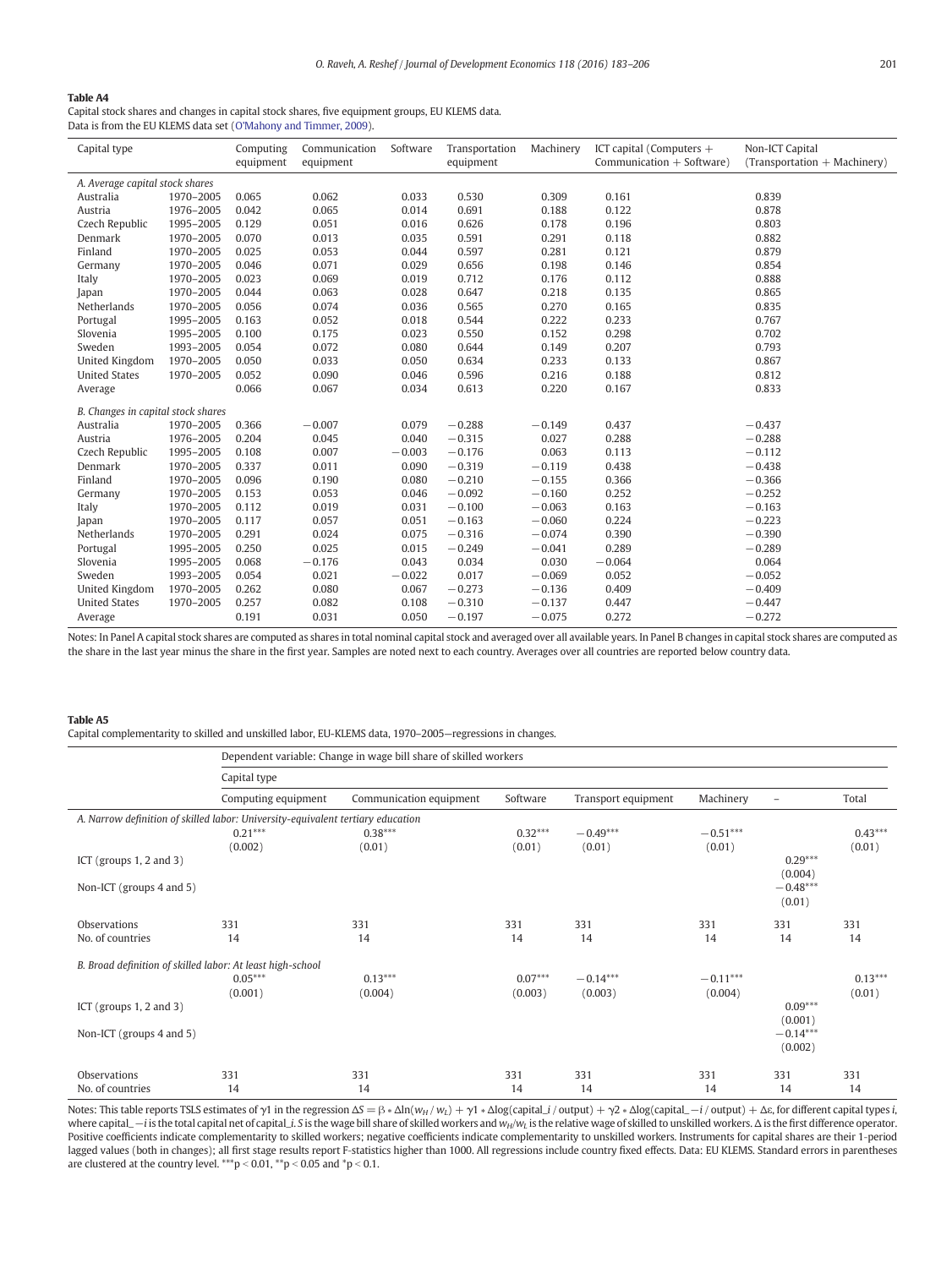#### Table A6

Capital stock shares and changes in capital stock shares, nine equipment groups, OECD data.

| R&D intensity rank:                |                        | $\mathbf{1}$          | $\overline{2}$                                                    | 3              | 4                     | 5                                                      | 6                 | $\overline{7}$              | 8                                    | 9                                     | $1 + 2 +$<br>$3 + 4 +$<br>6 | $5 + 7 +$<br>$8+9$ |
|------------------------------------|------------------------|-----------------------|-------------------------------------------------------------------|----------------|-----------------------|--------------------------------------------------------|-------------------|-----------------------------|--------------------------------------|---------------------------------------|-----------------------------|--------------------|
| Capital type:                      |                        | Aircraft<br>equipment | Office,<br>computing, equipment<br>and<br>accounting<br>machinery | Communication  | Professional<br>goods | Electrical<br>equipment,<br>excluding<br>communication | Motor<br>vehicles | Non-electrical<br>equipment | Other<br>transportation<br>equipment | Fabricated $M_H$<br>metal<br>products |                             | $M_L$              |
| A. Average capital stock shares    |                        |                       |                                                                   |                |                       |                                                        |                   |                             |                                      |                                       |                             |                    |
| Austria                            | 1995-2005              | 0.006                 | 0.030                                                             | 0.104          | 0.071                 | 0.407                                                  | 0.172             | 0.039                       | 0.021                                | 0.150                                 | 0.382                       | 0.618              |
| Belgium                            | 1995-2005              | 0.018                 | 0.022                                                             | 0.072          | 0.083                 | 0.305                                                  | 0.281             | 0.034                       | 0.012                                | 0.172                                 | 0.477                       | 0.524              |
| Czech                              | 2001-2005              | 0.009                 | 0.051                                                             | 0.091          | 0.099                 | 0.404                                                  | 0.177             | 0.039                       | 0.012                                | 0.119                                 | 0.427                       | 0.573              |
| Republic                           |                        |                       |                                                                   |                |                       |                                                        |                   |                             |                                      |                                       |                             |                    |
| Finland                            | 1980-2005              | 0.016                 | 0.040                                                             | 0.116          | 0.068                 | 0.523                                                  | 0.078             | 0.034                       | 0.012                                | 0.113                                 | 0.318                       | 0.682              |
| France                             | 1978-2005              | 0.053                 | 0.040                                                             | 0.064          | 0.065                 | 0.378                                                  | 0.170             | 0.060                       | 0.009                                | 0.161                                 | 0.392                       | 0.609              |
| Germany                            | 1980-2005              | 0.022                 | 0.043                                                             | 0.054          | 0.137                 | 0.343                                                  | 0.206             | 0.047                       | 0.009                                | 0.139                                 | 0.462                       | 0.538              |
| Hungary                            | 1992-2005              | 0.004                 | 0.043                                                             | 0.136          | 0.087                 | 0.440                                                  | 0.154             | 0.035                       | 0.007                                | 0.094                                 | 0.424                       | 0.576              |
| Italy                              | 1980-2005              | 0.027                 | 0.030                                                             | 0.092          | 0.110                 | 0.242                                                  | 0.163             | 0.053                       | 0.020                                | 0.263                                 | 0.422                       | 0.578              |
| Japan                              | 1986-2005              | 0.011<br>0.011        | 0.065                                                             | 0.167          | 0.102                 | 0.217                                                  | 0.280             | 0.029                       | 0.001                                | 0.128                                 | 0.626<br>0.620              | 0.374              |
| Korea<br>Netherlands               | 1994-2005<br>1985-2005 | 0.032                 | 0.031<br>0.049                                                    | 0.287<br>0.165 | 0.092<br>0.065        | 0.228<br>0.229                                         | 0.199<br>0.181    | 0.049<br>0.040              | 0.009<br>0.018                       | 0.094<br>0.220                        | 0.492                       | 0.380<br>0.508     |
| Poland                             | 1996-2005              | 0.011                 | 0.049                                                             | 0.100          | 0.098                 | 0.270                                                  | 0.226             | 0.057                       | 0.018                                | 0.173                                 | 0.483                       | 0.517              |
| Slovenia                           | 1995-2005              | 0.005                 | 0.049                                                             | 0.083          | 0.116                 | 0.191                                                  | 0.247             | 0.053                       | 0.016                                | 0.240                                 | 0.500                       | 0.500              |
| Spain                              | 1980-2005              | 0.017                 | 0.053                                                             | 0.072          | 0.102                 | 0.198                                                  | 0.277             | 0.048                       | 0.020                                | 0.213                                 | 0.521                       | 0.479              |
| Sweden                             | 1980-2005              | 0.030                 | 0.048                                                             | 0.102          | 0.089                 | 0.256                                                  | 0.246             | 0.056                       | 0.018                                | 0.154                                 | 0.515                       | 0.485              |
| United                             | 1980-2005              | 0.065                 | 0.082                                                             | 0.096          | 0.086                 | 0.191                                                  | 0.236             | 0.063                       | 0.015                                | 0.165                                 | 0.566                       | 0.434              |
| Kingdom                            |                        |                       |                                                                   |                |                       |                                                        |                   |                             |                                      |                                       |                             |                    |
| United States 1980-2005            |                        | 0.070                 | 0.063                                                             | 0.123          | 0.074                 | 0.155                                                  | 0.287             | 0.060                       | 0.012                                | 0.156                                 | 0.617                       | 0.383              |
| Average                            |                        | 0.024                 | 0.046                                                             | 0.113          | 0.091                 | 0.293                                                  | 0.211             | 0.047                       | 0.014                                | 0.162                                 | 0.485                       | 0.515              |
|                                    |                        |                       |                                                                   |                |                       |                                                        |                   |                             |                                      |                                       |                             |                    |
| B. Changes in capital stock shares |                        |                       |                                                                   |                |                       |                                                        |                   |                             |                                      |                                       |                             |                    |
| Austria                            | 1995-2005              | 0.008                 | 0.000                                                             | $-0.027$       | 0.005                 | $-0.029$                                               | 0.052             | 0.002                       | 0.011                                | $-0.007$                              | 0.028                       | $-0.023$           |
| Belgium                            | 1995-2005              | 0.000                 | 0.002                                                             | 0.016          | $-0.009$              | $-0.021$                                               | $-0.025$          | 0.004                       | $-0.001$                             | 0.042                                 | $-0.022$                    | 0.024              |
| Czech<br>Republic                  | 2001-2005              | 0.001                 | 0.002                                                             | $-0.009$       | $-0.011$              | $-0.003$                                               | 0.015             | $-0.006$                    | 0.003                                | 0.008                                 | 0.001                       | 0.002              |
| Finland                            | 1980-2005              | 0.011                 | 0.010                                                             | 0.146          | $-0.040$              | 0.020                                                  |                   | $-0.055 - 0.010$            | $-0.010$                             | $-0.032$                              | 0.047                       | $-0.032$           |
| France                             | 1978-2005              | 0.032                 | 0.009                                                             | 0.001          | 0.005                 | $-0.085$                                               | 0.086             | $-0.014$                    | 0.006                                | $-0.022$                              | 0.071                       | $-0.115$           |
| Germany                            | 1980-2005              | 0.006                 | 0.009                                                             | $-0.012$       | $-0.062$              | 0.111                                                  | 0.053             | $-0.036$                    | 0.000                                | $-0.050$                              | $-0.006$                    | 0.025              |
| Hungary                            | 1992-2005              | $-0.001$              | $-0.015$                                                          | 0.090          | 0.029                 | 0.001                                                  | 0.020             | $-0.062$                    | $-0.001$                             | $-0.062$                              | 0.059                       | $-0.124$           |
| Italy                              | 1980-2005              | 0.014                 | 0.023                                                             | $-0.022$       | 0.006                 | $-0.018$                                               | 0.036             | 0.010                       | $-0.006$                             | $-0.015$                              | 0.032                       | $-0.028$           |
| Japan                              | 1986-2005              | 0.003                 | 0.021                                                             | 0.085          | $-0.023$              | $-0.051$                                               |                   | $0.027 - 0.023$             | 0.004                                | $-0.040$                              | 0.045                       | $-0.111$           |
| Korea                              | 1994-2005              | 0.011                 | 0.045                                                             | 0.097          | 0.026                 | $-0.036$                                               | $-0.031$          | $-0.018$                    | $-0.007$                             | 0.022                                 | 0.079                       | $-0.040$           |
| Netherlands                        | 1985-2005              | $-0.028$              | 0.007                                                             | $-0.003$       | 0.005                 | 0.025                                                  |                   | $0.047 - 0.032$             | 0.011                                | 0.046                                 | 0.014                       | 0.050              |
| Poland                             | 1996-2005              | 0.001                 | 0.005                                                             | 0.018          | $-0.007$              | $-0.066$                                               | 0.020             | $-0.009$                    | $-0.007$                             | 0.047                                 | 0.017                       | $-0.035$           |
| Slovenia                           | 1995-2005              | 0.002                 | $-0.010$                                                          | 0.013          | 0.014                 | $-0.030$                                               | $-0.065$          | $-0.004$                    | $-0.004$                             | 0.083                                 | $-0.036$                    | 0.045              |
| Spain                              | 1980-2005              | 0.008                 | 0.013                                                             | $-0.010$       | $-0.030$              | $-0.031$                                               |                   | $0.117 - 0.013$             | 0.000                                | $-0.055$                              | 0.067                       | $-0.099$           |
| Sweden                             | 1980-2005              | $-0.005$              | 0.008                                                             | 0.027          | $-0.049$              | $-0.092$                                               | 0.125             | 0.021                       | $-0.001$                             | $-0.034$                              | 0.060                       | $-0.106$           |
| United                             | 1980-2005              | 0.007                 | 0.041                                                             | 0.007          | $-0.019$              | $-0.054$                                               | 0.073             | 0.001                       | $-0.006$                             | $-0.051$                              | 0.054                       | $-0.111$           |
| Kingdom                            |                        |                       |                                                                   |                |                       |                                                        |                   |                             |                                      |                                       |                             |                    |
| United                             | 1980-2005              | $-0.027$              | 0.018                                                             | 0.040          | $-0.018$              | $-0.039$                                               | 0.086             | $-0.007$                    | $-0.007$                             | $-0.047$                              | 0.053                       | $-0.099$           |
| <b>States</b>                      |                        |                       |                                                                   |                |                       |                                                        |                   |                             |                                      |                                       |                             |                    |
| Average                            |                        | 0.003                 | 0.011                                                             | 0.027          | $-0.010$              | $-0.023$                                               |                   | $0.034 - 0.011$             | $-0.001$                             | $-0.010$                              | 0.033                       | $-0.046$           |

Notes: In Panel A capital stock shares are computed as shares in total nominal capital stock and averaged over all available years. In Panel B changes in capital stock shares are computed as the share in the last year minus the share in the first year. Samples are noted next to each country. Averages over all countries are reported below country data. Capital stock data was aggregated according to the classification in [Table 1](#page-3-0) based on data from OECD. Stocks are calculated by perpetual inventory method, using capital type-specific depreciation. Investment of each capital type is given by  $I = Y - X + M$ , where Y is output, X are exports and M are imports (data from OECD). See the main text for complete details.

# Appendix B. Data

# B.1. Inequality regressions

B.1.1. Sample

The sample is an unbalanced panel covering 1983–2000 with varying time periods for each country, based on data availability for wage data, and builds on, and extends, the sample of [Zhu and Tre](#page-23-0)fler (2005). All countries in this sample have real GDP per capita in 1980 below \$14,000 in 1980 dollars. The sample is further restricted by data availability.

List of countries and intervals: Algeria (1985–1989, 1990–1992), Argentina (1991–1993, 1993–1995), Barbados (1985–1989, 1990–1993, 1993–1995), Bolivia (1991–1994, 1994–1997), Central African Republic (1987–1989, 1991–1993, 1993–1997), Cyprus

(1983–1986, 1986–1989, 1990–1993, 1993–1997, 1997–2000), Honduras (1983–1987, 1990–1993, 1993–1997), Hungary (1995–1998, 1998–2000), Hong Kong (1983–1985, 1985–1989, 1991–1994, 1994–1997), India (1986–1989, 1990–1994, 1994–1997), South Korea (1983–1986, 1986–1989, 1991–1993, 1993–1997), Sri Lanka (1983–1985, 1985–1988, 1990–1993, 1993–1997), Madagascar (1983–1987, 1994–1995), Mauritius (1983–1985, 1985–1989, 1990–1993, 1993–1997, 1997–2000), Mexico (1990–1993, 1993–1997), the Philippines (1983–1986, 1986–1989, 1990–1994, 1995–1999), Singapore (1985–1989, 1991–1993, 1993–1997), Thailand (1984–1986, 1991–1995), Trinidad and Tobago (1985–1988, 1990–1996), Uruguay (1985–1989, 1990–1993, 1993–1995) and Venezuela (1984–1986, 1986–1989, 1990–1997).

Since the intervals do not perfectly overlap for all countries, we group country-specific intervals into five periods. Each interval was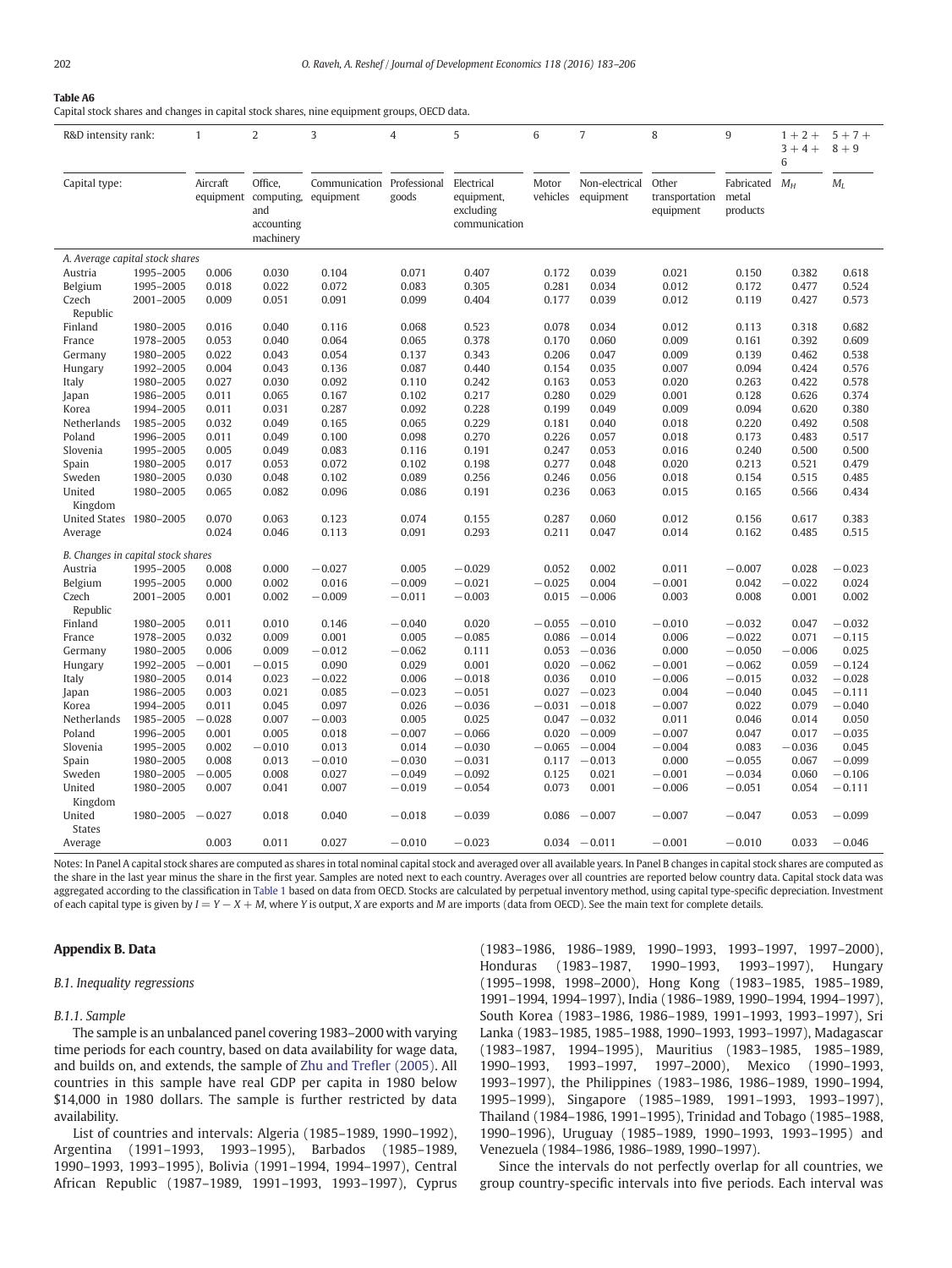classified to the period with which it has the largest overlap. These are: 1983–1986 (10 country observations), 1986–1989 (14 country observations), 1990–1993 (16 country observations), 1993–1997 (19 country observations), and 1997–2000 (4 country observations). On average, each country is observed in three periods. These periods underlie the time fixed effects in all estimations of Eq. [\(4\)](#page-7-0).

# B.1.2. Variable definitions

Change in the logarithm of skilled relative wage, Δlnω: Defined as the wage ratio of manufacturing workers in non-production occupations (managers, professionals, technicians, and clerks) to manufacturing workers in production occupations (craft workers, operators, and laborers). Source: International Labour Organization. Change in logarithm of relative supply of skill (skill abundance), Δln(H/L): Relative supply of skill is measured by the ratio of skilled to unskilled population, aged 25 and above. The skilled group is defined as those having at least secondary education. Source: ([Barro](#page-23-0) [and Lee, 2013](#page-23-0)).

Shift in export shares, Δz: Consider the area under the cumulative distribution function of export shares to OECD countries with 1980 real GDP per capita exceeds \$14,000 (in 1980 dollars), where industries are ranked by their skill intensity. Δz is the difference in this area between the last and first year in each period. More formally, rank all industries for some country by skill intensity (based on the ratio of non-production workers to production workers) and normalized to 1. Define this rank as  $r \in [0,1]$ . The export share of each industry in time  $t$  is  $x_t(r)$ , where only exports to OECD countries with real GDP per capita in 1980 above \$14,000 in 1980 dollars.  $\Delta z_t = \int_0^1 \int_0^r x_t(s) ds dr - \int_0^1 \int_0^r x_{t-1}(s) ds dr$ . Source: [Zhu and Tre](#page-23-0)fler (2005). GDP, Population, Industrial/Government/Services share (value added shares in GDP): Source: World Bank, World Development Indicators.

Aggregate capital stocks Source: Penn World Tables, Version 6.1 [\(Heston et al., 2012\)](#page-23-0).

Intellectual property rights protection index: This index characterizes strongly that patent rights are protected. It is constructed using a coding scheme applied to national patent laws, examining five distinct categories. Source: [Ginarte and Park \(1997\)](#page-23-0), updated by [Park \(2008\).](#page-23-0)

Financial development: M3 money supply as a fraction of GDP. Source: World Bank, World Development Indicators.

#### B.1.3. Data from [Feenstra et al. \(2005\)](#page-23-0)

Imports of R&D-intensive capital: Imports of R&D-intensive capital are averaged within each time interval. R&D-intensive capital is an aggregated group that includes the following ISICs: computing equipment (3825), communication equipment (3832) aircraft equipment (3845), motor vehicles (3843), and professional goods (385).

Imports of R&D-unintensive capital: Imports of R&D-unintensive capital are averaged within each time interval. R&D-unintensive capital is an aggregated group that includes the following ISICs: fabricated metal products (381), non-electrical equipment (382 without 3825), electrical equipment (383 without 3832), and other transportation equipment (3842, 3844, 3849).

Aggregate capital imports: Imports of aggregate capital are averaged within each time interval. Aggregate capital is an aggregated group that includes all nine capital groups.

The capital import ratio: The capital import ratio is defined as imports of R&D-intensive capital (averaged within each time interval) divided by R&D-unintensive capital (averaged within each time interval).

Capital goods are defined as ISIC rev.2 category 38, "Manufacture of Fabricated Metal Products, Machinery and Equipment".

#### B.2. Complementarity estimation samples

Data on capital stocks from the EU-KLEMS data set are available for 14 countries: Australia (1970–2005), Austria (1976–2005), Czech Republic (1995–2005), Denmark (1970–2005), Finland (1970–2005), Germany (1970–2005), Italy (1970–2005), Japan (1970–2005), Netherlands (1970–2005), Portugal (1995–2005), Slovenia (1995–2005), Sweden (1993–2005), the United Kingdom (1970–2005) and United States (1970–2005).

The sample for which we are able to compute capital stocks according to the classification in [Table 1](#page-3-0) includes 17 countries: Austria (1995–2005), Belgium (1995–2005), Czech Republic (2001–2005), Finland (1980–2005), France (1978–2005), Germany (1980–2005), Hungary (1992–2005), Italy (1980–2005), Japan (1980–2005), Korea (1994–2005), Netherlands (1985–2005), Poland (1996–2005), Slovenia (1995–2005), Spain (1980–2005), Sweden (1980–2005), the United Kingdom (1980–2005) and the United States (1980–2005).

#### B.3. Gravity estimation sample, 1984–1999

Afghanistan, Albania, Algeria, Angola, Argentina, Australia, Austria, Bahamas, Bahrain, Bangladesh, Barbados, Belgium-Lux, Belize, Benin, Bermuda, Bhutan, Bolivia, Brazil, Brunei, Bulgaria, Burkina Faso, Burundi, Cambodia, Cameroon, Canada, Cayman Islds., Central Africa, Chad, Chile, China, Colombia, Comoros Islds., Congo, Costa Rica, Cote D'Ivoire, Cuba, Cyprus, Denmark, Djibouti, Dominican Rep., Ecuador, Egypt, El Salvador, Eq. Guinea, Ethiopia, Fiji, Finland, Fm. Czechoslovakia, Fm. USSR, Fm. Yugoslavia, France, French Guiana, Gabon, Gambia, Germany, Ghana, Greece, Greenland, Guadeloupe, Guatemala, Guinea, Guinea-Bissau, Guyana, Haiti, Honduras, Hong Kong, Hungary, Iceland, India, Indonesia, Iran, Iraq, Ireland, Israel, Italy, Jamaica, Japan, Jordan, Kenya, Kiribati, Korea DPR, Korea Rep., Kuwait, Laos, Lebanon, Liberia, Libya, Madagascar, Malawi, Malaysia, Maldives, Malta, Mauritania, Mauritius, Mexico, Mongolia, Morocco, Mozambique, Myanmar, Nepal, Netherlands, Neth. Antilles, New Caledonia, New Zealand, Nicaragua, Niger, Nigeria, Norway, Oman, Pakistan, Panama, Papua New Guinea, Paraguay, Peru, Philippines, Poland, Portugal, Qatar, Reunion, Romania, Rwanda, Saudi Arabia, Senegal, Seychelles, Sierra Leone, Singapore, Solomon Islds., Somalia, South Africa, Spain, Sri Lanka, Mali, St. Kitts and Nevis, Sudan, Surinam, Sweden, Switzerland, Syria, Taiwan, Thailand, Togo, Trinidad-Tobago, Tunisia, Turkey, Turks and Caicos, Uganda, the United Kingdom, United Arab Em., United Rep. Tanzania, the United States, Uruguay, Venezuela, Vietnam, Yemen, Zambia and Zimbabwe.

#### Appendix C. Derivations for the analytical framework section

There are two types of capital $-C$  and K (think computers and tractors, respectively)—and two types of labor—skilled H and unskilled L. The aggregate production function is given by

$$
Q = \left[ \delta X^{\frac{\sigma-1}{\sigma}} + (1-\delta) Y^{\frac{\sigma-1}{\sigma}} \right]^{\frac{\sigma}{\sigma-1}},
$$

where

$$
X = H^{\beta}C^{1-\beta}
$$
  
 
$$
Y = L^{\beta}K^{1-\beta},
$$

 $B \in (0,1)$  and  $\sigma > 1$ .

Workers supply labor-either  $H$  or  $L$ -inelastically. Denote the wage of skilled labor by  $w_H$  and the wage of unskilled labor by  $w_I$ . Denote the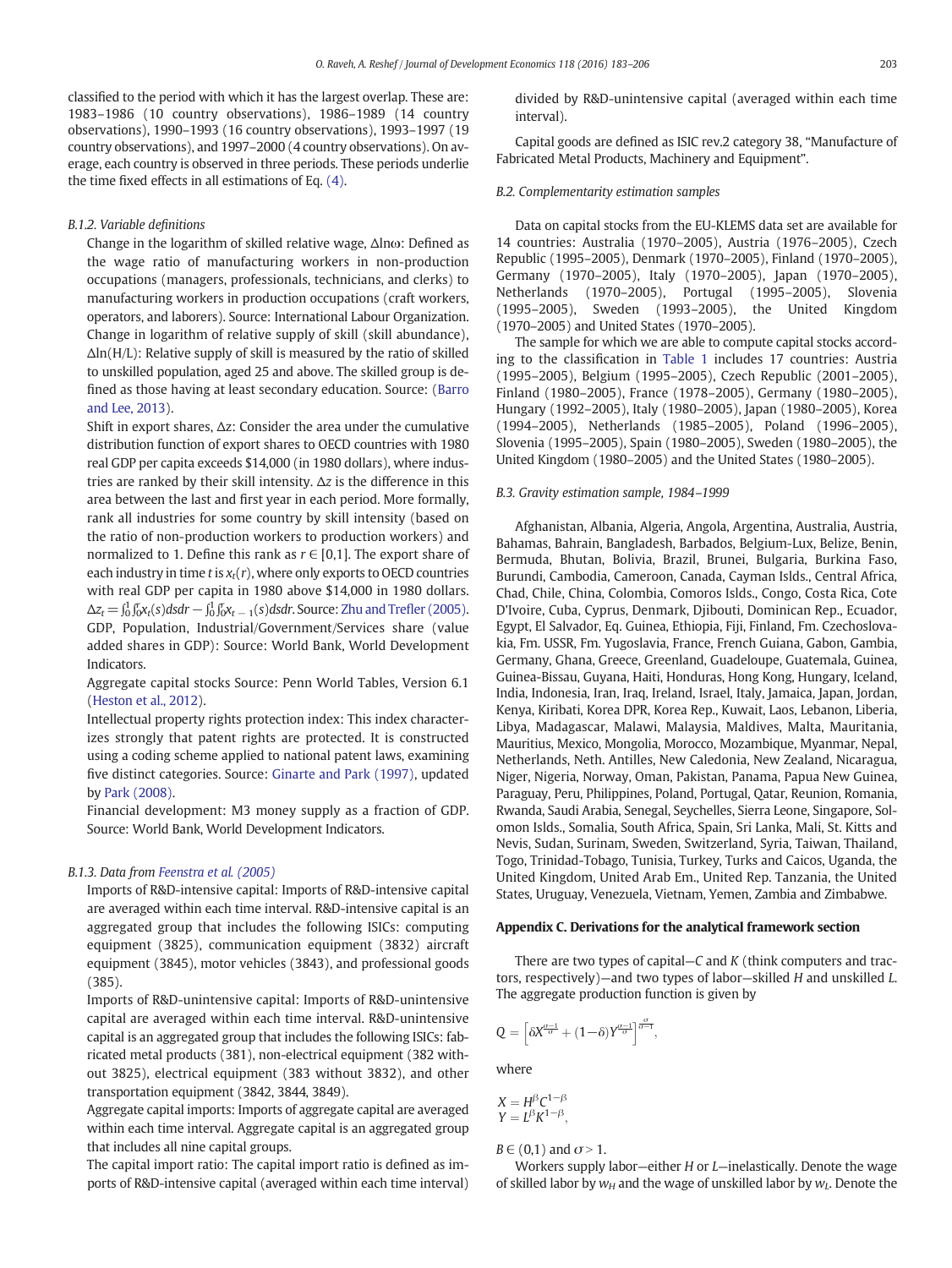price of capital as  $r_i$  for  $j \in \{C,K\}$ . Competitive factor markets imply that factors are paid the value of their marginal product:

$$
\frac{\partial Q}{\partial H} = \frac{\sigma}{\sigma - 1} \left[ \cdot \right]_{\sigma - 1}^{\sigma - 1} \delta \frac{\sigma - 1}{\sigma} X_{\sigma}^{\sigma - 1} \beta \frac{X}{H} = \beta \delta Q^{\frac{1}{\sigma}} X_{\sigma}^{\frac{\sigma - 1}{\sigma}} H^{-1} = w_H
$$
\n
$$
\frac{\partial Q}{\partial C} = \frac{\sigma}{\sigma - 1} \left[ \cdot \right]_{\sigma - 1}^{\sigma - 1} \delta \frac{\sigma - 1}{\sigma} X_{\sigma}^{\frac{\sigma - 1}{\sigma} - 1} (1 - \beta) \frac{X}{C} = (1 - \beta) \delta Q^{\frac{1}{\sigma}} X_{\sigma}^{\frac{\sigma - 1}{\sigma}} C^{-1} = r_C
$$
\n
$$
\frac{\partial Q}{\partial L} = \frac{\sigma}{\sigma - 1} \left[ \cdot \right]_{\sigma - 1}^{\sigma - 1} (1 - \delta) \frac{\sigma - 1}{\sigma} Y_{\sigma}^{\frac{\sigma - 1}{\sigma} - 1} \beta \frac{Y}{L} = \beta (1 - \delta) Q^{\frac{1}{\sigma}} Y_{\sigma}^{\frac{\sigma - 1}{\sigma}} L^{-1} = w_L
$$
\n
$$
\frac{\partial Q}{\partial K} = \frac{\sigma}{\sigma - 1} \left[ \cdot \right]_{\sigma - 1}^{\frac{\sigma - 1}{\sigma}} (1 - \delta) \frac{\sigma - 1}{\sigma} Y_{\sigma}^{\frac{\sigma - 1}{\sigma} - 1} (1 - \beta) \frac{Y}{K}
$$

The relative wage of skilled workers is

 $= (1-\beta)(1-\delta)Q^{\frac{1}{\sigma}}Y^{\frac{\sigma-1}{\sigma}}K^{-1} = r_K.$ 

$$
\omega = \frac{w_H}{w_L} = \frac{\delta X^{\frac{\alpha - 1}{\sigma}} H^{-1}}{(1 - \delta)Y^{\frac{\alpha - 1}{\sigma}}L^{-1}} = \frac{\delta}{1 - \delta} \left(\frac{H^{\beta}C^{1 - \beta}}{L^{\beta}K^{1 - \beta}}\right)^{\frac{\alpha - 1}{\sigma}} \left(\frac{H}{L}\right)^{-1}
$$

$$
= \frac{\delta}{1 - \delta} \left(\frac{H}{L}\right)^{-\frac{\alpha - \beta(\alpha - 1)}{\sigma}} \left(\frac{C}{K}\right)^{\frac{(1 - \beta)(\sigma - 1)}{\sigma}},
$$

as in the main text. In order to derive the expression for C/K we start with

$$
\frac{r_C}{r_K} = \frac{\delta X^{\frac{\sigma-1}{\sigma}} C^{-1}}{(1-\delta)Y^{\frac{\sigma-1}{\sigma}} K^{-1}} = \frac{\delta}{1-\delta} \left(\frac{H^{\beta} C^{1-\beta}}{L^{\beta} K^{1-\beta}}\right)^{\frac{\sigma-1}{\sigma}} \left(\frac{C}{K}\right)^{-1}
$$

and

$$
=\frac{\delta}{1\!-\!\delta}\!\left(\!\frac{H}{L}\!\right)^{\frac{\beta(\sigma-1)}{\sigma}}\!\!\left(\!\frac{C}{K}\!\right)^{\frac{(1-\beta)(\sigma-1)-\sigma}{\sigma}},
$$

which gives

$$
\frac{C}{K}=\left(\frac{\delta}{1-\delta}\right)^{\frac{\alpha}{\sigma-(1-\beta)(\sigma-1)}}\left(\frac{H}{L}\right)^{\frac{\beta(\sigma-1)}{\sigma-(1-\beta)(\sigma-1)}}\left(\frac{r_{C}}{r_{K}}\right)^{-\frac{\alpha}{\sigma-(1-\beta)(\sigma-1)}}.
$$

Taking logs and then first differences gives the equation used in the main text.

Here we show that  $\sigma - (1 - \beta)(\sigma - 1) > 0$  for  $\beta \in (0,1)$  and  $\sigma > 0$ , regardless of whether  $\sigma$  is greater than unity or not. For  $\sigma$  > 1 we have a positive fraction,  $(1 - \beta)$ , times a positive number smaller than  $\sigma$ ,  $(\sigma -$ 1), which together give  $(1 - \beta)(\sigma - 1) < \sigma$ . When  $\sigma < 1$  the product  $(1 - \beta)(\sigma - 1) < \sigma$ , but then deducting a negative number from a positive one remains positive.

# Appendix D. Contribution of changes in capital stocks to changes in relative demand for skill via changes in industry sizes

We draw on the EU-KLEMS data set. For each country and industry in the data set we collect the following variables for 1983–1997 (the sample in the main analysis):

- The percent contribution to value added growth of two classes of capital–ICT  $(c_i)$  and non-ICT capital  $(n_i)$
- The change in employment share of some industry i within a country  $(\Delta l_i)$

In addition, we collect data on two measures of skill intensity in the initial year 1983: wage bill shares of skilled labor (s) and employment shares of skilled labor (e).

The predicted contributions of each capital type to change in the economy-wide skill intensity in production through industry growth alone are

$$
C = \sum_{i} c_i \Delta l_i s_i
$$

$$
N = \sum_{i} n_i \Delta l_i s_i,
$$

for ICT and non-ICT capital, respectively. This calculation does not take into account the effect of changes in capital stocks on skill intensity by virtue of uneven complementarities, which is the focus of this paper. The assumption that underpins the validity of these calculations are constant returns to scale industries, since we are using contributions to value added growth  $c_i$  and  $n_i$  for employment growth. This assumption is not difficult to admit.

We divide C and N by aggregate skill intensity in the initial year, multiply by 100 and divide by the number of years over which they are computed—this gives us annualized percent point contributions to changes in skill intensity through this channel. We compute these both using s and using e. The levels tell us how important this channel is. Comparing C to N tells us which type of capital contributed to economy skill intensity more, via changes in production patterns. The results are summarized in [Table A2.](#page-17-0)

We find that—through this specific channel—the contributions of ICT and non-ICT to increases in skill intensities are small. We also find that non-ICT capital contributes just as much to increases in skill intensity, if not more.

#### Appendix E. Exogeneity of instruments

Denote log values in lower case. Then Eq. [\(5\)](#page-8-0) becomes

$$
m_{\text{oit}} = \alpha_{\text{it}} + \delta_{\text{it}} \text{dist}_{\text{oi}} + \varepsilon_{\text{oit}}.
$$
\n
$$
(13)
$$

Here dist<sub>oi</sub> may be exogenous, but the OLS estimator of  $\delta_{it}$  may be biased. The exogeneity of the predicted values of this regression may be violated if the OLS estimator of  $\delta_{it}$  varies systematically with omitted variables in Eq. [\(4\),](#page-7-0) or with  $\Delta\omega_{it}$  directly.

Suppose that there is an omitted variable in Eq. (13). Rewrite Eq. (13) as

$$
m_{\text{oit}} = \alpha_{it} + \delta_{it} \text{dist}_{\text{oi}} + u_{\text{oit}} + \gamma x_{\text{oit}}, \qquad (14)
$$

where  $u$  is an orthogonal error and  $x$  is an omitted variable, possibly correlated with dist. Fix i and t. The OLS estimator of  $\delta_{it}$  in Eq. (13) is

$$
\hat{\delta}_{it} = \delta_{it} + \gamma \frac{\sum_{o} \left( dist_{oi} - \overline{dist}_{i} \right) (x_{oit} - \overline{x}_{it})}{\sum_{o} \left( dist_{oi} - \overline{dist}_{i} \right)^{2}} + \frac{\sum_{o} \left( dist_{oi} - \overline{dist}_{i} \right) u_{oit}}{\sum_{o} \left( dist_{oi} - \overline{dist}_{i} \right)^{2}}, \quad (15)
$$

and the probability limit is

$$
\text{Plim } \hat{\delta}_{it} = \delta_{it} + \gamma \frac{\text{cov}(dist_{oi}, x_{oit}|i, t)}{\text{var}(dist_{oi}|i)}.
$$
\n
$$
(16)
$$

We could also have  $\gamma$  vary along *i* and *t*, but this is sufficient to illustrate the potential for bias. Recall that we use  $\hat{\delta}_{it}$  dist<sub>oi</sub> to construct the instruments. If the second term in Eq. (16) varies systematically by  $i$  and  $t$  in a way that is correlated with omitted variables in Eq.  $(4)$ , or with  $\Delta\omega_{it}$  directly, then we may have concerns for exogeneity of the instruments. Note that this requires more than the existence of such a covariance; it means that the covariance between distance and  $x$  across origin countries varies systematically over  $i$  and  $t$ . While impossible to prove or disprove, it is difficult to think of omitted variables with such properties.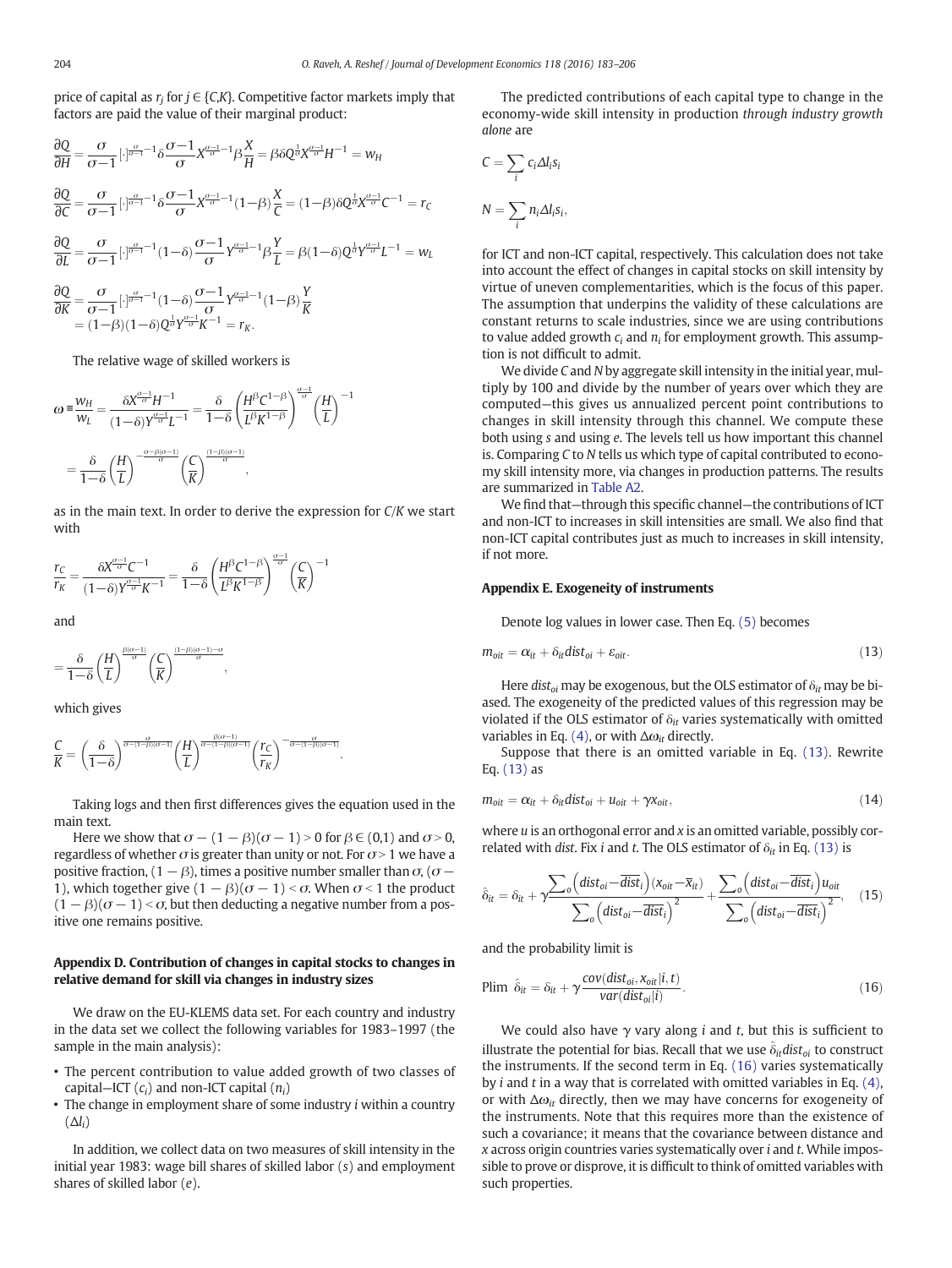# Appendix F. Derivation of complementarity equation

Let there be two types of capital,  $k_1$  and  $k_2$ , which are quasi-fixed, and let there be two variable inputs: Skilled and unskilled labor, h and l, respectively (what follows extends to additional variable and/or quasi-fixed inputs). In this case, variable costs are given by  $c = w_h \cdot h + w_l \cdot l$ . If h and l are the argmin of costs, then c is the cost function. The logarithm of  $c$  can be approximated by a translog cost function:

 $\ln(c) = \alpha_h \ln(w_h) + \alpha_l \ln(w_l) + \alpha_{k_1} \ln(k_1) + \alpha_{k_2} \ln(k_2) + \alpha_y \ln(y) +$  $+\frac{1}{2}$  $\frac{1}{2}\begin{bmatrix} \beta_{hh} \ln(w_h)^2 + \beta_{hl} \ln(w_h) \ln(w_l) + \beta_{lh} \ln(w_l) \ln(w_h) + \beta_{ll} \ln(w_l)^2 \\ + \beta_{k,k} \ln(k_1)^2 + \beta_{k,k} \ln(k_2)^2 + \beta_{vv} \ln(y)^2 \end{bmatrix}$  $+\beta_{k_1k_1} \ln(k_1)^2 + \beta_{k_2k_2} \ln(k_2)^2 + \beta_{yy} \ln(y)^2$  $+\gamma_{hk_1} \ln(w_h) \ln(k_1) + \gamma_{hk_2} \ln(w_h) \ln(k_2) + \gamma_{hy} \ln(w_h) \ln(y)$  $+\gamma_{k_1} \ln(w_l) \ln(k_1) + \gamma_{k_2} \ln(w_l) \ln(k_2) + \gamma_{l_2} \ln(w_l) \ln(y)$  $+\gamma_{k_1k_2} \ln(k_1) \ln(k_2) + \gamma_{k_1y} \ln(k_1) \ln(y) + \gamma_{k_2y} \ln(k_2) \ln(y),$ 

where y is output. Symmetry implies  $\beta_{hl} = \beta_{lh}$ .

By Shephard's lemma,  $\partial c / \partial w_h = h$ , so that the cost share of skilled labor is

$$
S \equiv \frac{w_h h}{c} = \frac{\partial \ln(c)}{\partial \ln(w_h)} = \frac{\partial c}{\partial w_h} \frac{w_h}{c}.
$$

Using this in the translog we get

$$
S = \alpha_h + \beta_{hh} \ln(w_h) + \beta_{hl} \ln(w_l) + \gamma_{hk_1} \ln(k_1) + \gamma_{hk_2} \ln(k_2) + \gamma_{hy} \ln(y).
$$

By linear homogeneity of cost with respect to prices, cost shares are homogenous of degree zero; therefore  $\beta_{hh} + \beta_{hl} = 0$ . By linear homogeneity of the production function we have  $\gamma_{hk_1} + \gamma_{hk_2} + \gamma_{hy} = 0$ (increasing all inputs by the same factor increases output by same factor, but this should not affect the cost share). Using these two properties gives

$$
S = \alpha + \beta \ln \left( \frac{w_h}{w_l} \right) + \gamma_{k_1} \ln \left( \frac{k_1}{y} \right) + \gamma_{k_2} \ln \left( \frac{k_2}{y} \right),
$$

which is used in the main text.

### Appendix G. Trade liberalization and changes in the composition of capital imports: FOB sample

We now address the few cases where tariffs are applied to FOB (free on board) prices, exclusive of freight costs. Denote the countries for which this rule applies as the "FOB sample": Afghanistan, Australia, Botswana, Canada, Democratic Republic of the Congo, Lesotho, Namibia, New Zealand, Puerto Rico, South Africa, Swaziland, and the United States. See <http://export.customsinfo.com/> and [http://export.](http://export.gov/logistics/eg_main_018142.asp) [gov/logistics/eg\\_main\\_018142.asp.](http://export.gov/logistics/eg_main_018142.asp) We thank Robert Feenstra for this reference.

In these cases, Eq. [\(8\)](#page-14-0) becomes

$$
\frac{r_C}{r_K} = \frac{r_C^*(1 + \tau_C) + \tilde{f}_C + \tilde{b}_C}{r_K^*(1 + \tau_K) + \tilde{f}_K + \tilde{b}_K} = \frac{r_C^*}{r_K^*} \cdot \frac{1 + \tau_C + f_C + b_C}{1 + \tau_K + f_K + b_K},\tag{17}
$$

where  $b_j$ ≡ $\tilde{b}_j/r_j^*$  is the ad valorem equivalent distance related cost, and  $f_j$ is defined above. Our findings above pertain to this case as well, but we can say something more here. If tariffs, transportation and distancerelated costs are lower for R&D-intensive capital imports, then a blanket drop in tariffs at the same rate will also reduce  $r_C/r_K$ . To see this, write Eq. (17)

$$
\left. \frac{r_C}{r_K} \right|_{\Delta \tau = 0} = \frac{r_{\mathcal{C}}^*}{r_K^*} \cdot \frac{1 + \tau_C + \Delta \tau + f_C + b_C}{1 + \tau_K + \Delta \tau + f_K + b_K}
$$

and take the derivative with respect to  $\Delta \tau$ 

$$
\frac{\partial r_C}{\partial \Delta \tau r_K}\bigg|_{\Delta \tau = 0} = \frac{r_K^*}{r_K^*} \cdot \frac{(\tau_K + f_K + b_K) - (\tau_C + f_C + b_C)}{(1 + \tau_K + f_K + b_K)^2}.
$$

This derivative is positive if  $(\tau_K + f_K + b_K) > (\tau_C + f_C + b_C)$ . Contemplating an equal percent point drop in tariffs for both K and C is meaningful if the absolute difference between them before liberalization is not too large—which is what we observe. This is consistent with a larger drop in percent terms in  $1 + \tau_c$  versus  $1 + \tau_K$  found above, since we find  $\tau_c < \tau_K$ . We now show that this is indeed the case. As above, we keep the exposition of results to a minimum; full statistical outputs are available upon request.

First, we estimate that  $\tau_C$  is smaller than  $\tau_K$  in the FOB sample. Using the same TRAINS tariff data and definitions above, we fit fixed effects regressions

$$
\tau_{it}^j = \beta I (j \in M_H) + \alpha_i + \delta_t + \varepsilon_{it},\tag{18}
$$

where  $\alpha_i$  is a country fixed effect and  $\delta_t$  is a year fixed effect. We cluster standard errors by country. We estimate  $\beta = -1.77\%$  and highly statistically significant. If we only consider the first year in the sample for each country (i.e.,  $t = 1$ ), then we find  $\beta = -2.6\%$ .

Second, we estimate that freight costs are lower for R&D-intensive capital transported via sea, but the opposite is true for shipments via air. Sea shipments are the bulk of shipment value in the U.S. import data, 64% on average throughout the period. Using the same advalorem freight data used above to estimate Eq. [\(10\),](#page-14-0) we fit regressions of the type

$$
f_j = \beta I_{(j \in M_H)} + \gamma \ln(w/v)_j + \alpha_{s(j)} + \delta_{t(j)} + \varepsilon_j,
$$
\n(19)

where  $\alpha_{s(j)}$  is a source s fixed effect for all shipments *j* imported from source s, and  $\alpha_{t(i)}$  is a time fixed effect for all shipments j that are observed in year t (which absorbs global changes in fuel prices). In the estimation we weigh observations by shipment value and cluster standard errors by source country. When we estimate Eq. (19) for sea shipment we also control for the share of containerized trade in the shipment. We estimate, with high precision, that  $\beta = -0.33$  percent points for sea shipments, but  $+0.23$  percent points for air shipments. When we do not weigh observations by value, we estimate, with high precision, that  $\beta = -1.27$  percent points for sea shipments and −2.1 percent points for air shipments.

Finally, we estimate that bilateral barriers to trade are lower for  $M_H$ relative to  $M_l$ . We estimate the following gravity equations separately for each year in 1984–1999 (which is the most appropriate way to do this; see [Head and Mayer, 2014](#page-23-0)):

$$
m_{si}^j = \beta \cdot I(m_{si}^j \in M_H) + \chi_s + \eta_i + \varepsilon_{si}^j,
$$

where  $m_{\text{sit}}^j$  are log capital imports from source s to importer *i* of capital type  $j \in \{M_L, M_H\}$ ; and  $I(m_{si}^j \in M_H)$  indicates whether  $m_{si}^j$  is of type  $M_H$  (=1) or not (=0). Exporter and importer fixed effects– $\chi_s$ and  $\eta_i$ —respectively, capture demand conditions in the importer countries and technology in the source country. It is important to see that the latter ensure that  $\beta$  is identified only by bilateral variation in barriers to trade for  $M_H$ . This coefficient absorbs the differential effect of all bilateral trade impediments (inter alia, distance, language, colonial ties, tariffs and freight costs).

We estimate this equation by OLS, clustering standard errors by country-pair, using import data in 1984–1999, both for 157 countries (136,786 observations) and for the twelve countries in the FOB sample (12,786 observations). In both samples and in every year we find that  $\beta$  < 0; on average across years  $\hat{\beta} = -0.179$  for the entire sample, and for the FOB sample  $\hat{\beta} = -0.164$  on average, which indicates that bilateral trade resistance falls for  $M_H$  is lower than  $M_L$  on average.